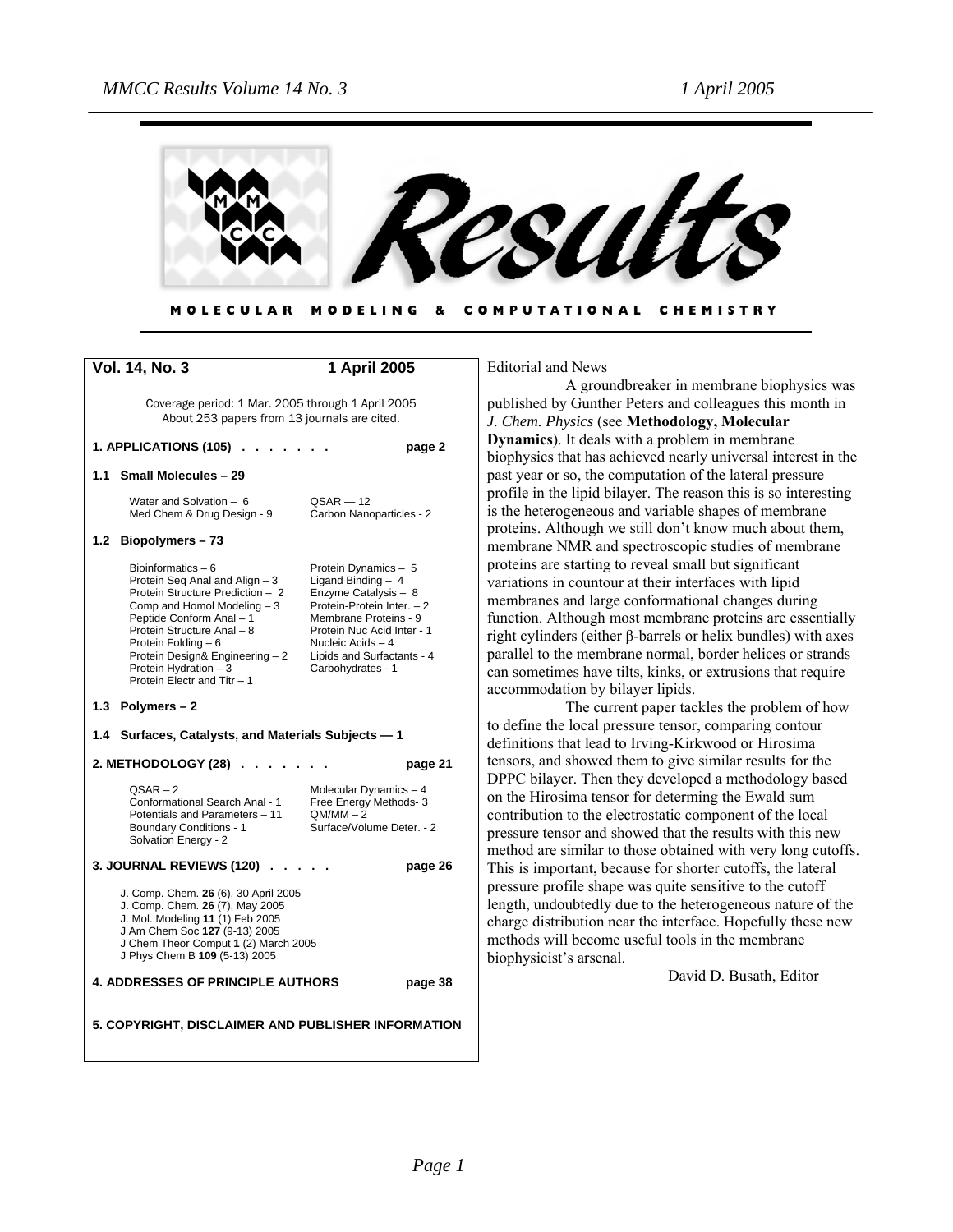# **1. APPLICATIONS**

1.1. *Small Molecules*

# **Water and Solvation**

| On the mechanism of hydrophobic association of<br>nanoscopic solutes.<br>N. Choudhury, and B.M. Pettitt* [U Houston]                                                                                                                                                                                                                                                                       |                                                                                                                                                                                                                                                                                                                                                                                                                                                                                                                                                                                                                                                                                                                                                                                  | Detailed atomistic MD and free energy simulation of<br>hydration between two nanoscopic plates, contradicting<br>previous theoretical predictions, shows a profound<br>dependence on the weak attractive interactions between |                                                                                                                                                                                                                                                                                                                        |
|--------------------------------------------------------------------------------------------------------------------------------------------------------------------------------------------------------------------------------------------------------------------------------------------------------------------------------------------------------------------------------------------|----------------------------------------------------------------------------------------------------------------------------------------------------------------------------------------------------------------------------------------------------------------------------------------------------------------------------------------------------------------------------------------------------------------------------------------------------------------------------------------------------------------------------------------------------------------------------------------------------------------------------------------------------------------------------------------------------------------------------------------------------------------------------------|-------------------------------------------------------------------------------------------------------------------------------------------------------------------------------------------------------------------------------|------------------------------------------------------------------------------------------------------------------------------------------------------------------------------------------------------------------------------------------------------------------------------------------------------------------------|
|                                                                                                                                                                                                                                                                                                                                                                                            |                                                                                                                                                                                                                                                                                                                                                                                                                                                                                                                                                                                                                                                                                                                                                                                  | the solute and the solvent and the solute size.                                                                                                                                                                               |                                                                                                                                                                                                                                                                                                                        |
| J. Amer. Chem. Soc. 127, 3556-3567 (2005)                                                                                                                                                                                                                                                                                                                                                  |                                                                                                                                                                                                                                                                                                                                                                                                                                                                                                                                                                                                                                                                                                                                                                                  |                                                                                                                                                                                                                               |                                                                                                                                                                                                                                                                                                                        |
| Accurate prediction of absolute acidity constants in water<br>with a polarizable force field: Substituted phenols,<br>methanol, and imidazole.                                                                                                                                                                                                                                             |                                                                                                                                                                                                                                                                                                                                                                                                                                                                                                                                                                                                                                                                                                                                                                                  |                                                                                                                                                                                                                               | A force field with inducible point dipoles is tested for its<br>ability to calculate absolute pKa values and compared to<br>a non-additive (OPLS-AA) force field. Proper treatment<br>of the electrostatics, via Ewald, is shown to be important.                                                                      |
| G. A. Kaminski* [Central Michigan U]                                                                                                                                                                                                                                                                                                                                                       |                                                                                                                                                                                                                                                                                                                                                                                                                                                                                                                                                                                                                                                                                                                                                                                  |                                                                                                                                                                                                                               |                                                                                                                                                                                                                                                                                                                        |
| J. Phys. Chem. B 109, 5884-5890 (2005)                                                                                                                                                                                                                                                                                                                                                     |                                                                                                                                                                                                                                                                                                                                                                                                                                                                                                                                                                                                                                                                                                                                                                                  |                                                                                                                                                                                                                               |                                                                                                                                                                                                                                                                                                                        |
| Dynamics of water trapped between hydrophobic<br>surfaces.                                                                                                                                                                                                                                                                                                                                 |                                                                                                                                                                                                                                                                                                                                                                                                                                                                                                                                                                                                                                                                                                                                                                                  | JACS review in this issue).                                                                                                                                                                                                   | MD simulations explore the dynamic behavior of solvent<br>between two nanoscopic hydrophobic solutes (see the                                                                                                                                                                                                          |
| N. Choudhury, and B.M. Pettitt* [U Houston]                                                                                                                                                                                                                                                                                                                                                |                                                                                                                                                                                                                                                                                                                                                                                                                                                                                                                                                                                                                                                                                                                                                                                  |                                                                                                                                                                                                                               |                                                                                                                                                                                                                                                                                                                        |
| J. Phys. Chem. B 109, 6422-6429 (2005)                                                                                                                                                                                                                                                                                                                                                     |                                                                                                                                                                                                                                                                                                                                                                                                                                                                                                                                                                                                                                                                                                                                                                                  |                                                                                                                                                                                                                               |                                                                                                                                                                                                                                                                                                                        |
| Phase diagram of water between hydrophobic surfaces.                                                                                                                                                                                                                                                                                                                                       |                                                                                                                                                                                                                                                                                                                                                                                                                                                                                                                                                                                                                                                                                                                                                                                  |                                                                                                                                                                                                                               | TIP4P water confined between smooth-walled planes<br>forms a monolayer or bilayer of ice with fully connected                                                                                                                                                                                                          |
| K. Koga* [Okayama U] and H. Tanaka                                                                                                                                                                                                                                                                                                                                                         |                                                                                                                                                                                                                                                                                                                                                                                                                                                                                                                                                                                                                                                                                                                                                                                  |                                                                                                                                                                                                                               | hydrogen bonding, like in bulk. The bilayer can be either<br>amorphous or crystalline. Here the computed phase                                                                                                                                                                                                         |
| J. Chem. Phys. 122, 10471101-10471106 (2005)                                                                                                                                                                                                                                                                                                                                               |                                                                                                                                                                                                                                                                                                                                                                                                                                                                                                                                                                                                                                                                                                                                                                                  | diagrams are presented.                                                                                                                                                                                                       |                                                                                                                                                                                                                                                                                                                        |
| <b>MMCC</b><br><b>Results</b><br>David Busath, Ed.<br>706 Sunny Lane<br>Orem, UT 84058<br>Tel. (801) 422-8753<br>Fax (801) 422-0700<br>e-mail: mmcc@itsnet.com<br>David Busath, M.D., Professor,<br>Dept. of Physiology and Dev. Biol. Brigham Young<br>Univ., Provo, UT<br><b>Editor Emeritus: Bruce Gelin, Ph.D.</b><br>Dr. Gelin was founder of MMCC Results and<br>edited volumes 1-6. | MMCC Results (ISSN 1061-6381) is published ten times per year<br>at the beginning of each month except January and August by the<br>independent business, MMCC Results. Mention of software,<br>hardware, or other products is for informational purposes only and<br>does not constitute an endorsement or recommendation by MMCC<br>Results nor by the authors of the paper cited. All product names are<br>the trademarks or registered symbols of their respective holders.<br>Marginal symbols indicate that the authors acknowledged the use<br>of a software package from a commercial sourse. A refers to<br>Accelrys Inc. and T to Tripos Inc. Other companies are denoted by<br>their name in a box. Papers of special interest are marked by an<br>exclamation point. | Copyright © 2005 MMCC Results                                                                                                                                                                                                 | <b>Associate Editor:</b><br>Thomas Cheatham<br>Univ. of Utah, Salt Lake City, UT<br><b>Assistant Editors:</b><br>Alan C. Cheng<br>Pfizer Global R&D, Cambridge, MA<br>Anston Feenstra<br>Vrije Univ., Amsterdam, Netherlands<br>R. Nageswara Ramireddy<br>Genomik Design Pharmaceuticals Pvt. Ltd.<br>Hyderabad, India |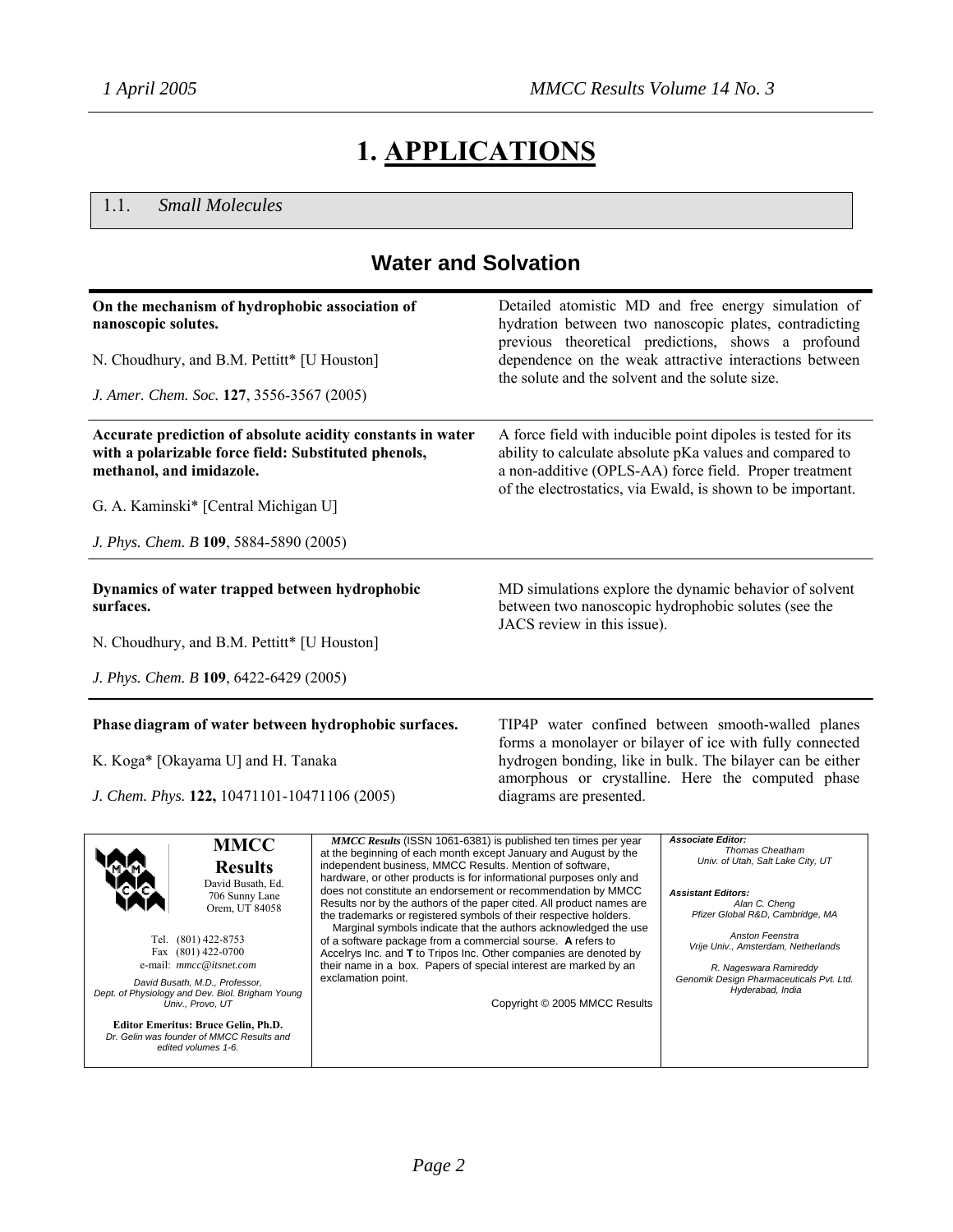Water and Solvation (cont'd)

| Computing the Soret coefficient in aqueous mixtures using<br>boundary driven nonequilibrium molecular dynamics.<br>C. Nieto-Draghi* [U Rovira i Virgili], J.B. Ávalos,<br>and B. Rousseau<br>J. Chem. Phys. 122, 11450301-11450308 (2005) | The Soret effect may be valuable for isotope separation.<br>Because of differences in the temperature dependence of<br>diffusion for different molecules, they will separate<br>somewhat in a mixture with an imposed temperature<br>gradient. Nonequilibrium MD simulations show that<br>water-ethanol and water-methanol mixtures show the<br>experimentally observed behavior, the cause being<br>molecular interactions. Aqueous mixtures of acetone and<br>DMSO are predicted to have similar behaviors. |
|-------------------------------------------------------------------------------------------------------------------------------------------------------------------------------------------------------------------------------------------|---------------------------------------------------------------------------------------------------------------------------------------------------------------------------------------------------------------------------------------------------------------------------------------------------------------------------------------------------------------------------------------------------------------------------------------------------------------------------------------------------------------|
| The melting temperature of the most common models of<br>water.                                                                                                                                                                            | Gibbs-Duhem methodology is applied to examine the<br>effects of water parameters on melting temperature of Ice<br>$h$ and stability of Ice $h$ relative to Ice II at the melting                                                                                                                                                                                                                                                                                                                              |
| C. Vega* [U Complutense], E. Sanz, and J.L.F. Abascal                                                                                                                                                                                     | point. At P=1 bar, SPC, SPC/E, TIP3P, TIP4P,<br>TIP4P/Ew, and TIP5P models melting points are 215 K,                                                                                                                                                                                                                                                                                                                                                                                                          |
| J. Chem. Phys. 122, 11450701-11450709 (2005)                                                                                                                                                                                              | 146 K, 232 K, 245 K, and 274 K, respectively. Because<br>of the position of the negative charge along the H-O-H<br>bisector in SPC, SPC/E, TIP3P, and TIP5P, Ice $h$ is not<br>stable at the melting point, but Ice II is.                                                                                                                                                                                                                                                                                    |

# **Medicinal Chemistry and Drug Design**

| Inhibitory effects of 2-substituted-1-naphthol derivatives<br>on cyclooxygenase I and II.<br>B. Kongkathip, C. Sangma, K. Kirtikara, S. Luangkamin,<br>K. Hasitapan, N. Jongkon, S. Hannongbua and<br>N. Kongkathip* [Kasetsart U]<br>Bioorg. Med. Chem. 13, 2167-2175 (2005)    | Docking studies indicated that the presence of hydroxyl<br>group at C-1 position on the naphthalene nucleus<br>enhanced the anti-inflammatory activity towards COX-2.<br>C-2' Dimethyl substituents on the propyl chain also<br>increased the inhibitory activity. The results provided a<br>model for the binding of the naphthol derivatives to<br>COX-2 and facilitate the design of more potent or<br>selective analogs prior to synthesis.                                            |
|----------------------------------------------------------------------------------------------------------------------------------------------------------------------------------------------------------------------------------------------------------------------------------|--------------------------------------------------------------------------------------------------------------------------------------------------------------------------------------------------------------------------------------------------------------------------------------------------------------------------------------------------------------------------------------------------------------------------------------------------------------------------------------------|
| Design, synthesis, and biological evaluation of N-acetyl-2-<br>carboxybenzenesulfonamides:<br>novel<br>$\mathbf{a}$<br>class<br>of<br>cyclooxygenase-2 (COX-2) inhibitors.<br>Q.H. Chen, P.N. Praveen Rao and E.E. Knaus* [U Alberta]<br>Bioorg. Med. Chem. 13, 2459-2468 (2005) | Molecular Modeling study indicated<br>that<br>the<br>$SO_2NHCOCH_3$ substituent present in <i>N</i> -acetyl-2-<br>carboxy-4-(2,4-fluorophenyl)benzenesulfonamide<br><sup>1</sup> S<br>suitably positioned to acetylate the Ser <sup>530</sup> hydroxyl group<br>in the COX-2 primary binding site. The results showed<br>that the $SO_2NHCOCH_3$ pharmacophore present in N-<br>acetyl-2-carboxybenzenesulfonamides is a suitable<br>bioisostere for the acetoxy (OCOMe) group in aspirin. |
| A topological substructural approach applied to the<br>computational prediction of rodent carcinogenicity.<br>A.M. Helguera, M.A.C. Pérez* [Cent U Las Villas],<br>M.P. González, R.M. Ruiz and H.G. Díaz<br>Bioorg. Med. Chem. 13, 2477-2488 (2005)                             | TOPS-MODE approach is used to investigate the<br>carcinogenic and noncarcinogenic activity on a data set of<br>189 compounds. This methodology evidenced that the<br>hydrophobicity increase the carcinogenic activity and the<br>dipole moment of the molecule decrease it and suggested<br>the capacity of the TOPS-MODE descriptors to estimate<br>this property for new drug candidates.                                                                                               |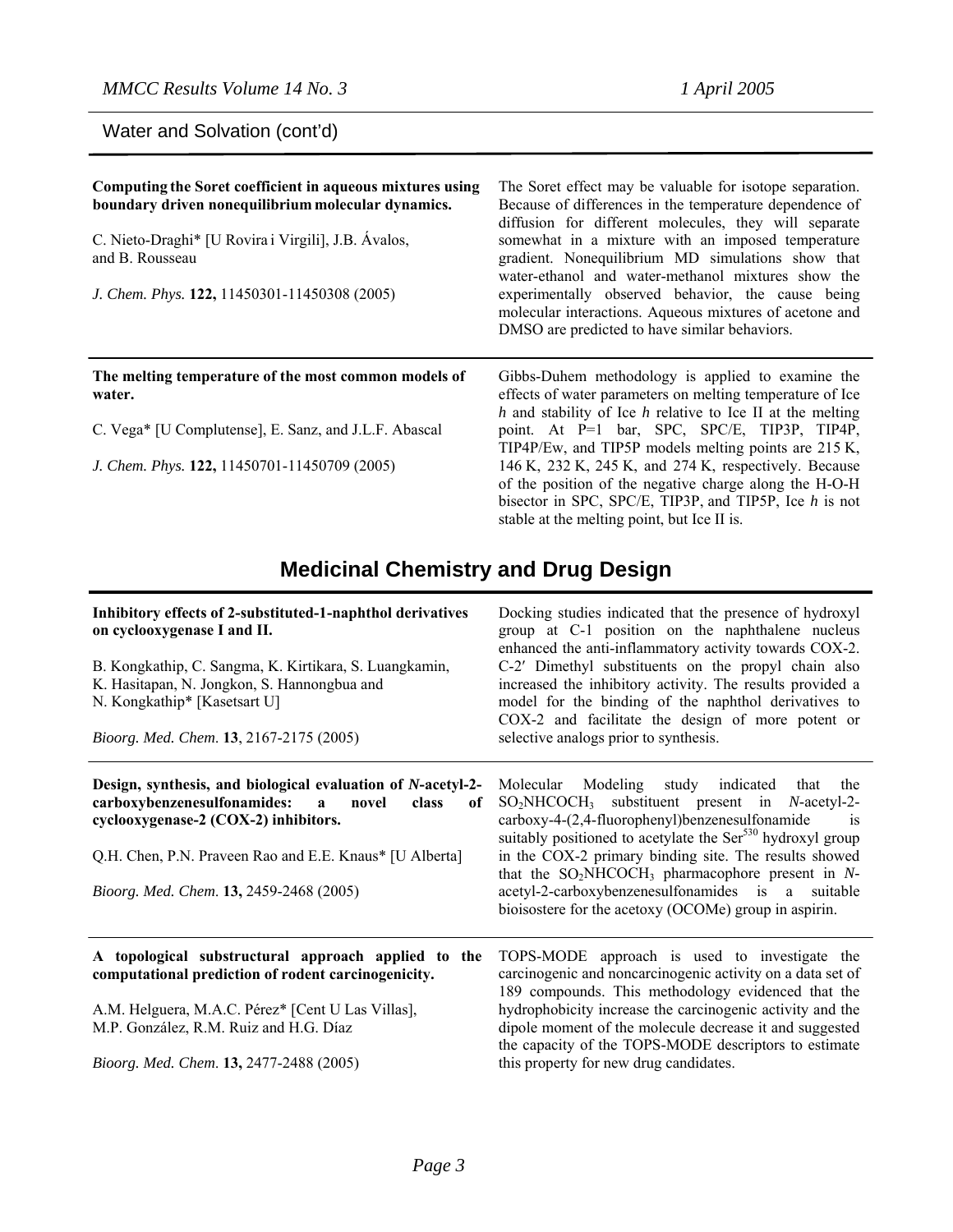# Medicinal Chemistry and Drug Design (cont'd)

|                  | Tetracycline and its analogues as inhibitors of amyloid<br>fibrils: searching for a geometrical pharmacophore by<br>theoretical investigation of their conformational behavior<br>in aqueous solution.<br>U. Cosentino, M. Rosaria-Varí, A.A.G. Saracino, D. Pitea,<br>G. Moro* [U Sudi di Milano-Bicocca] and M. Salmona<br>J. Mol. Mod. 11, 17-25 (2005) | Geometrical pharmacophore is used to investigate the<br>relationship between conformational flexibility<br>and<br>biological<br>activity<br>aqueous<br>solution,<br>in<br>the<br>conformational behavior of 15 TCs in both the<br>zwitterionic and the anionic forms. An extended and a<br>conformation<br>characterized<br>by<br>different<br>folded<br>intramolecular hydrogen-bond networks were found in<br>Tetracycline. TC properties other than geometrical ones<br>have a crucial role in determining their anti-fibrillogenic<br>ability. |
|------------------|------------------------------------------------------------------------------------------------------------------------------------------------------------------------------------------------------------------------------------------------------------------------------------------------------------------------------------------------------------|----------------------------------------------------------------------------------------------------------------------------------------------------------------------------------------------------------------------------------------------------------------------------------------------------------------------------------------------------------------------------------------------------------------------------------------------------------------------------------------------------------------------------------------------------|
| Ι.               | Generation of multiple pharmacophore hypotheses using<br>multiobjective optimisation techniques.<br>S.J. Cottrell, V.J. Gillet* [U Sheffield], R. Taylor, and<br>D.J. Wilton<br>J. Comput.-Aid. Molec. Design 18, 665-682 (2004)                                                                                                                           | novel pharmacophore-generating<br>algorithm<br>A<br>1S<br>presented, that explores conformations on the fly, and<br>aims to present several plausible models for further<br>consideration (instead of just one 'best', or many 'possible'<br>ones). Application to 5-HT <sub>1D</sub> antagonists, scythalone DH<br>inhibitors and D2 antagonists show that often goodness-<br>of-fit is balanced by internal strain, and strengths and<br>weaknesses with respect to other methods are discussed.                                                 |
|                  | Conformational analysis of methylphenidate: Comparison<br>of molecular orbital and molecular mechanics methods.<br>K.M. Gilbert, W.J. Skawinski, M. Misra, K.A. Paris,<br>N.H. Naik, R.A. Buono, H.M. Deutsch, and C.A. Venanzi*<br>[New Jersey Inst Tech]<br>J. Comput.-Aid. Molec. Design 18, 719-738 (2004)                                             | Comparisons between Tripos MM, AM1 and 6-31G* HF<br>and B3LYP calculations on methylpenidate potential<br>energy surfaces show striking similarities and interesting<br>differences. Effects of inclusion of solvent are analyzed<br>and discussed.                                                                                                                                                                                                                                                                                                |
| $\mathbf{T}$     | Docking studies on NSAID/COX-2 isozyme complexes<br>using Contact Statistics analysis                                                                                                                                                                                                                                                                      | Docking poses of COX2 inhibitors from two docking<br>methods are ranked on 'plausibility' by the MOE 'contact                                                                                                                                                                                                                                                                                                                                                                                                                                      |
| Chem.<br>Comput. | G. Ermondi* [U Torino], G. Caron, R. Lawrence, and<br>D. Longo                                                                                                                                                                                                                                                                                             | statistics' comparison with crystal structure contact<br>frequencies, and results are analyzed and compared in<br>detail.                                                                                                                                                                                                                                                                                                                                                                                                                          |
|                  | J. Comput.-Aid. Molec. Design 18, 683-696 (2004)                                                                                                                                                                                                                                                                                                           |                                                                                                                                                                                                                                                                                                                                                                                                                                                                                                                                                    |
| $\mathsf{A}$     | Comparison of conformational analysis techniques to<br>generate pharmacophore hypotheses using Catalyst.<br>R. Kristam, V.J. Gillet* [U Sheffield], R.A. Lewis,<br>and D. Thorner                                                                                                                                                                          | Comparison of conformation generation programs<br>suggest that rule-based methods are just as good as or<br>better than slower, more rigorous approaches for<br>generation of pharmacophore models in Catalyst. The<br>authors also make suggestions to improve reproducibility<br>of published results.                                                                                                                                                                                                                                           |

*J. Chem. Inf. Model.* **45**, 461-476 (2005)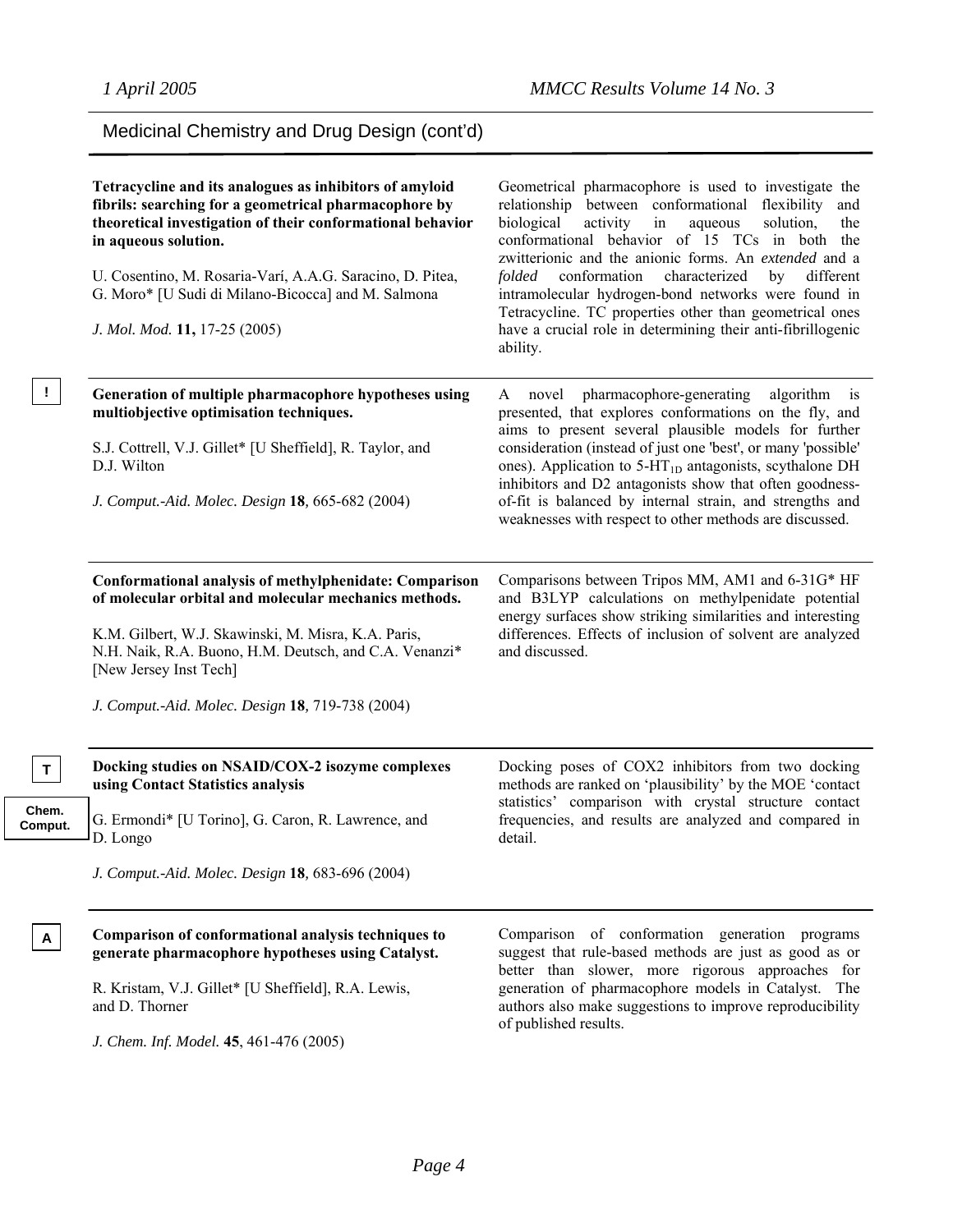**T**

Medicinal Chemistry and Drug Design (cont'd)

**A shape-based 3-D scaffold hopping method and its application to a bacterial protein-protein interaction.** 

T.S. Rush III\* [Wyeth], J.A. Grant, L. Mosyak, and A. Nicholls

*J. Med. Chem.* **48**, 1489-1495 (2005)

Weakly binding inhibitors of the antibacterial target ZipA-FtsZ are discovered using a high throughput shape comparison virtual screening program called ROCS.

# **Quantitative Structure-Activity Relations**

| Properties and structure-activity studies of cyclic $\beta$ -<br>peptidomimetics<br>hairpin<br>based<br>the<br>cationic<br>on<br>antimicrobial peptide protegrin I.<br>J.A. Robinson* [U Zurich], S.C. Shankaramma, P. Jetter,<br>U. Kienzl, R.A. Schwendener, D. Obrecht and J.W. Vrijbloed<br>Bioorg. Med. Chem. 13, 2055-2064 (2005) | Structural Activity Relationship studies showed that the<br>antimicrobial activity was tolerant to a large number of<br>the substitutions tested. Some analogues showed slightly<br>antimicrobial<br>activities,<br>whereas<br>improved<br>other<br>substitutions caused large increases in haemolytic activity<br>on human red blood cells. |  |  |
|-----------------------------------------------------------------------------------------------------------------------------------------------------------------------------------------------------------------------------------------------------------------------------------------------------------------------------------------|----------------------------------------------------------------------------------------------------------------------------------------------------------------------------------------------------------------------------------------------------------------------------------------------------------------------------------------------|--|--|
| Design, synthesis, antibacterial and QSAR studies of                                                                                                                                                                                                                                                                                    | Different electronic, topologic, functional groups and                                                                                                                                                                                                                                                                                       |  |  |
| benzimidazole<br>imidazole<br>chloroaryloxyalkyl<br>and<br>derivatives.                                                                                                                                                                                                                                                                 | physicochemical descriptors are calculated for each<br>molecule in QSAR analysis. A three parametric equation<br>was found between the log MIC and HOMO energy,                                                                                                                                                                              |  |  |
| A.K. Nezhad* [Shiraz U], M.N. Soltani Rad, Z. Asrari,<br>H. Mohabatkar, and B. Hemmateenejad                                                                                                                                                                                                                                            | hydration energy and number of primary carbon atoms of<br>the molecules.                                                                                                                                                                                                                                                                     |  |  |
| Bioorg. Med. Chem. 13, 1931-1938 (2005)                                                                                                                                                                                                                                                                                                 |                                                                                                                                                                                                                                                                                                                                              |  |  |
| Molecular docking and 3D-QSAR studies on the binding<br>mechanism of statine-based peptidomimetics with $\beta$ -<br>secretase.                                                                                                                                                                                                         | The Lamarckian Genetic Algorithm was applied to locate<br>the binding orientations and conformations of the<br>peptidomimetics with the $\beta$ -secretase. Both CoMFA and<br>CoMSIA field distributions are in good agreement with                                                                                                          |  |  |
| Z. Zuo, X. Luo, W. Zhu, J. Shen, X. Shen, H. Jiang*<br>[Chinese Acad Sci] and K. Chen                                                                                                                                                                                                                                                   | the structural characteristics of the binding groove of the<br>β-secretase. 3D-QSAR models and the inhibitor-enzyme<br>interactions are useful in developing new drug leads                                                                                                                                                                  |  |  |
| Bioorg. Med. Chem. 13, 2121-2131 (2005)                                                                                                                                                                                                                                                                                                 | against Alzheimer's disease.                                                                                                                                                                                                                                                                                                                 |  |  |
| Structure-activity study of epi-gallocatechin<br>gallate<br>(EGCG) analogs as proteasome inhibitors.                                                                                                                                                                                                                                    | In B ring, a decrease in the number of OH groups led to<br>decreased potency. Hydrophobic benzyl group is<br>introducing into the 8 position of A ring has no                                                                                                                                                                                |  |  |
| S.B. Wan, K.R.L. Piwowar, D.J. Kuhn, D. Chen, Q.P. Dou<br>and T.H. Chan* [Hong Kong Polytech U]                                                                                                                                                                                                                                         | significant affect on the proteasome-inhibitory potency.                                                                                                                                                                                                                                                                                     |  |  |

*Bioorg. Med. Chem*. **13**, 2177-2185 (2005)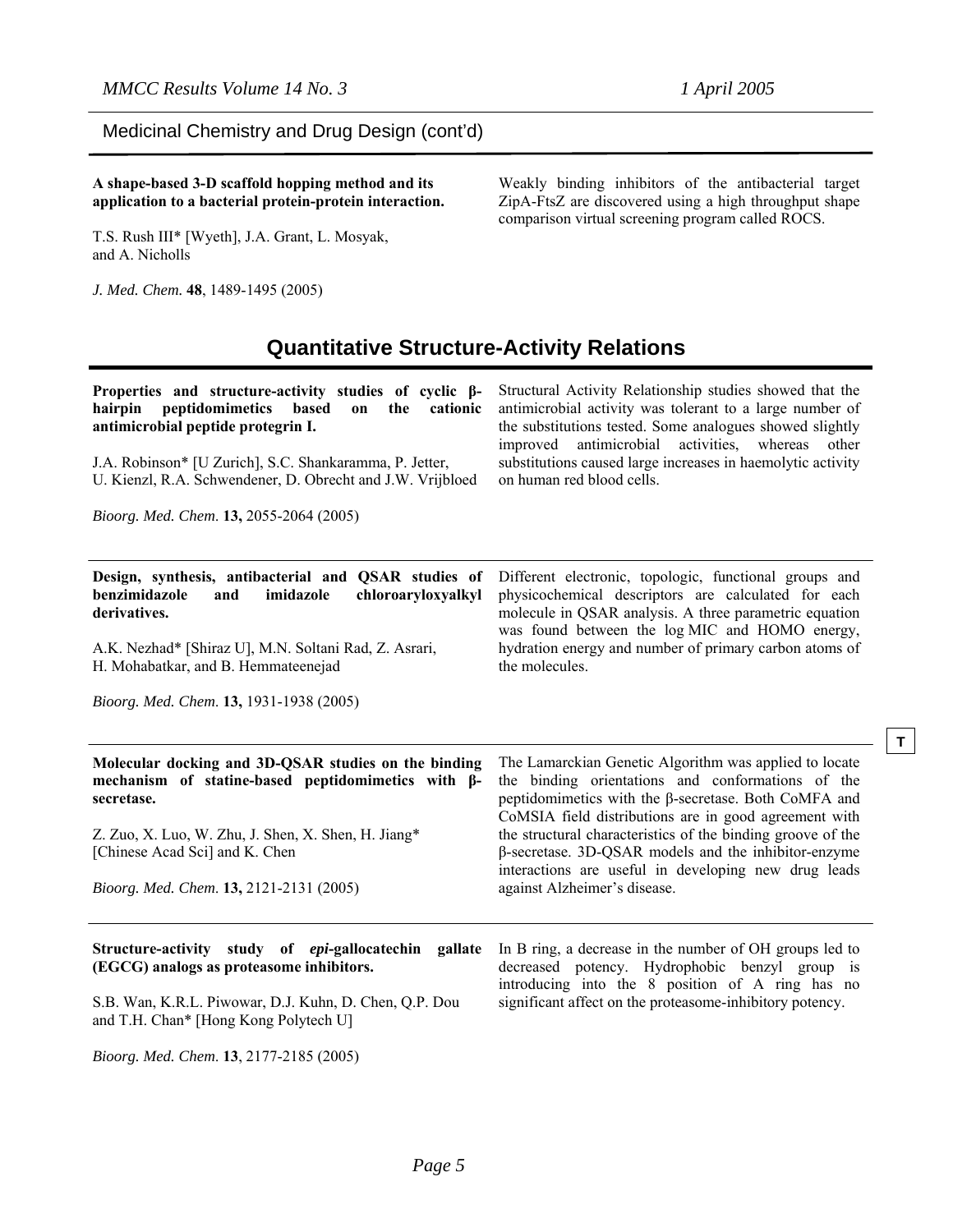**T** 

# Quantitative Structure-Activity Relationships (cont'd)

| A physically interpretable quantum-theoretic QSAR for<br>some carbonic anhydrase inhibitors with diverse aromatic<br>rings, obtained by a new QSAR procedure.<br>B.W. Clare* [U Western Australia] and C.T. Supuran<br>Bioorg. Med. Chem. 13, 2197-2211 (2005)                                                          | B3LYP/6-31G* level is used for calculations and QSAR<br>models are developed. A significant correlation was<br>obtained with charge on the atoms of the sulfonamide<br>group, followed by the nodal orientation. The solvation<br>energy calculated by COSMO and the charge polarization<br>of the molecule calculated as the mean absolute Mulliken<br>charge over all atoms.                                      |
|-------------------------------------------------------------------------------------------------------------------------------------------------------------------------------------------------------------------------------------------------------------------------------------------------------------------------|---------------------------------------------------------------------------------------------------------------------------------------------------------------------------------------------------------------------------------------------------------------------------------------------------------------------------------------------------------------------------------------------------------------------|
| Comparative molecular<br>similarity indices<br>analysis<br>(CoMSIA) studies of 1,2-naphthoquinone derivatives as<br><b>PTP1B</b> inhibitors.<br>M.E. Sobhia and P.V. Bharatam* [NIPER]<br>Bioorg. Med. Chem. 13, 2331-2338 (2005)                                                                                       | Protein tyrosine phosphatase-1B plays an important role<br>in the negative signalling pathway of insulin. CoMSIA<br>studies are preformed on 1,2-naphthoquinone derivatives<br>and different CoMSIA models were built to get the best<br>related field.                                                                                                                                                             |
| A comparison between two polarizability parameters in<br>chemical-biological interactions.<br>R.P. Verma* [Pomona Coll] and C. Hansch<br>Bioorg. Med. Chem. 13, 2355-2372 (2005)                                                                                                                                        | The use of two polarizability parameters NVE (sum of<br>the valence electrons) and CMR (calculated molar<br>refractivity) is compared in the formulation of QSAR for<br>chemical-biological interactions was discussed.                                                                                                                                                                                             |
| Anti-inflammatory activity and QSAR<br>studies<br>of<br>compounds isolated from Hyacinthaceae species and<br>Tachiadenus longiflorus Griseb.<br>K. du Toit, E.E. Elgorashi, S.F. Malan, S.E. Drewes,<br>J. van Staden, N.R. Crouch and<br>D.A. Mulholland* [U KwaZulu-Natal]<br>Bioorg. Med. Chem. 13, 2561-2568 (2005) | Physicochemical descriptors like strain energy, enthalpy,<br>dipole moment, log P, polarizability and molar<br>refractivity were used in QSAR. This study produced<br>three equations with significant prediction values for the<br>anti-inflammatory activity and also provided valuable<br>parameter guidelines for those properties influencing the<br>anti-inflammatory activity of the studied compounds.      |
| CoMFA, HQSAR and molecular docking studies of<br>butitaxel analogues with $\beta$ -tubulin.<br>S.L. Cunningham* [U Pittsburgh], B.W. Day and<br>A.R. Cunningham<br>J. Mol. Mod. 11, 48-54 (2005)                                                                                                                        | A series of 20 butitaxel analogues, paclitaxel and<br>docetaxel were used to build 2-D and 3-D QSAR models<br>were developed to investigate the properties associated<br>with microtubule assembly and stabilization. Steric and<br>electrostatic fields were used to built CoMFA with $r^2$ of<br>0.943 and $q^2$ of 0.376. HQSAR modeling of these same<br>data generated an $r^2$ of 0.919 and a $q^2$ of 0.471. |
| Quantitative structure-activity relationships of mutagenic<br>activity from quantum topological descriptors: triazenes<br>and halogenated hydroxyfuranones (mutagen-X)<br>derivatives.<br>P.L.A. Popelier* [U Manchester], P.J. Smith, and<br>U.A. Chaudry<br>J. Comput.-Aid. Molec. Design 18, 709-718 (2004)          | 3D-QSAR based on QM-derived descriptors at the<br>B3LYP/6-311+(2d,p) level, yields a model with 3<br>variables, $r^2$ =0.859 and $q^2$ =0.741 for the mutagenicity of<br>23 triazenes; and at the HF/6-31G* level with 3 variables,<br>$r^2=0.832$ and $q^2=0.720$ for 24 MX derivatives.<br>Resolutions for existing mechanistic ambiguities are<br>suggested and discussed.                                       |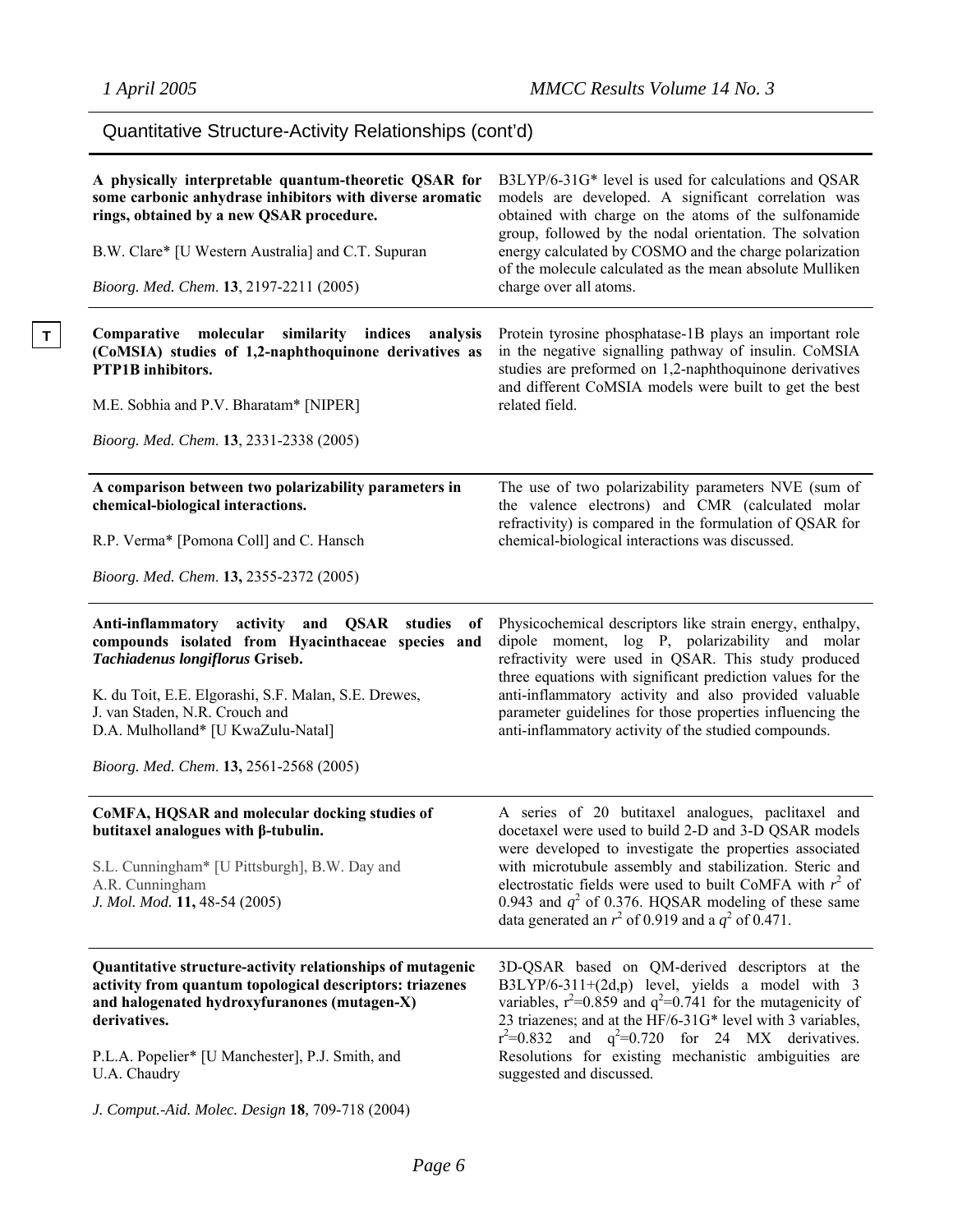### Quantitative Structure-Activity Relationships (cont'd)

| Theoretical prediction of the Abraham hydrogen bond<br>acidity and basicity factors from a reaction field method.<br>I. Cacelli* [U Pisa], S. Campanile, A. Giolitti, and D. Molin<br>J. Chem. Inf. Model. 45, 327-333 (2005) | Atomic charges derived from quantum chemical<br>calculations with inclusion of a solvent PCM model are<br>shown to allow prediction of Abraham descriptors with a<br>correlation coefficient of $>0.97$ , and thus are useful in<br>predicting oral bioavailability. These descriptors may be<br>useful for generating other QSAR relationships. |
|-------------------------------------------------------------------------------------------------------------------------------------------------------------------------------------------------------------------------------|--------------------------------------------------------------------------------------------------------------------------------------------------------------------------------------------------------------------------------------------------------------------------------------------------------------------------------------------------|
| Structure based activity prediction of HIV-1 reverse<br>transcriptase inhibitors.<br>M.R. de Jonge* [Janssen], L.M.H. Koymans, H.M. Vinkers,                                                                                  | Up to 1000 low energy conformations of inhibitors are<br>docked into HIV-1 RT and then the complex is energy<br>minimized. Interaction energies to residues adjacent to<br>the binding site are used to generate a linear fit to known                                                                                                           |
| F.F.D. Daeyaert, J. Heeres, P.J. Lewi, and P.A.J. Janssen                                                                                                                                                                     | binding affinities, resulting in a model with $q2$ of 0.681.                                                                                                                                                                                                                                                                                     |

*J. Med. Chem.* **48**, 2176-2183 (2005)

# **Carbon Nanoparticles**

| Comparative analysis of surface electrostatic potentials of<br>carbon, boron/nitrogen and carbon/boron/nitrogen model<br>nanotubes.<br>P. Politzer* [U New Orleans], P. Lane, J.S. Murray, and<br>M.C. Concha<br>J. Mol. Mod. 11, 1-7 (2005)     | $B_xN_x$ and $C_{2x}B_xN_x$ model nanotubes were considered to<br>study the electrostatic potentials on the inner and outer<br>surfaces of a group of carbon. The inner surfaces are<br>more positive than the corresponding outer ones and the<br>outsides of $B_xN_x$ tubes have characteristic patterns of<br>alternating positive and negative regions, while the<br>insides are strongly positive. |
|--------------------------------------------------------------------------------------------------------------------------------------------------------------------------------------------------------------------------------------------------|---------------------------------------------------------------------------------------------------------------------------------------------------------------------------------------------------------------------------------------------------------------------------------------------------------------------------------------------------------------------------------------------------------|
| Molecular dynamics of transient oil flows in nanopores. II.<br>Density profiles and molecular structure for decane in<br>carbon nanotubes.<br>S. Supple* [Imperial College London] and N. Quirke<br>J. Chem. Phys. 122, 10470601-10470608 (2005) | Narrow carbon nanotubes imbibe decane faster than<br>broader tubes, with rates above 800 m/s. Diffusion is<br>well-described with advection-diffusion equations in<br>terms of friction and surface interactions. The variations<br>of molecular structure with tube diameter and radial<br>position in the tube are also presented.                                                                    |

### 1.2. *Biopolymers*

# **Bioinformatics**

### **Comparison of substructural epitopes in enzyme active sites using self-organizing maps.**

K. Kupas, A. Ultsch\* [Marburg], and G. Klebe

*J. Comput.-Aid. Molec. Design* **18***,* 697-708 (2004)

Clustering by emergent self-organizing maps of local regions described by tetrahedrons of pseudocenters in 72 binding cavities reproduces several of the 12 EC enzyme classifications considered, and sheds light on possible partners to orphan binding sites. Possible efficient application in large-scale comparisons cavity is discussed.

**!**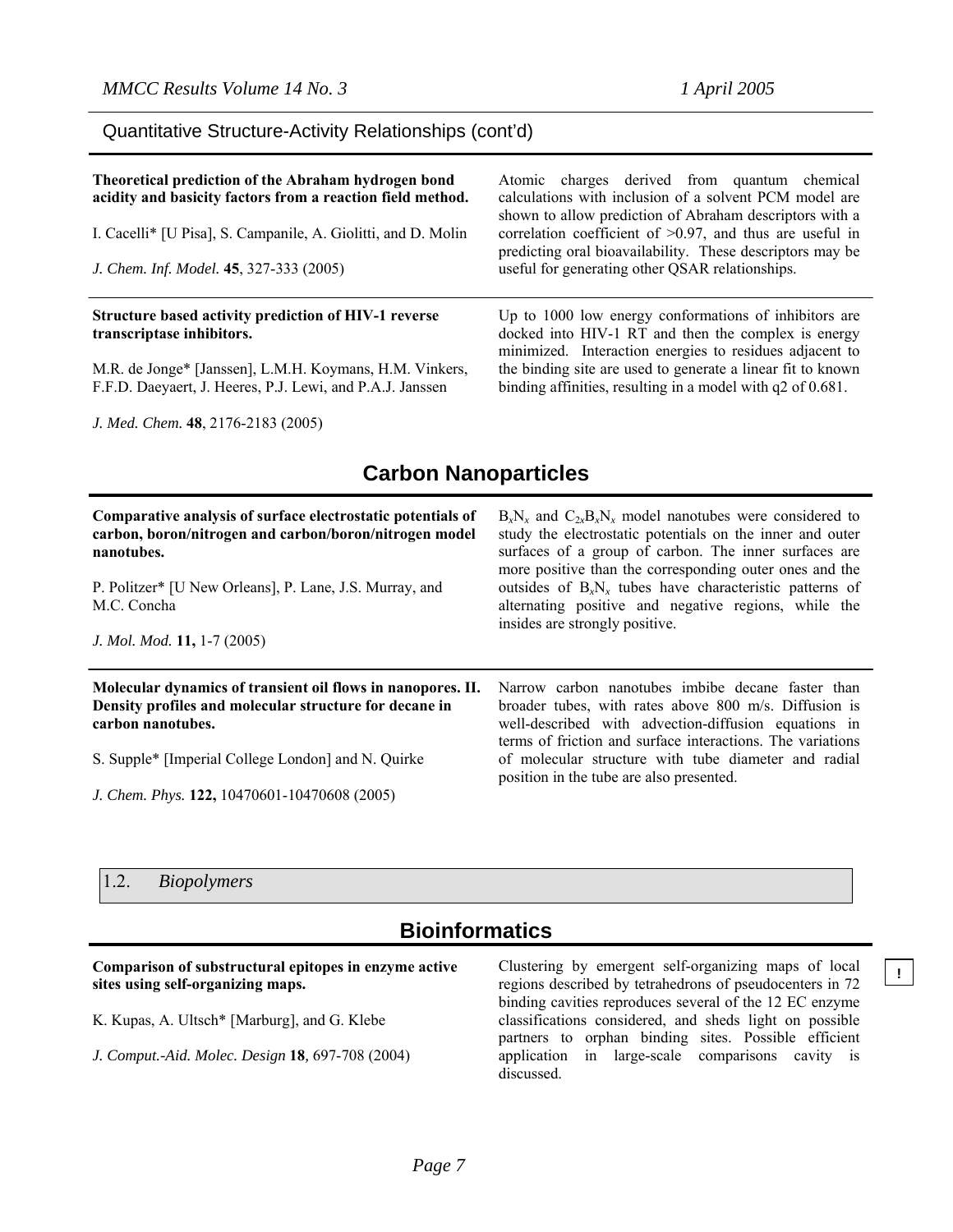# Bioinformatics (cont'd)

| Assigning new GO annotations to protein data bank<br>sequences by combining structure and sequence<br>homology.<br>J.V. Ponomarenko* [UCSD], P.E. Bourne, and I.N.<br>Shindyalov<br>Proteins 58, 855-865 (2005)                    | A method for automated 'Gene Ontology' annotation of<br>PDB entries and a comparison with (existing) SCOP<br>annotations is presented. The combination of structure-<br>and sequence-homology is vital for accuracy of new,<br>derived annotations.                                                                                               |
|------------------------------------------------------------------------------------------------------------------------------------------------------------------------------------------------------------------------------------|---------------------------------------------------------------------------------------------------------------------------------------------------------------------------------------------------------------------------------------------------------------------------------------------------------------------------------------------------|
|                                                                                                                                                                                                                                    |                                                                                                                                                                                                                                                                                                                                                   |
| Amino acid coupling patterns in thermophilic proteins.<br>H.K. Liang, C.M. Huang, M.T. Ko* [Acad Sinica NanKang],<br>and J.K. Hwang* [Natl Chiao Tung U]<br>Proteins 59, 58-63 (2005)                                              | Statistical comparison of 'xdy' x-y residue-pair sequence<br>patterns at d distance between meso- and thermophiles<br>(74, resp. 15 genomes), reveals several highly significant<br>patterns but no single dominant pattern. The absence of<br>correlation with overall genomic GC content is<br>confirmed.                                       |
| A novel strategy for the identification of toxinlike<br>structures in spider venom.<br>S. Kozlov* [Russian Acad Sci], A. Malyavka, B. McCutchen,<br>A. Lu, E. Schepers, R. Herrmann, and E. Grishin<br>Proteins 59, 131-140 (2005) | An elegant combination of cDNA EST library<br>construction of A. orientalis and database analysis reveals<br>three distinct sequence motifs for spider toxins.<br>Implications for evolutionary analysis, and for analysis of<br>venoms from other genii are discussed.                                                                           |
| The Protein Coil Library: A structural database of<br>nonhelix, nonstrand fragments derived from the PDB.<br>N.C. Fitzkee, P.J. Fleming, and G.D. Rose* [J Hopkins U]<br><i>Proteins</i> 58, 852-854 (2005)                        | The<br>development of a non- $\alpha/\beta$ -structure<br>library<br>containing $\sim$ 780.000 fragments from $\sim$ 25.000 PDB<br>entries, and user interface with query forms and<br>interfaces to other databases, is described.                                                                                                               |
| Protein domain of unknown function DUF1023 is an<br>alpha/beta hydrolase.<br>M. Zheng, K. Ginalski* [U Texas], L. Rychlewski, and<br>N.V. Grishin<br><i>Proteins</i> 59, 1-6 (2005)                                                | The as yet uncharacterized DUF1023 pfam-family is<br>hypothesized as being an $\alpha/\beta$ -hydrolase with a Ser-His-<br>Asp catalytic triad, based on sequence analysis and<br>alignments, and secondary structure and fold predictions<br>for all DUF1023 sequences. Analysis of their genomic<br>context suggest a possible lipase activity. |

# **Protein Sequence Analysis and Alignment**

| Protein classification based on text document classification A decision tree and naive Bayes classification method<br>techniques. | based on $n$ -gram counts is applied to GPCR's and shown                                           |
|-----------------------------------------------------------------------------------------------------------------------------------|----------------------------------------------------------------------------------------------------|
|                                                                                                                                   | to outperform previous SVM methods, at an accuracy of                                              |
| B.Y. Cheng, J.G. Carbonell, and                                                                                                   | 93% and almost half residual error, and performs                                                   |
| J. Klein-Seetharaman* [U Pittsburgh]                                                                                              | comparable to a search in PFAM. Accuracies for the<br>nuclear receptor superfamily are around 95%. |
| <i>Proteins</i> 58, 955-970 (2005)                                                                                                |                                                                                                    |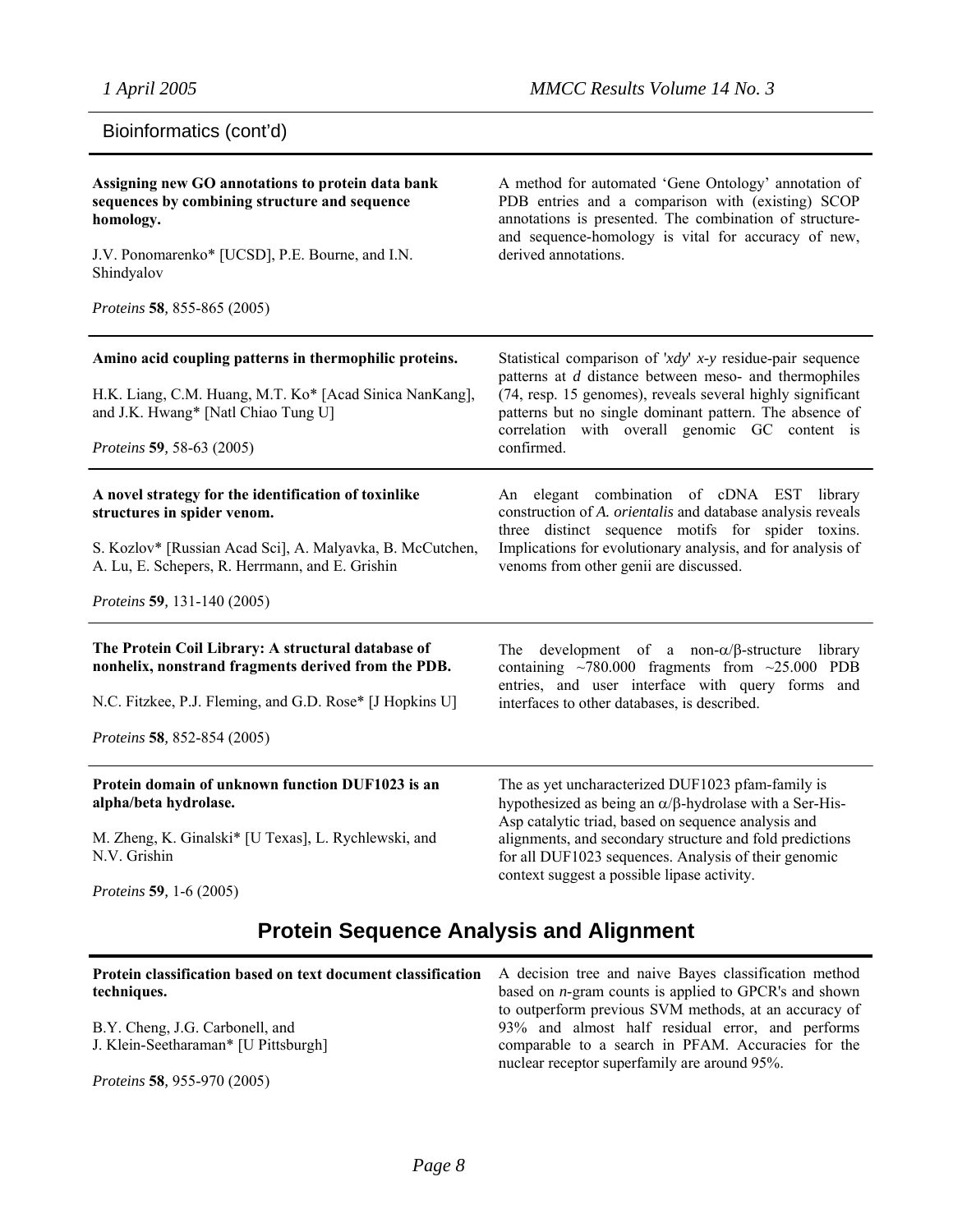### Protein Sequence Analysis and Alignment (cont'd)

| A new method for identification of protein (sub)families in<br>a set of proteins based on hydropathy distribution in<br>proteins.<br>J. Panek* [U Queensland], I. Eidhammer, and R. Aasland<br>Proteins 58, 923-934 (2005) | A method based on PCA and clustering in 'generalized<br>hydropathy' space, describing hydrophylic, hydrophobic<br>or ambiguous residues in sequence segments, showns a<br>reasonable separation of protein families of membrane<br>proteins, cathepsins and anaerobic NAD biosynthesis.<br>Limitations and possible improvements of the method are<br>discussed. |
|----------------------------------------------------------------------------------------------------------------------------------------------------------------------------------------------------------------------------|------------------------------------------------------------------------------------------------------------------------------------------------------------------------------------------------------------------------------------------------------------------------------------------------------------------------------------------------------------------|
| Prediction of distant residue contacts with the use of<br>evolutionary information.                                                                                                                                        | Identification of correlated mutations based on residue<br>physicochemical properties, in stead of substitution                                                                                                                                                                                                                                                  |
| S. Vicatos, B.V. Reddy, and Y. Kaznessis* [U Minnesota]                                                                                                                                                                    | matrices, is shown to give promising results, with an<br>average accuracy of 27% (6-fold better than random) at<br>$0.65$ correlation for 127 families, and results very widely                                                                                                                                                                                  |

*Proteins* **58***,* 935-949 (2005)

0.65 correlation for 127 families, and results vary widely between families.

# **Protein Structure Prediction**

| Protein complexes: structure prediction challenges for the<br>$21st$ century.                                       | The availability of more sequence and structural data,<br>faster computers, algorithms and concepts provide<br>structural models with reasonable accuracy for a large<br>fraction of the proteins present in an organism. These are<br>useful to understand the molecular details of particular<br>molecules or those seeking to design new drugs. The<br>structure prediction involves simply finding the best<br>homologous protein of known structure on which to<br>construct a model. |
|---------------------------------------------------------------------------------------------------------------------|--------------------------------------------------------------------------------------------------------------------------------------------------------------------------------------------------------------------------------------------------------------------------------------------------------------------------------------------------------------------------------------------------------------------------------------------------------------------------------------------|
| P. Aloy, M. Pichaud, and R.B. Russell* [EMBL]                                                                       |                                                                                                                                                                                                                                                                                                                                                                                                                                                                                            |
| Curr. Opi. Stru. Biol. 15, 15-22 (2005)                                                                             |                                                                                                                                                                                                                                                                                                                                                                                                                                                                                            |
| A multibody, whole-residue potential for protein<br>structures, with testing by Monte Carlo simulated<br>annealing. | A data-base derived multi-body residue interaction<br>potential on 'local environment signatures' is developed<br>and can predict in a MC-SA setup the structure of 5 small<br>proteins (20-38 residues) to 2.3-3 [AA] RMSD from the                                                                                                                                                                                                                                                       |
| S. Mayewski* [Max Planck]                                                                                           | NMR structure. Improvements of the potential derivation,<br>database analysis and conformational search method are                                                                                                                                                                                                                                                                                                                                                                         |
| <i>Proteins</i> 59, 152-169 (2005)                                                                                  | discussed.                                                                                                                                                                                                                                                                                                                                                                                                                                                                                 |

# **Comparative or Homology Modeling**

**Molecular dynamics simulations of the human CAR ligand-binding domain: deciphering the molecular basis for constitutive activity.**  B. Windshügel\* [Martin-Luther U], J. Jyrkkärinne, A. Poso, P. Honkakoski and W. Sippl Homology models were used to investigate the basal activity of CAR and the effect of coactivator binding. The basal activity of CAR is explained by specific van-der-Waals interactions between amino acids on the LBD and its C-terminal activation domain (AF-2). GOLD program is used for docking and the interaction modes of

*J. Mol. Mod.* **11,** 69-79 (2005)

structurally diverse agonists, giving insight into mechanisms by which ligands enhance CAR activity.

**!**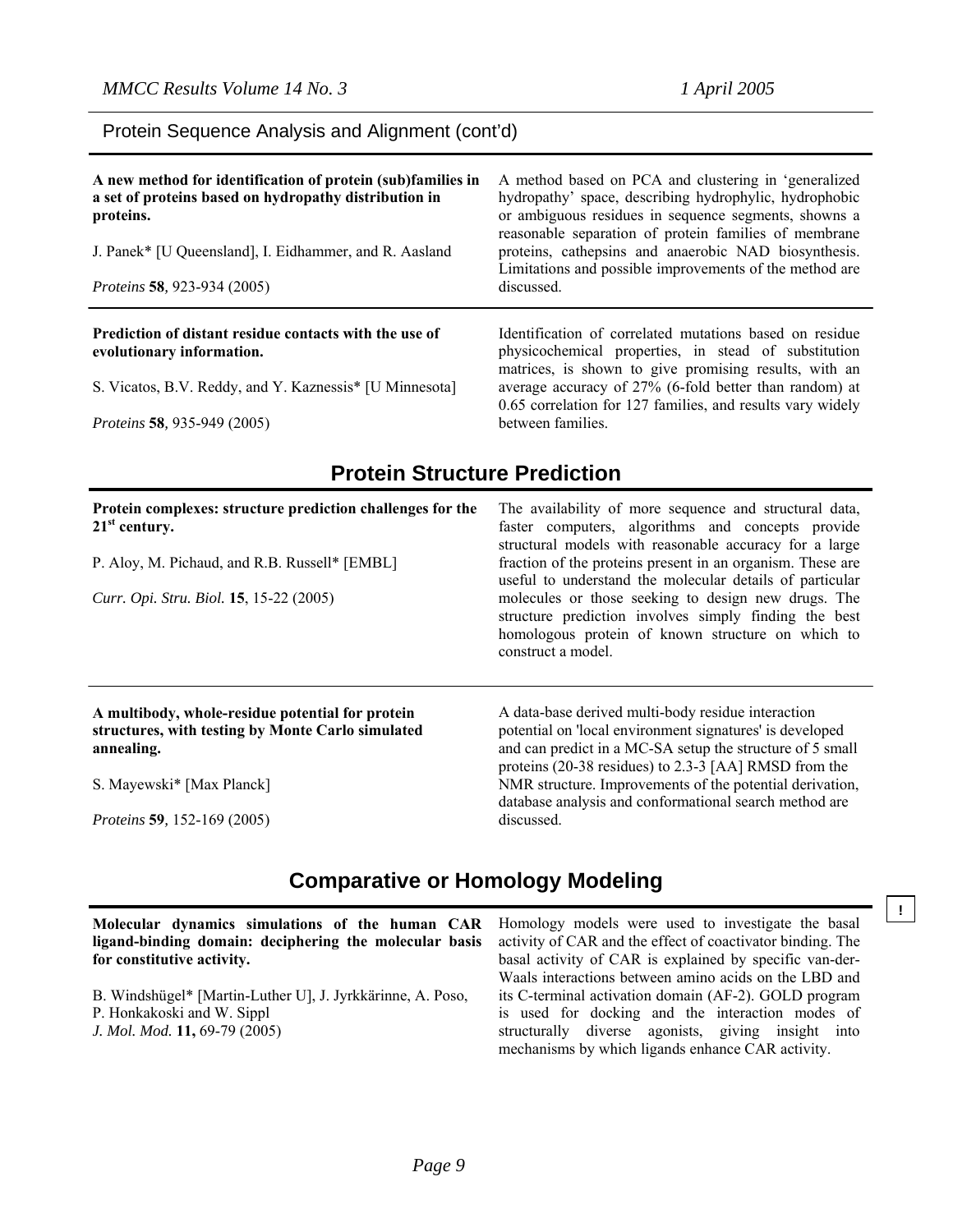| Comparative or Homology Modeling (cont'd)                | A critical evaluation of a state-of-the-art refinement                                                                                                   |
|----------------------------------------------------------|----------------------------------------------------------------------------------------------------------------------------------------------------------|
| Progress and challenges in high-resolution refinement of | method in homology modeling. The forcefield used is                                                                                                      |
| protein structure models.                                | able to discriminate unfolded, near-native and native                                                                                                    |
| K.M. Misura and D. Baker* [U Washington]                 | states and could be used for precise refinement as well as<br>rotamer searches in most cases of a test set of 10 proteins.                               |
| <i>Proteins</i> 59, 15-29 (2005)                         | Conformational sampling in the (near-native) condensed<br>states is a confounding bottleneck. Other bottlenecks and<br>possible solutions are discussed. |
| Analysis of GTPases carrying hydrophobic amino acid      | Homology models of ten non-oncogenic GTPase active                                                                                                       |
| substitutions in lieu of the catalytic glutamine:        | Ras mutants show a solution to the paradox of activity                                                                                                   |
| <b>Implications for GTP hydrolysis.</b>                  | without the catalytic Gln, whose role can be taken over                                                                                                  |
| R. Mishra, S.K. Gara, S. Mishra, and                     | by residues from inserts. Structural and mechanistic                                                                                                     |
| B. Prakash* [Indian Inst Tech]                           | implications for GTPases in general are discussed.                                                                                                       |

*Proteins* **59***,* 332-338 (2005)

# **Peptide Conformational Analysis**

**Competition between intramolecular hydrogen bonds and solvation in phosphorylated peptides: Simulations with explicit and implicit solvent.** 

MD simulations investigate phosphorylated peptides. GB methods tend to over-estimate hydrogen bonding, however both these methods and explicit solvent provide a reasonable representation.

S.E. Wong, K. Bernacki, and M. Jacobson\* [UCSF]

*J. Phys. Chem. B* **109**, 5249-5258 (2005)

**A**

# **Protein Structure Analysis**

| Analysis of the interactions of ribonuclease inhibitor with<br>kanamycin.<br>Z. Wang, L. Zhang, J. Lu* [Peking U] and L. Zhang<br>J. Mol. Mod. 11, 80-86 (2005) | Affinity module of Insight II molecular modeling<br>is used to determine relevant<br>surface<br>program<br>characteristics determining the interaction behavior. The<br>electrostatic interactions and H- bond forces are the major<br>factors for the molecular interaction between kanamycin<br>and RI. |
|-----------------------------------------------------------------------------------------------------------------------------------------------------------------|-----------------------------------------------------------------------------------------------------------------------------------------------------------------------------------------------------------------------------------------------------------------------------------------------------------|
| Global mapping of the protein structure space and<br>application in structure-based inference of protein<br>function.                                           | A map of the protein structure space was constructed by<br>using the pairwise structural similarity scores calculated<br>for all nonredundant protein structures. Proteins sharing                                                                                                                        |
| J. Hou, S.-R. Jun, C. Zhang and S.-H. Kim* [UCB]                                                                                                                | similar molecular functions were found to colocalize in<br>the protein structure space map. This scheme consistently<br>outperformed other predictions made by using either the                                                                                                                           |

*PNAS* **102**, 3651-3656 (2005)

outperformed other predictions made by using either the raw scores or normalized *Z*-scores of pairwise DALI structure alignment.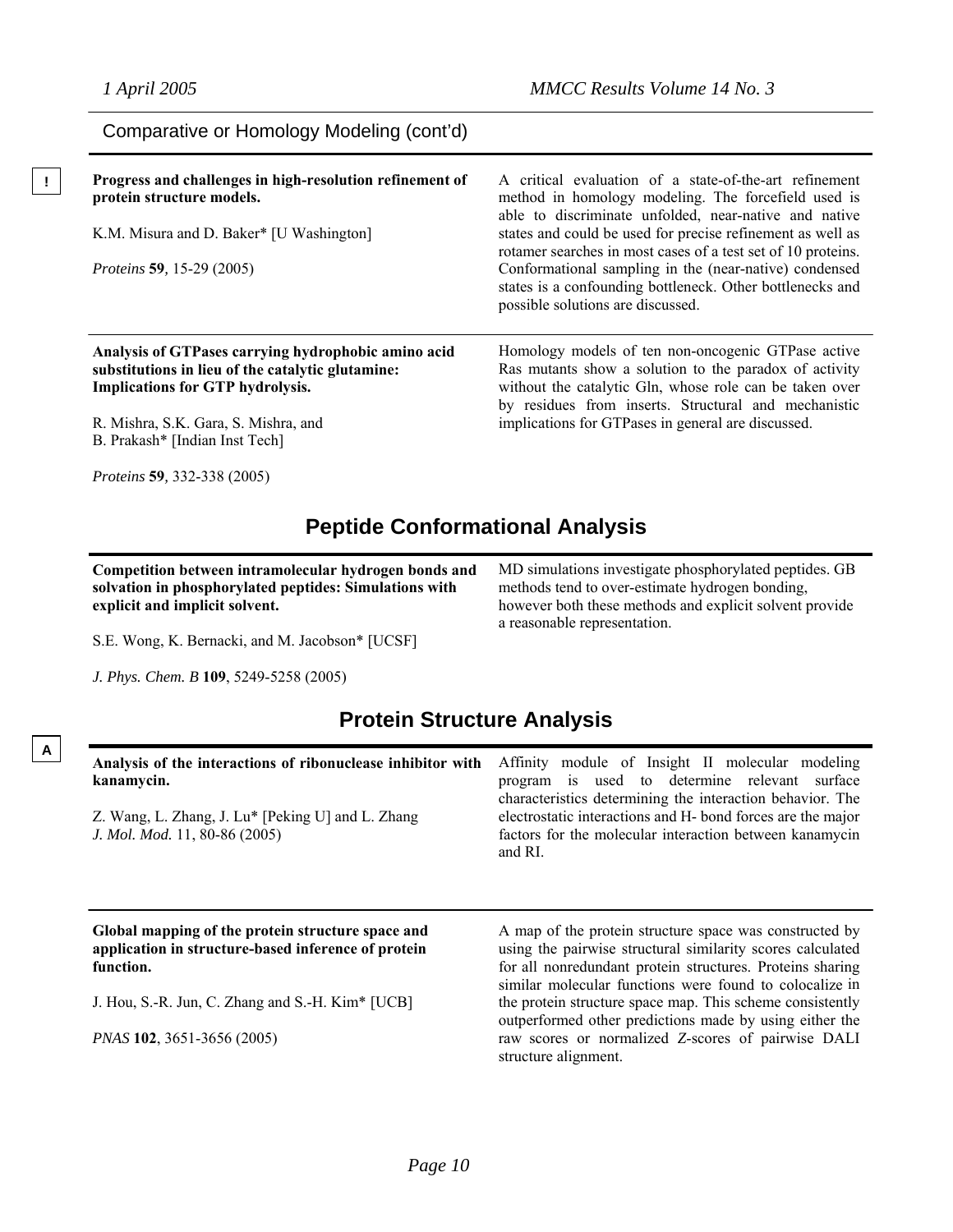Protein Structure Analysis (cont'd)

| Geometric preferences of crosslinked protein-derived<br>cofactors reveal a high propensity for near-sequence pairs.<br>M.D. Swain and D.E. Benson* [Wayne State U]<br>Proteins 59, 64-71 (2005)                               | A search in 500 proteins for mutations prone to CPDC by<br>'outer shell oxidation' reveals geometrical patterns similar<br>to those of sulfur-bridges. From non-bonded contacts<br>reported by PROCHECK from the PDB, 323 proteins<br>with 'pre-attack' geometries, of which 55 local in<br>sequence, were identified.                                         |
|-------------------------------------------------------------------------------------------------------------------------------------------------------------------------------------------------------------------------------|----------------------------------------------------------------------------------------------------------------------------------------------------------------------------------------------------------------------------------------------------------------------------------------------------------------------------------------------------------------|
| Properties of polyproline II, a secondary structure<br>element implicated in protein-protein interactions.<br>M.V. Cubellis* [U Napoli], F. Caillez, T.L. Blundell, and<br>S.C. Lovell<br><i>Proteins</i> 58, 880-892 (2005)  | A statistical analysis of occurrence and properties of PPII<br>helices in the PDB is presented. They are evolutionarily<br>conserved and on average contain 40% proline but can be<br>proline-free as well, and Gly and Tyr are disfavored.<br>They are entropically favored and implicated in unfolded<br>states, amyloid formation and nucleic acid binding. |
| Flexibility of metal binding sites in proteins on a database<br>scale.<br>M. Babor, H.M. Greenblatt, M. Edelman, and<br>V. Sobolev* [Weizmann]<br><i>Proteins</i> 59, 221-230 (2005)                                          | A large scale and thorough structural analysis of apo- and<br>holo-structures of 210 metal-binding proteins shows that<br>40% undergo conformational rearrangements, in 14%<br>involving the backbone, and in most only modest<br>rearrangement of 1 or 2 sidechains is seen. Implications<br>for metal-binding prediction methods are discussed.              |
| Comparative structural analysis of TonB-dependent outer<br>membrane transporters: Implications for the transport<br>cycle.<br>D.P. Chimento, R.J. Kadner, and M.C. Wiener* [U Virginia]<br><i>Proteins</i> 59, 240-251 (2005) | Detailed analysis of substrate-bound and unbound<br>structures of four transport channels reveals a hydrated,<br>wide-gapped interface between the outer barrel and the<br>inner hatch domain, comparable to known transient<br>protein-protein interfaces. Implications for functional<br>motion and energetics are discussed.                                |
| Evolutionarily conserved functional mechanics across<br>pepsin-like and retroviral proteases.<br>M. Cascella, C. Micheletti, U. Rothlisberger, and P. Carloni*<br>[SISSA]<br>J. Amer. Chem. Soc. 127, 3734-3742 (2005)        | Sequence alignment, classical MD on b-secretase, and<br>estimates of the reaction free energies of different<br>substrate/enzyme<br>conformations<br>together<br>allow<br>development of a simple topology-based energy<br>functional that allows generalization of the functional<br>motions across the aspartic proteases.                                   |
| SH2 binding bite comparison: A new application of the<br><b>SURFCOMP</b> method.<br>C. Hofbauer and A. Aszódi* [Novartis]<br>J. Chem. Inf. Model. 45, 414-421 (2005)                                                          | Comparison of the static binding site surfaces of Sap and<br>Eat-2 SH2 domains using SURFCOMP<br>suggests<br>differences that might be exploited to gain selectivity in<br>T<br>ligand design.                                                                                                                                                                 |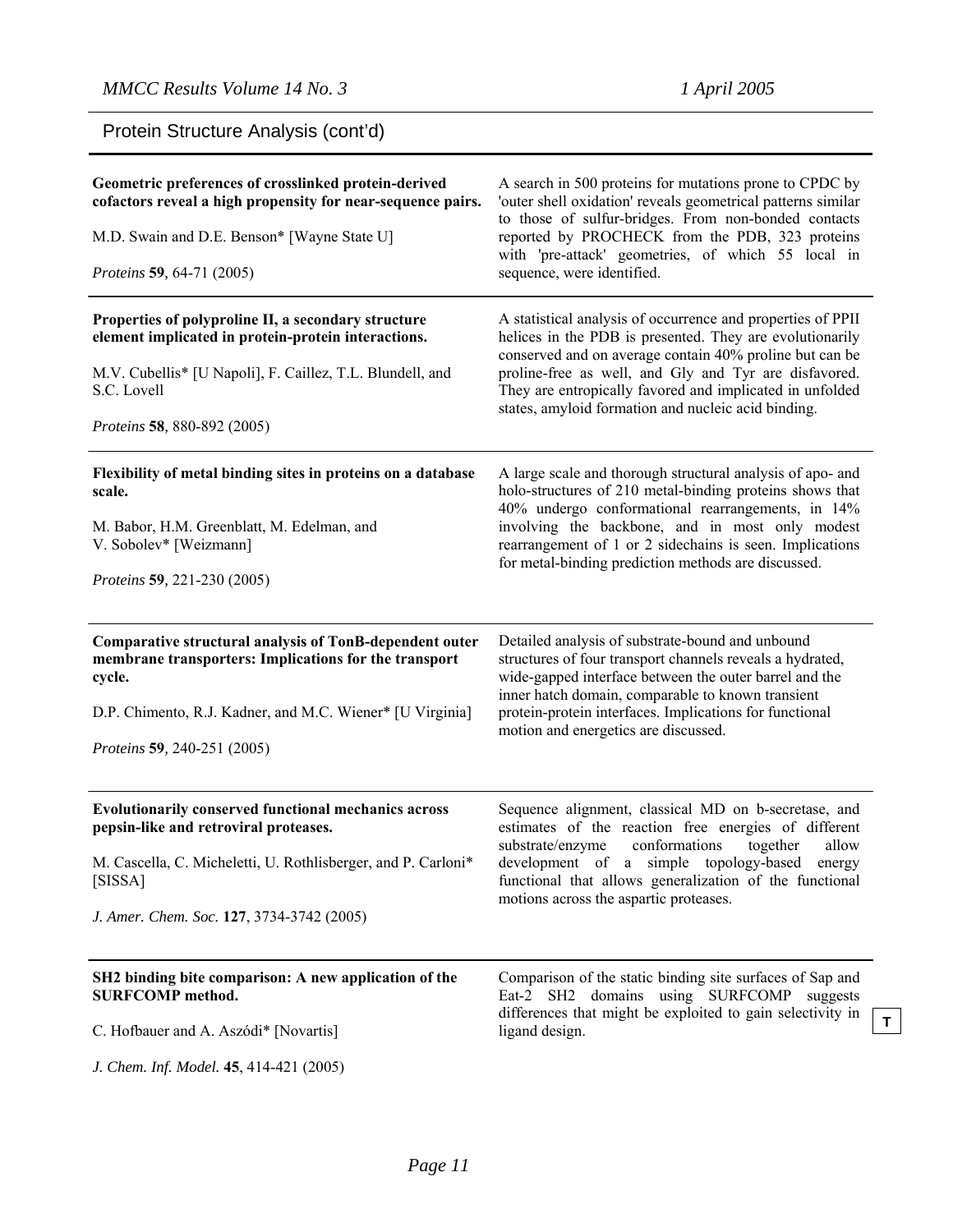# **Protein Folding**

| Folding and binding: An extended family business.<br>G. Schreiber* [Weizmann Inst Sci] and L. Serrano<br>Curr. Opi. Stru. Biol. 15, 1-3 (2005)                                                                                                     | The Schreiber research group investigated from<br>theoretical calculations and protein design to the analysis<br>of the biological consequences of induced perturbations<br>on systems biology in vivo. Luis' research group focused<br>on the development of computational approaches to<br>understand biological systems ranging from proteins to<br>protein networks.                            |
|----------------------------------------------------------------------------------------------------------------------------------------------------------------------------------------------------------------------------------------------------|-----------------------------------------------------------------------------------------------------------------------------------------------------------------------------------------------------------------------------------------------------------------------------------------------------------------------------------------------------------------------------------------------------|
| Natively unfolded proteins.<br>A.L. Fink* [U Calif]<br>Curr. Opi. Stru. Biol. 15, 35-41 (2005)                                                                                                                                                     | New algorithms were developed to identify disordered<br>regions of proteins and demonstrated their presence in<br>cancer-associated proteins and proteins regulated by<br>phosphorylation.                                                                                                                                                                                                          |
| One gene, two diseases and three conformations:<br>Molecular dynamics simulations of mutants of human<br>prion protein at room temperature and elevated<br>temperatures.<br>M.S. Shamsir and A.R. Dalby* [U Exeter]<br>Proteins 59, 275-290 (2005) | Multiple MD simulations each of four forms of the prion,<br>i.e. wild-type, the D178N pathological mutant, both with<br>either of the 129(M,V) polymorphism, and at 300 and<br>500K, show decreased stability for the mutant, with<br>higher stability in the 129M variants while the 129V<br>leads to increased $\beta$ -sheet formation. Conformations and<br>transitions are analysed in detail. |
| Thermal unfolding simulations of a multimeric protein-<br>Transition state and unfolding pathways.<br>J. Duan and L. Nilsson* [Karolinska Inst]<br>Proteins 59, 170-182 (2005)                                                                     | Detailed analysis of extensive unfolding simulations of a<br>tetrameric protein, p53tet, reveals heterogeneous<br>unfolding events, a relatively strong coupling between<br>tetramerization and folding, and a hydrophobic driving<br>force.                                                                                                                                                        |
| Folding time distributions as an approach to protein<br>folding kinetics.<br>S. F. Chekmarev* [Inst Thermophysics], S. B. Krivov, and M.<br>Karplus* [Harvard U]<br>J. Phys. Chem. B 109, 5312-5330 (2005)                                         | MD dynamics on a cubic lattice explore a 27-residue<br>heteropolymer over a range of temperatures. The results<br>suggest that care should be levied when folding data is<br>interpreted in terms of the underlying kinetics.                                                                                                                                                                       |
| Folding thermodynamics of peptides.<br>A. Irbäck* [Lund U] and S. Mohanty<br>Biophys. J. 88, 1560-1569 (2005)                                                                                                                                      | A simplified, solvent-free force field for $\sim$ 20-mer peptide<br>folding shows appropriate sequence dependence,<br>although some sequences (Betanova) do not fold as<br>uniformly as others (GB1m2 and GB1m3).                                                                                                                                                                                   |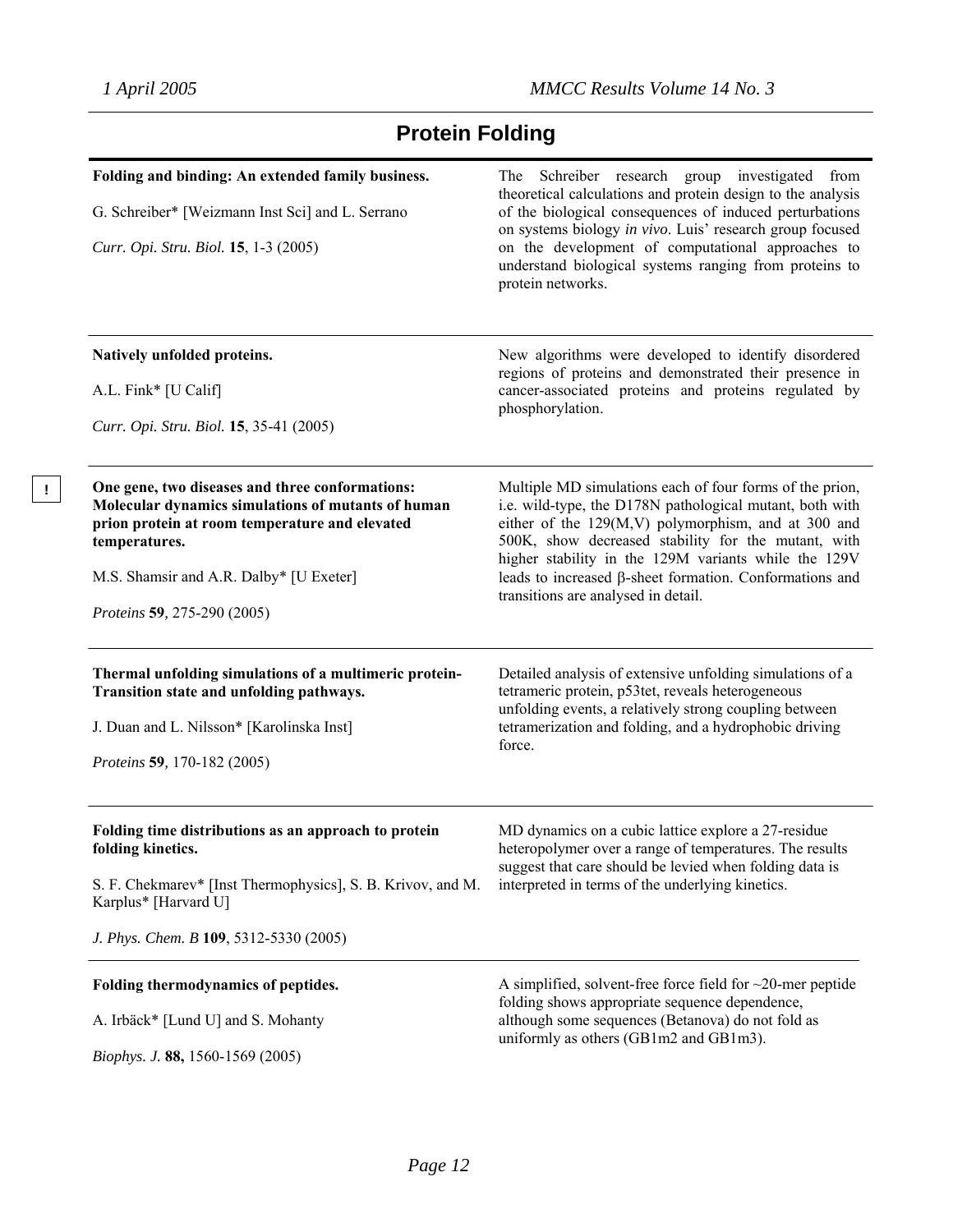**!**

**!**

# **Protein Design and Engineering**

### **Use of molecular dynamics in the design and structure determination of a photoinducible** β**-hairpin.**

V. Krautler, A. Aemissegger, P. H. Hunenberger, D. Hilvert, T. Hansson, and W. F. van Gunsteren\* [ETH]

*J. Amer. Chem. Soc.* **127**, 4935-4942 (2005)

Classical explicit solvent MD simulations (in water and ethanol) are able to predict the ensemble of structures of a set of designed β-hairpins consistent with experiment. The paper includes the theory and NMR experiment on the set of peptides containing a series of photoswitchable diazobenzene linkers a different lengths and configuration.

**Tryptophan side chain electrostatic interactions determine edge-to-face vs. parallel-displaced tryptophan side chain geometries in the designed** β**-hairpin "trpzip2."**

O. Guvench, and C. L. Brooks III\* [Scripps]

*J. Amer. Chem. Soc.* **127**, 4668-4674 (2005)

The geometries (and free energetics) of the interaction of four tryptophan residues in the 12-residue designed βhairpin tripzip2 are investigated with MD simulation in explicit solvent. The results highlight the importance of the electrostatic multipole moments to stability the edgeto-face interactions of two pairs of exposed tryptophans.

# **Protein Hydration**

### **A "solvated rotamer" approach to modeling watermediated hydrogen bonds at protein-protein interfaces.**

L. Jiang, B. Kuhlman, T. Kortemme, and D. Baker\* [U Washington]

*Proteins* **58***,* 893-904 (2005)

A model for the inclusion of explicit water molecules as extended rotamer-states of residues at protein-protein interfaces, and based on analysis of water molecules in high-resolution X-ray structures, is presented and used to predict the location of water molecules and to improve the accuracy of sidechain-identity prediction at interfaces. Significant advantages and improvements with respect to continuum solvent models, and ways for further improvement of the model, are discussed.

MD simulations (1ns) of wild-type and anti-freeze-active mutants of type 1 THP show water structure around polar groups in the ice-binding region similar to that around hydrophobic solutes, while an anti-freeze inactive mutant

shows 'normal' hydrophylic water structure.

### **Hydrophobic tendency of polar group hydration as a major force in type I antifreeze protein recognition.**

C. Yang and K.A. Sharp\* [U Pennsylvania]

*Proteins* **59***,* 266-274 (2005)

### **Sensitivity of polar solvation dynamics to the secondary structures of aqueous proteins and the role of surface exposure of the probe.**

S. Bandyopadhyay\* [IIT], S. Chakraborty, S. Balasubramanian, and B. Bagchi\* [IIS]

*J. Amer. Chem. Soc.* **127**, 4071-4075 (2005)

Time correlation functions for water around various regions of the villin headpiece subdomain protein are explored from previous MD trajectories generated by this group. The results suggest that the more surface exposed a probe is (such as either an internal or associated fluorescent molecule), the faster the solvation dynamics are.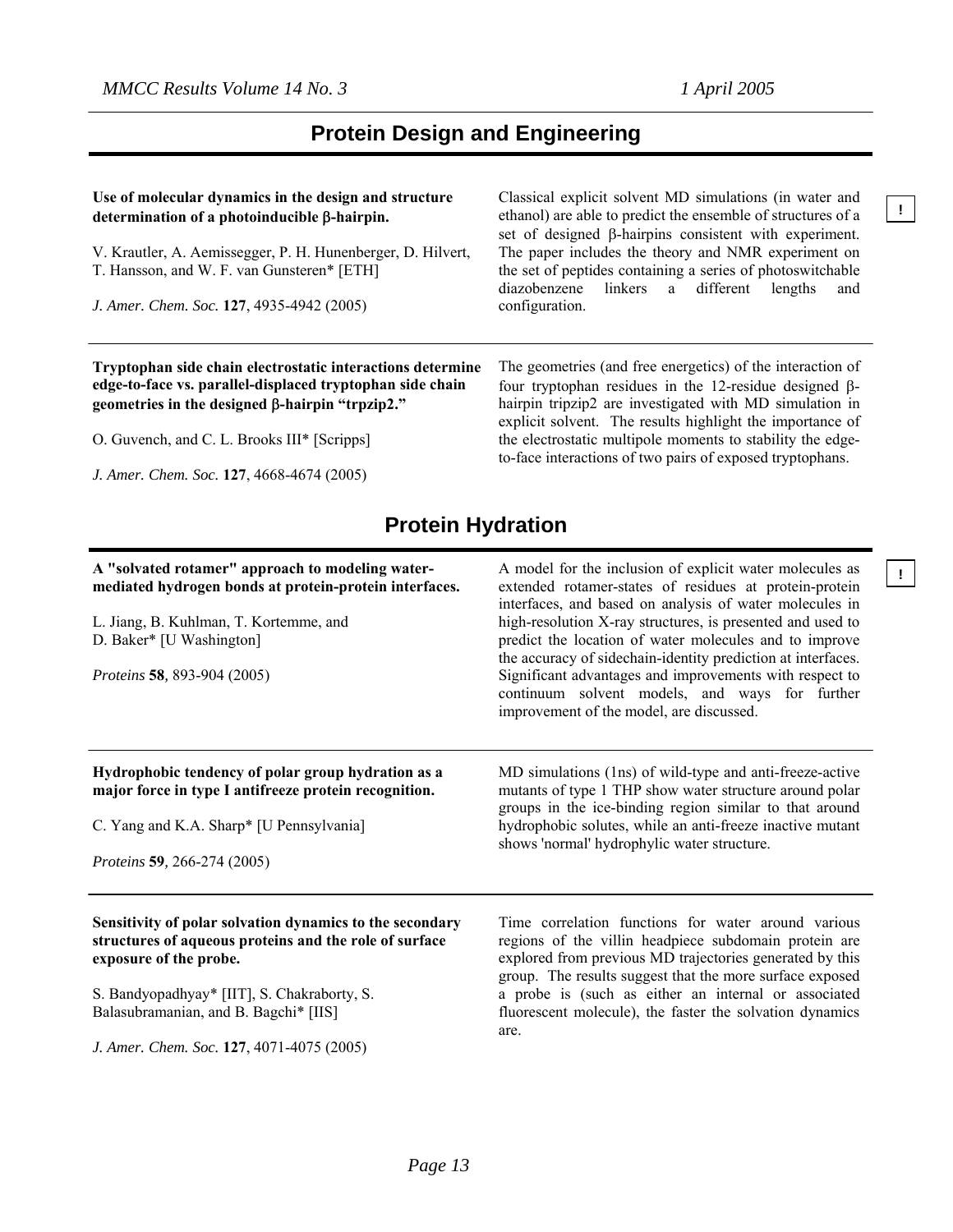# **Protein Electrostatics and Titration**

| Statistical criteria for the identification of protein active<br>sites using theoretical microscopic titration curves.                                                                          | A method for automated selection of nonsigmoidal<br>behavior of computed titration curves is shown to                                                                                                                                                                                            |
|-------------------------------------------------------------------------------------------------------------------------------------------------------------------------------------------------|--------------------------------------------------------------------------------------------------------------------------------------------------------------------------------------------------------------------------------------------------------------------------------------------------|
| J. Ko, L.F. Murga, P. Andre, H. Yang, M.J. Ondrechen*<br>[N-E U], R.J. Williams, A. Agunwamba, and D.E. Budil                                                                                   | significantly improve and speed up the identification of<br>possibly functionally relevant clusters of residues with<br>such behavior in 40 out of 44 protein structures. Four<br>succesful cases are discussed in detail.                                                                       |
| <i>Proteins</i> 59, 183-195 (2005)                                                                                                                                                              |                                                                                                                                                                                                                                                                                                  |
| <b>Protein Dynamics</b>                                                                                                                                                                         |                                                                                                                                                                                                                                                                                                  |
| A systems biology perspective on protein structural<br>dynamics and signal transduction.                                                                                                        | In silico methods are developed to identify networks of<br>cooperative residues in proteins and applied to analyze                                                                                                                                                                               |
| F. Rousseau* [Vrije U Brussel] and J. Schymkowitz                                                                                                                                               | the important classes of modular signal transduction<br>domains.                                                                                                                                                                                                                                 |
| Curr. Opi. Stru. Biol. 15, 23-30 (2005)                                                                                                                                                         |                                                                                                                                                                                                                                                                                                  |
| Molecular dynamics simulation of entropy driven ligand<br>escape process in heme pocket.                                                                                                        | Ligand motions in a spherical cavity entropically favor<br>the surface and are then gated by protein structure<br>fluctuations.                                                                                                                                                                  |
| S.-Y. Sheu* [Natl Yang-Ming U]                                                                                                                                                                  |                                                                                                                                                                                                                                                                                                  |
| J. Chem. Phys. 122, 10490501-10490507 (2005)                                                                                                                                                    |                                                                                                                                                                                                                                                                                                  |
| How similar are protein folding and protein binding<br>nuclei? Examination of vibrational motions of energy hot<br>spots and conserved residues.                                                | Binding and folding (self-binding) contacts generally<br>vibrate at high frequencies compared to the rest of a<br>protein.                                                                                                                                                                       |
| T. Haliloglu* [Bogazici U], O. Keskin, B. Ma, and<br>R. Nussinov* [NCI Frederick]                                                                                                               |                                                                                                                                                                                                                                                                                                  |
| <i>Biophys. J.</i> 88, 1552-1559 (2005)                                                                                                                                                         |                                                                                                                                                                                                                                                                                                  |
| Relaxation kinetics and the glassiness of native proteins:<br>Coupling of timescales.                                                                                                           | Analyses of BPTI dynamics from MD simulations<br>indicate that proteins are functional when the temperature<br>is such that motions on three time scales come into play,                                                                                                                         |
| C. Baysal* [Sabanci U] and A.R. Atilgan                                                                                                                                                         | slow for motions along the folded state envelope, fast for<br>diversions into pockets off of the folded state envelope,                                                                                                                                                                          |
| <i>Biophys. J.</i> 88, 1570-1576 (2005)                                                                                                                                                         | and intermediate for hops between the pockets.                                                                                                                                                                                                                                                   |
| Open interface and large quaternary structure movements<br>in 3D domain swapped proteins: Insights from molecular<br>dynamics simulations of the C-terminal swapped dimer of<br>ribonuclease A. | Domain-swapping often results in high flexible dimers, as<br>exemplified with RNase, where simulations of the C-<br>dimer (in which the domains at the C-terminus are<br>swapped) indicate that its increased flexibility over the N-<br>dimer occurs without loss of native fold or dynamics of |
| A. Merlino, M.A. Ceruso, L. Vitagliano, and L. Mazzarella*<br>[Complesso U Monte Sant'Angelo]                                                                                                   | the functionally active site. Perhaps the flexibility change<br>is related to pathological aggregation in some cases.                                                                                                                                                                            |
| Biophys. J. 88, 2003-2012 (2005)                                                                                                                                                                |                                                                                                                                                                                                                                                                                                  |

*Page 14*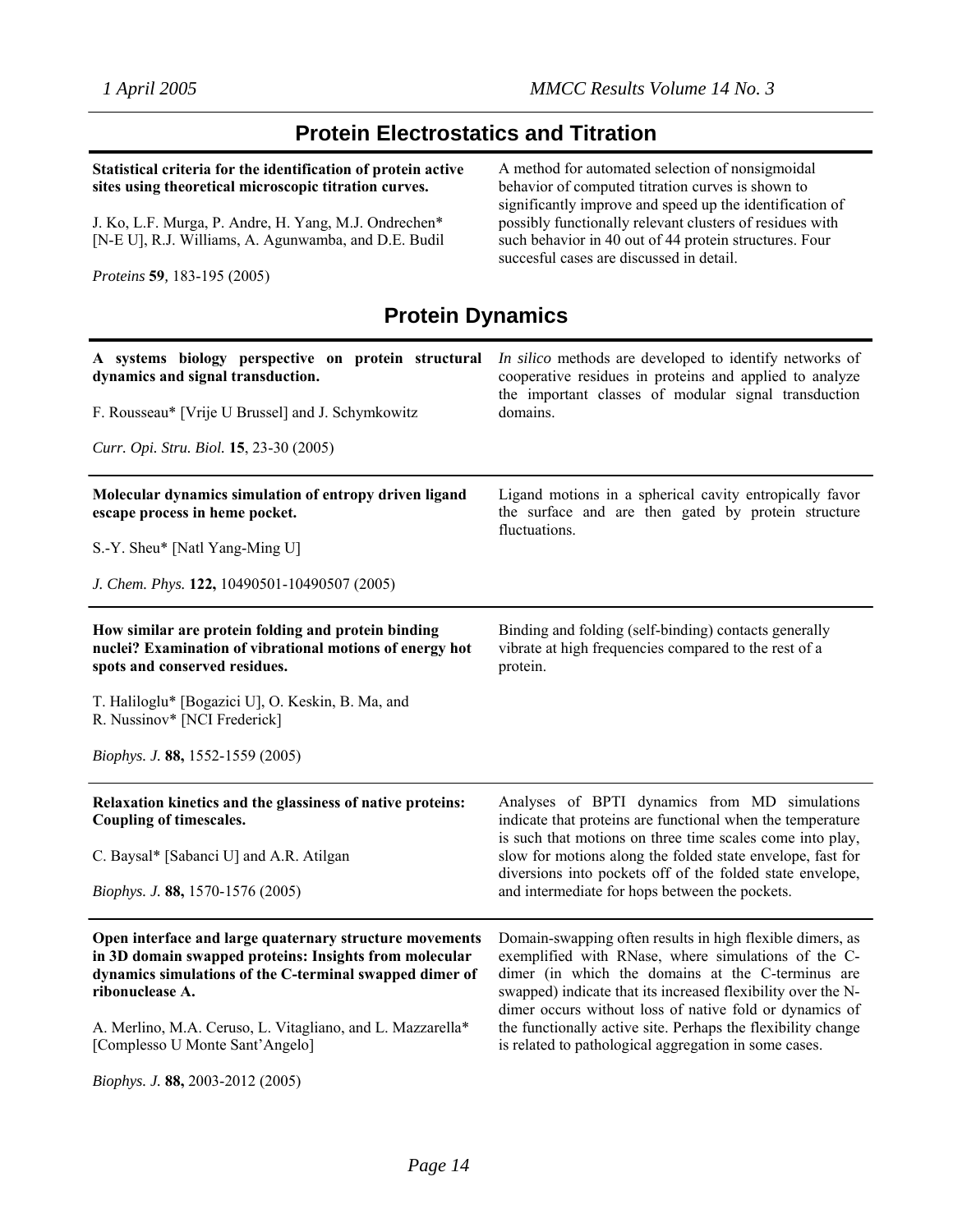# **Ligand Binding**

| Prediction of binding modes for ligands in the<br>cytochromes P450 and other heme-containing proteins.<br>S.B. Kirton, C.W. Murray* [Astex], M.L. Verdonk, and<br>R.D. Taylor<br>Proteins 58, 836-844 (2005)                                                                                          | The performance of the ChemScore scoring function<br>within the Gold docking program is shown to<br>significantly outperform the GoldScore scoring function<br>for binding mode prediction of ligands in heme-proteins,<br>and for most failures scoring function, and not the search<br>algorithm, is the likely problem. An improved version of<br>ChemScore and more suggestions for improvement are<br>presented. |
|-------------------------------------------------------------------------------------------------------------------------------------------------------------------------------------------------------------------------------------------------------------------------------------------------------|-----------------------------------------------------------------------------------------------------------------------------------------------------------------------------------------------------------------------------------------------------------------------------------------------------------------------------------------------------------------------------------------------------------------------|
| Comparative analysis of protein-bound ligand<br>conformations with respect to Catalyst's conformational<br>space subsampling algorithms.<br>J. Kirchmair, C. Laggner, G. Wolber, and<br>T. Langer* [U Innsbruck]<br>J. Chem. Inf. Model. 45, 422-430 (2005)                                           | Ligands from a set of 510 co-crystal structures were run<br>through Catalyst's conformational model generation<br>algorithm and compared to the observed conformation.<br>A fitting of at least one conformer with an RMS value of<br><1.50A was found in over 80% of cases, although<br>bioactive conformers have higher computed energies than<br>the global computed minimum.                                      |
| Searching for a reliable orientation of ligands in their<br>binding site: Comparison between a structure-based<br>(Glide) and a ligand-based (FIGO) approach in the case<br>study of PDE4 inhibitors.<br>P. Gratteri* [U Florence], C. Bonaccini, and F. Melani<br>J. Med. Chem. 48, 1657-1665 (2005) | A method called FIGO, which overlays compounds based<br>on their Grid-generated molecular interaction fields, is<br>applied to PDE4. The results are compared to those from<br>structure-based docking.                                                                                                                                                                                                               |
| Molecular dynamics simulation of cocaine binding with<br>human butyrylcholinesterase and its mutants.<br>A. Hamza, H. Cho, H.-H. Tai, and C.-G. Zhan* [U Ky]                                                                                                                                          | MD simulations of the enzyme BChE (and point mutants)<br>interacting with cocaine, based on the recent crystal<br>structure, confirm interpretations made in earlier<br>simulations of homology models despite significant                                                                                                                                                                                            |

*J. Phys. Chem. B* **109**, 4776-4782 (2005)

differences at the acyl binding site.

# **Enzyme Catalysis**

### **A theoretical DFT investigation of the lysozyme mechanism: Computational evidence for a covalent intermediate pathway.**

A. Bottoni\* [U Bologna], G.P. Miscione\* [U Bologna], and M. De Vivo

*Proteins* **59***,* 118-130 (2005)

B3LYP calculations on the lysozyme catalytic center consisting of β-methylglucoside, Asp52, Glu35 and a water, along three possible mechanisms with 10 intermediate states in total support a covalent intermediate, and not an 'oxocarbenium anion'-type pathway.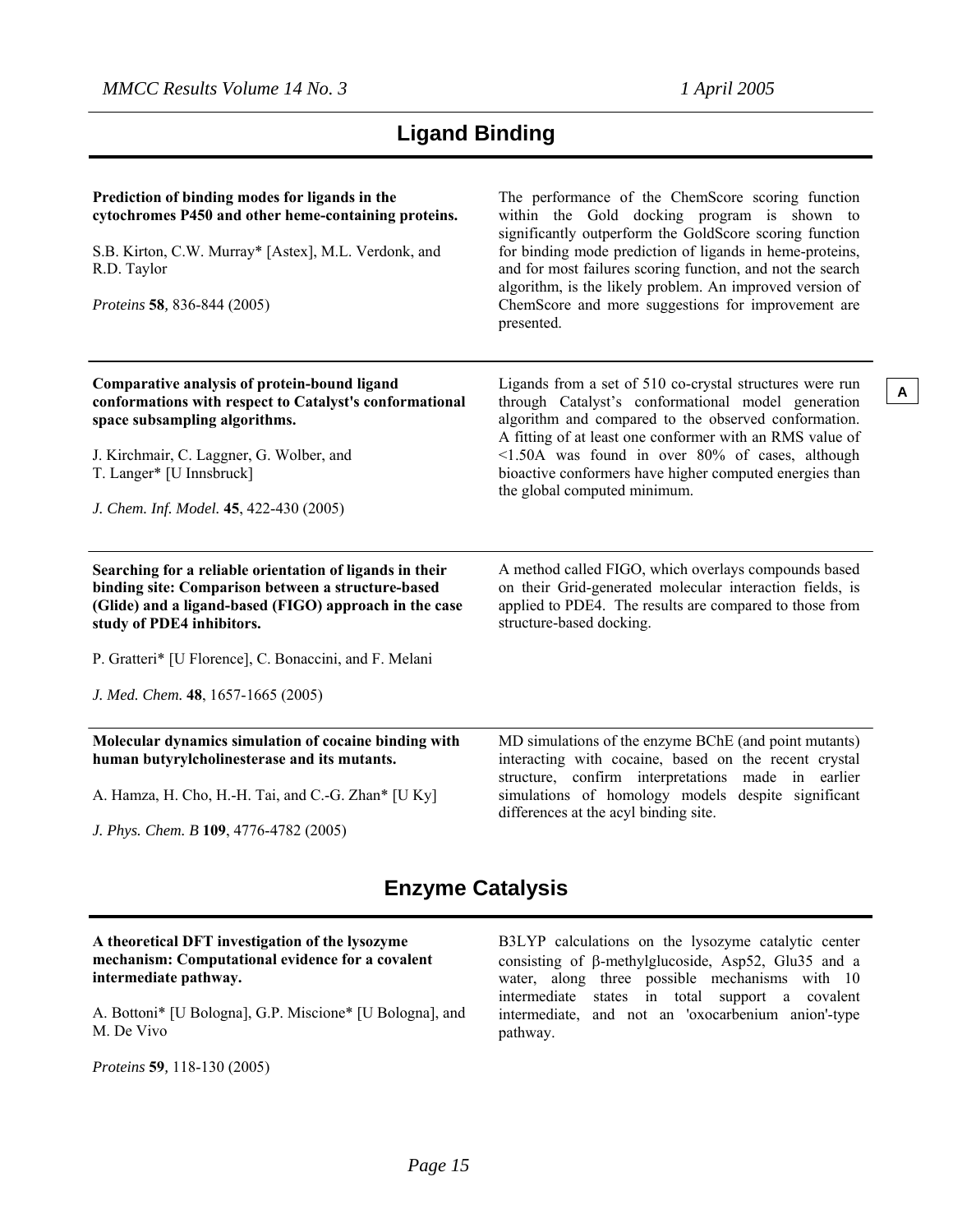# Enzyme Catalysis (cont'd)

| Molecular dynamics simulations of human<br>butyrylcholinesterase.<br>D. Suarez* [U Oviedo] and M.J. Field<br>Proteins 59, 104-117 (2005)                                                                                                                                                                                      | A detailed analysis of dynamics, structure and several<br>key events of BuChE from several 5-10 ns MD runs is<br>presented, most notably ion mobility, water-structure and<br>-bridges in the protein interior. Implications for substrate<br>binding and a comparison with a similar analysis of<br>AChE are discussed.                                                                                    |
|-------------------------------------------------------------------------------------------------------------------------------------------------------------------------------------------------------------------------------------------------------------------------------------------------------------------------------|-------------------------------------------------------------------------------------------------------------------------------------------------------------------------------------------------------------------------------------------------------------------------------------------------------------------------------------------------------------------------------------------------------------|
| Mechanisms of antibiotic resistance: QM/MM modeling of<br>the acylation reaction of a class $A \beta$ -lactamase with<br>benzylpenicillin.<br>J. C. Hermann, C. Hensen, L. Ridder, A. J. Mulholland* [U<br>Bristol], and H.-D. Holtje* [U Dusseldorf]<br>J. Amer. Chem. Soc. 127, 4454-4465 (2005)                            | QM/MM simulations at the AM1 level (corrected by DFT<br>calculations) are performed on models of $\beta$ -lactamase<br>with a bound benzylplenicillin molecule.<br>Using a<br>decomposition analysis it is shown that the oxyanion hole<br>is important for stabilizing the transition state along with<br>demonstrated key interactions of charged residues (in<br>addition to Asn132) in the active site. |
| Theoretical study of the truncated hemoglobin HbN:<br>Exploring the molecular basis of the NO detoxification<br>mechanism.<br>A. Crespo, M. A. Marti, S. G. Kalko, A. Morreale,<br>M. Orozco, J. L. Gelpi, F. Javier Luque* [U Barcelona],<br>and D. A. Estrin* [U Buenos Aires]<br>J. Amer. Chem. Soc. 127, 4433-4444 (2005) | QM/MM simulations (at the DFT level using SIESTA)<br>along with classical MD simulations probe the protein<br>dynamics, $O_2$ affinitity and NO reaction with $O_2$ on the<br>heme of oxy-truncated hemoglobin N (which is the<br>protein thought responsible for tuberculosis resistance to<br>NO).                                                                                                        |
| Dynamical flexibility and proton transfer in the arginase<br>active site probed by ab initio molecular dynamics.<br>I. Ivanov* [U Penn] and M.L. Klein<br>J. Amer. Chem. Soc. 127, 4010-4020 (2005)                                                                                                                           | Car-Parrinello extended Lagrangian ab initio MD<br>simulations (on the $\sim$ 10 ps time scale) are applied to a<br>minimal (periodic and solvated) model of the active site<br>of arginase. The calculations were sufficient to observe<br>the proton (deuterium) transfer.                                                                                                                                |
| Macrophomate synthase: QM/MM simulations address<br>the Diels-Alder versus Michael-Aldol reaction mechanism.<br>C.R.W. Guimaraes, M. Udier-Blagovic, and<br>W.L. Jorgensen* [Yale U]<br>J. Amer. Chem. Soc. 127, 3577-3588 (2005)                                                                                             | Introducing a new link atom approach at the QM/MM<br>interface, QM/MM simulations with MC and FEP<br>simulation probe the Diels-Alder reaction catalyzed by<br>the enzyme macrophomate synthase.                                                                                                                                                                                                            |
| Computational investigation of irreversible inactivation of<br>the zinc-dependent protease carboxypeptidase A.<br>J. B. Cross, T. Vreven, S. O. Meroueh, S. Mobashery, and<br>H. B. Schlegel* [Wayne State U]<br>J. Phys. Chem. B 109, 4761-4769 (2005)                                                                       | ONIOM QM/MM calculations, with ab initio HF, AM1<br>and AMBER parm99 empirical force field levels probe<br>the mechanism-based inhibition mediated by zinc in zinc<br>proteases.                                                                                                                                                                                                                            |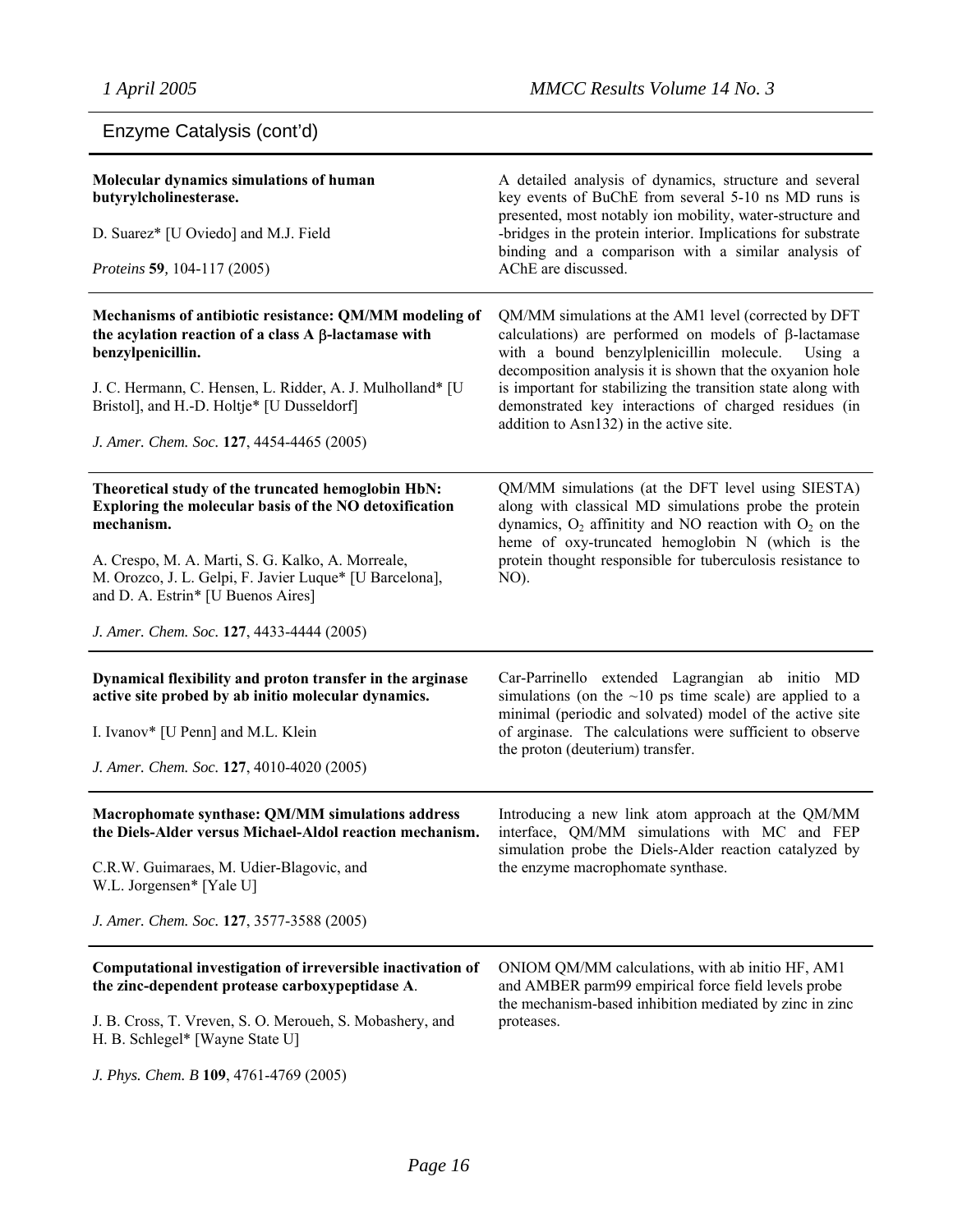### Enzyme Catalysis (cont'd)

**Relative contributions of desolvation, inter- and intramolecular interactions to binding affinity in protein kinase systems.**

P.A. Sims, C.F. Wong\* [U Missouri], D. Vuga, J.A. McCammon, and B.M. Sefton

*J. Comput. Chem.* **26,** 668-621 (2005)

Water plays an important role in ligand binding according to decompositions of sensitivity analyses based on the Poisson continuum model. Ligand-protein electrostatic interactions are able to overcome the desolvation penalty for a large ligand, found in PKA-PKI, but not (or barely) for the small ligands found in CDK2 deschloroflavopiridol or LCK-PP2

## **Protein-Protein Interactions**

| New methodologies for measuring protein interactions in<br>vivo and in vitro.<br>J. Piehler* [Johann Wolfgang Goethe U]<br>Curr. Opi. Stru. Biol. 15, 4 -14 (2005) | Generic methods are established for monitoring protein<br>interactions in vivo by protein fragment complementation<br>and for screening protein interactions in vitro by highly<br>parallel solid-phase techniques. The study of protein<br>interactions on the single-molecule level has become an<br>important tool for understanding protein function in vivo<br>and <i>in vitro</i> . |
|--------------------------------------------------------------------------------------------------------------------------------------------------------------------|-------------------------------------------------------------------------------------------------------------------------------------------------------------------------------------------------------------------------------------------------------------------------------------------------------------------------------------------------------------------------------------------|
| Cation-pi interactions in protein-protein interfaces.                                                                                                              | Cation- $\pi$ interactions were identified in nearly half of all<br>protein interfaces studied, and dominated by Arg-Tyr                                                                                                                                                                                                                                                                  |
| P.B. Crowley* [U Nova Lisboa] and A. Golovin                                                                                                                       | pairs. Structural, energetical and statistical features of<br>these interactions are discussed in detail. Possible                                                                                                                                                                                                                                                                        |
| <i>Proteins</i> 59, 231-239 (2005)                                                                                                                                 | implications for protein-protein interaction prediction are<br>discussed.                                                                                                                                                                                                                                                                                                                 |

# **Membrane Proteins and Lipid-Peptide Interactions**

| Proton binding within a membrane protein by a<br>protonated water cluster.<br>F. Garczarek, L.S. Brown, J.K. Lanyi, and K. Gerwert*<br>[Ruhr-U Bochum]<br>PNAS 102, 3633 -3638 (2005) | The influence of several mutations on the proton release<br>network and the continuum change were investigated. A<br>protonated water cluster consisting in total of one proton<br>and about five water molecules surrounded by six side<br>chains and three backbone groups are identified. The<br>observed perturbation of proton release by many single-<br>residue mutations is explained by the influence of<br>numerous side chains on the protonated H bonded<br>network. |
|---------------------------------------------------------------------------------------------------------------------------------------------------------------------------------------|----------------------------------------------------------------------------------------------------------------------------------------------------------------------------------------------------------------------------------------------------------------------------------------------------------------------------------------------------------------------------------------------------------------------------------------------------------------------------------|
| Understanding the energetics of helical peptide orientation<br>in membranes.<br>D. Sengupta, L. Meinhold, D. Langosch, G.M. Ullmann*                                                  | A method combining an atomic description of the<br>peptide, a solvent-headgroup-core 5-slab continuum<br>dielectric model, electrostatic solvation, and surface-area<br>dependendt solvent cavity formation, is shown to                                                                                                                                                                                                                                                         |

[U Heidelberg], and J.C. Smith\* [U Heidelberg]

*Proteins* **58***,* 913-922 (2005)

accurately predict helix tilt angles for 19-, 25- and 30-mer 'WALP' peptides, melittin and glycophorin monomer.

**!**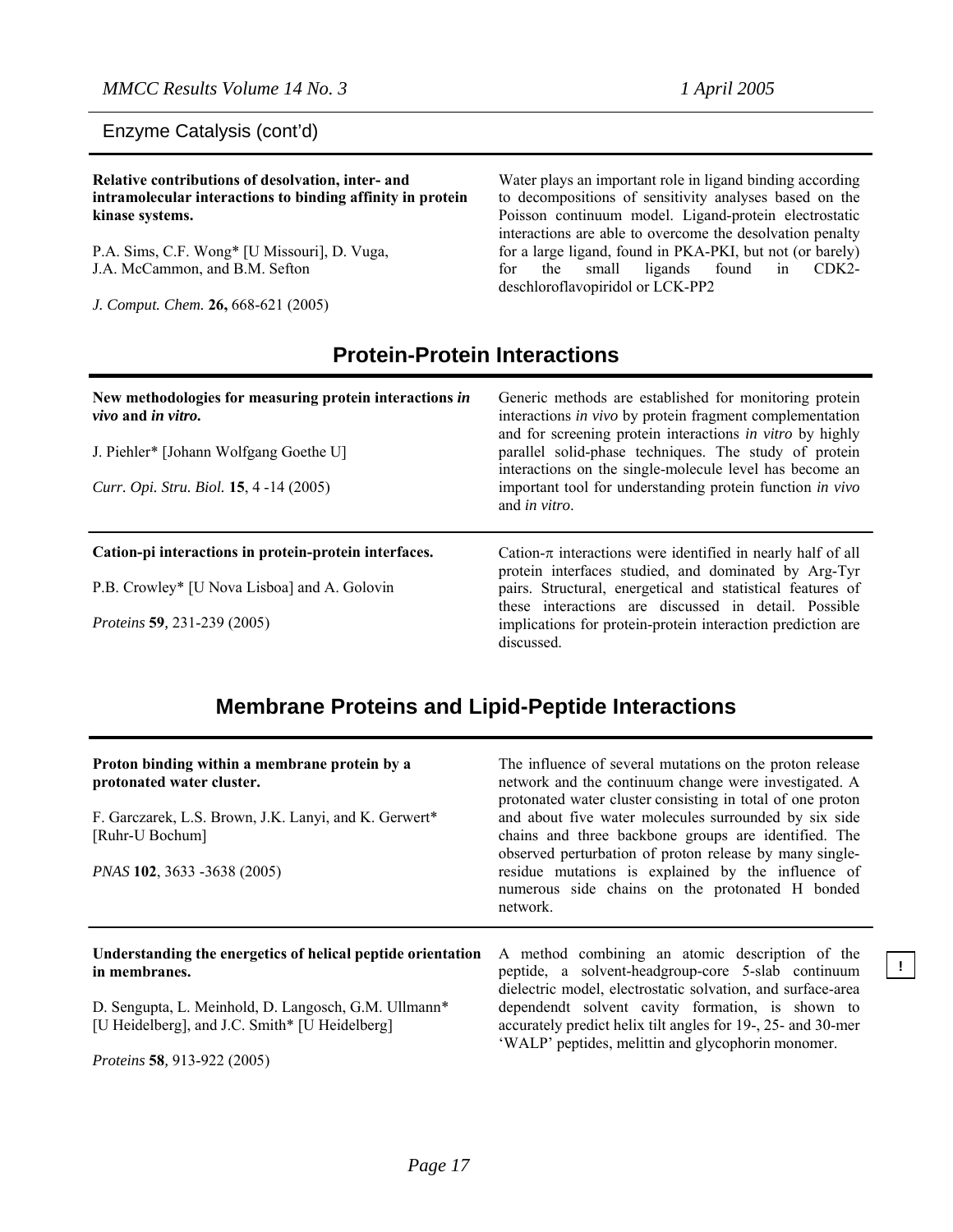Membrane Proteins and Lipid-Peptide Interactions (cont'd)

#### **! Properties of integral membrane protein structures: Derivation of an implicit membrane potential.** M.B. Ulmschneider\* [U Rome Sapienza], M.S. Sansom, and A. Di Nola *Proteins* **59***,* 252-265 (2005) The distributions of residues in the membrane region of all known  $\leq 4$ Å  $\alpha$ -helical membrane proteins, shows these to be much more hydrophobic than the protein interior, and a preference for Arg (and less for Lys) at the inner leaflet. A derived potential of mean force could be used to correctly orient 9 membrane proteins, and 4 α-helices inserted as well as interfacial. **Role of cholesterol and polyunsaturated chains in lipidprotein interactions: Molecular dynamics simulation of rhodopsin in a realistic membrane environment.** M.C. Pitman, A. Grossfield, F. Suits, and S.E. Feller\* [Wabash U] *J. Amer. Chem. Soc.* **127**, 4576-4577 (2005) MD simulations investigate rhodopsin in a complex bilayer mixture of 24 cholesterols, 49 SDPC and 50 SDPE lipids. The protein appears to be preferentially solvated by the 22-carbon polyunsaturated chain; in the 100+ ns-length simulations, every lipid interacts with the protein at least once. **Permeation of particle through a four-helix-bundle model channel.**  B. Xue\* [Nanjing U], Y. Su, and W. Wang *J. Chem. Phys.* **122**, 10470301-10470313 (2005) The permeability of a course-grained four-helix bundle channel to ions depends on the temperature and inversely on the ion-channel attraction, according to nonequilibrium MD simulations. Permeation is observed for voltages above a certain threshold, and mean first passage time decreases with voltage. **Targeted molecular dynamics of an open-state KcsA channel.**  M. Compoint\* [U Franche-Comté], F. Picaud, C. Ramseyer, and C. Girardet *J. Chem. Phys.* **122**, 13470701-13470708 (2005) The transition from the closed (PDB 1K4C, crystallographic) to the open (PDB 1JQ1, EPR-based) configuration of the bacterial potassium channel can be initiated by a minor force applied to the cytoplasmic end of the M2 helix by way of a zipper-like mechanism. Additional forces are needed to complete the opening, however, and an alternative open state is attained after removal of the constraints. **Molecular dynamics study of the lung surfactant peptide SP-B1–25 with DPPC monolayers: Insights into interactions and peptide position and orientation.**  S.K. Kandasamy and R.G. Larson\* [U Michigan] *Biophys. J.* **88,** 1577-1592 (2005) Simulation of the N-terminal 25-residue segment from lung surfactant protein with DPPC demonstrates that the helix is bound parallel to the interface, that the first 8 residues are important for anchoring, and that hydrogen bond donors from the peptide interact strongly with head group hydrogen bond receptors. Charged residues come into play. **Simulation studies of protein-induced bilayer deformations, and lipid-induced protein tilting, on a mesoscopic model for lipid bilayers with embedded proteins.**  M. Venturoli, B. Smit, and M.M. Sperotto\* [Tech U Denmark] Hydrophobic mismatch results in protein tilt (if the hydrophobic section on the protein is too long) and a single damped oscillation in lipid thickness (whether too long or too short), according to mesoscopic simulations with dissipative dynamics.

*Biophys. J.* **88,** 1778-1798 (2005)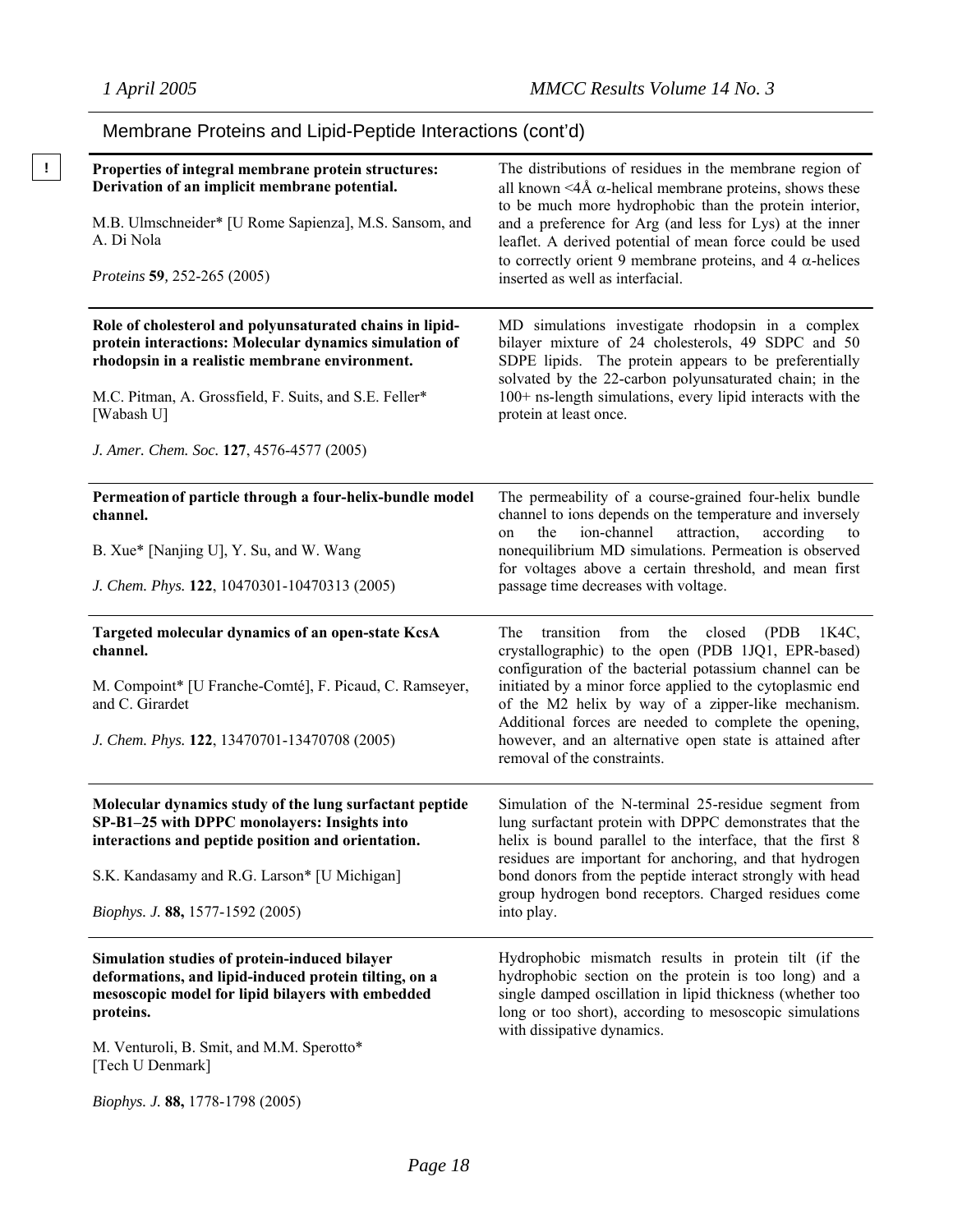### Membrane Proteins and Lipid-Peptide Interactions (cont'd)

**Molecular packing and packing defects in helical membrane proteins.** 

P.W. Hildebrand\* [U Med Berlin], K. Rother, A. Goede, R. Preissner, and C. Frömmel

*Biophys. J.* **88,** 1970-1977 (2005)

Membrane protein structural analysis using a Voronoi procedure indicates that membrane proteins are loosely packed, especially near active sites, which are lined with polar residues if they are to transport ions or nonpolar residues if they are in hinge regions for molecular reorganizations.

# **Protein-Nucleic Acid Interactions**

| Conformational transition pathway of polymerase β/DNA                                                                                        | A stochastic difference equation methods that                      |
|----------------------------------------------------------------------------------------------------------------------------------------------|--------------------------------------------------------------------|
| upon binding correct incoming substrate.                                                                                                     | approximates long-time dynamics is applied to simulate             |
|                                                                                                                                              | the pol $\beta$ active site changes upon binding of the substrate. |
| $\mathbf{1}$ and $\mathbf{2}$ and $\mathbf{3}$ and $\mathbf{4}$ and $\mathbf{5}$ are $\mathbf{5}$ and $\mathbf{6}$ and $\mathbf{7}$<br>$  -$ |                                                                    |

K. Arora and T. Schlick\* [NYU]

*J. Phys. Chem. B* **109**, 5358-5367 (2005)

# **Nucleic Acids**

| Structure, recognition properties, and flexibility of the<br>DNA-RNA hybrid.<br>A. Noy, A. Perez, M. Marquez, F. Javier Luque*<br>[U Barcelona], and M. Orozco* [U Barcelona]                                | MD simulation is applied to understand the structure,<br>and hydration properties of DNA-RNA<br>dynamics<br>hybrids.                                                                                                                                 |
|--------------------------------------------------------------------------------------------------------------------------------------------------------------------------------------------------------------|------------------------------------------------------------------------------------------------------------------------------------------------------------------------------------------------------------------------------------------------------|
| J. Amer. Chem. Soc. 127, 4910-4920 (2005)                                                                                                                                                                    |                                                                                                                                                                                                                                                      |
| Effect of PNA backbone modifications on cyanine dye<br>binding to PNA-DNA duplexes investigated by optical<br>spectroscopy and molecular dynamics simulations.                                               | MD simulation is used to supplement indirect structural<br>data from experiment to better understand the interaction<br>of a dye in the minor groove of a DNA-PNA duplex<br>where the PNA is backbone is modified.                                   |
| I. Dilek, M. Madrid, R. Singh, C. P. Urrea, and<br>B. A. Armitage* [CMU]                                                                                                                                     |                                                                                                                                                                                                                                                      |
| J. Amer. Chem. Soc. 127, 3339-3345 (2005)                                                                                                                                                                    |                                                                                                                                                                                                                                                      |
| The stretched intermediate model of B-Z DNA transition.                                                                                                                                                      | Does the B-Z transition follow the Harvey mechanism,<br>which should be hampered by a steric conflict, or by way                                                                                                                                     |
| W. Lim* [Natl U Singapore] and Y.P. Feng                                                                                                                                                                     | of an overstretched intermediate? A natural path for base<br>from<br>reorientation<br>unwound,<br>overstretched<br>an                                                                                                                                |
| Biophys. J. 88, 1593-1607 (2005)                                                                                                                                                                             | intermediate is observed, based on simulations done<br>using the stochastic difference equation method. An<br>experiment is proposed that would identify the stretched<br>intermediate state.                                                        |
| Molecular dynamics simulations of duplex stretching<br>reveal the importance of entropy in determining the<br>biomechanical properties of DNA.<br>S.A. Harris, Z.A. Sands, and C.A. Laughton* [U Nottingham] | The role of entropy in producing elasticity of biological<br>material is highlighted in this simulation of DNA<br>stretching, which uses on a combination of atomistic<br>modeling and statistical physics to successfully reproduce<br>experiments. |

*Biophys. J.* **88,** 1684-1691 (2005)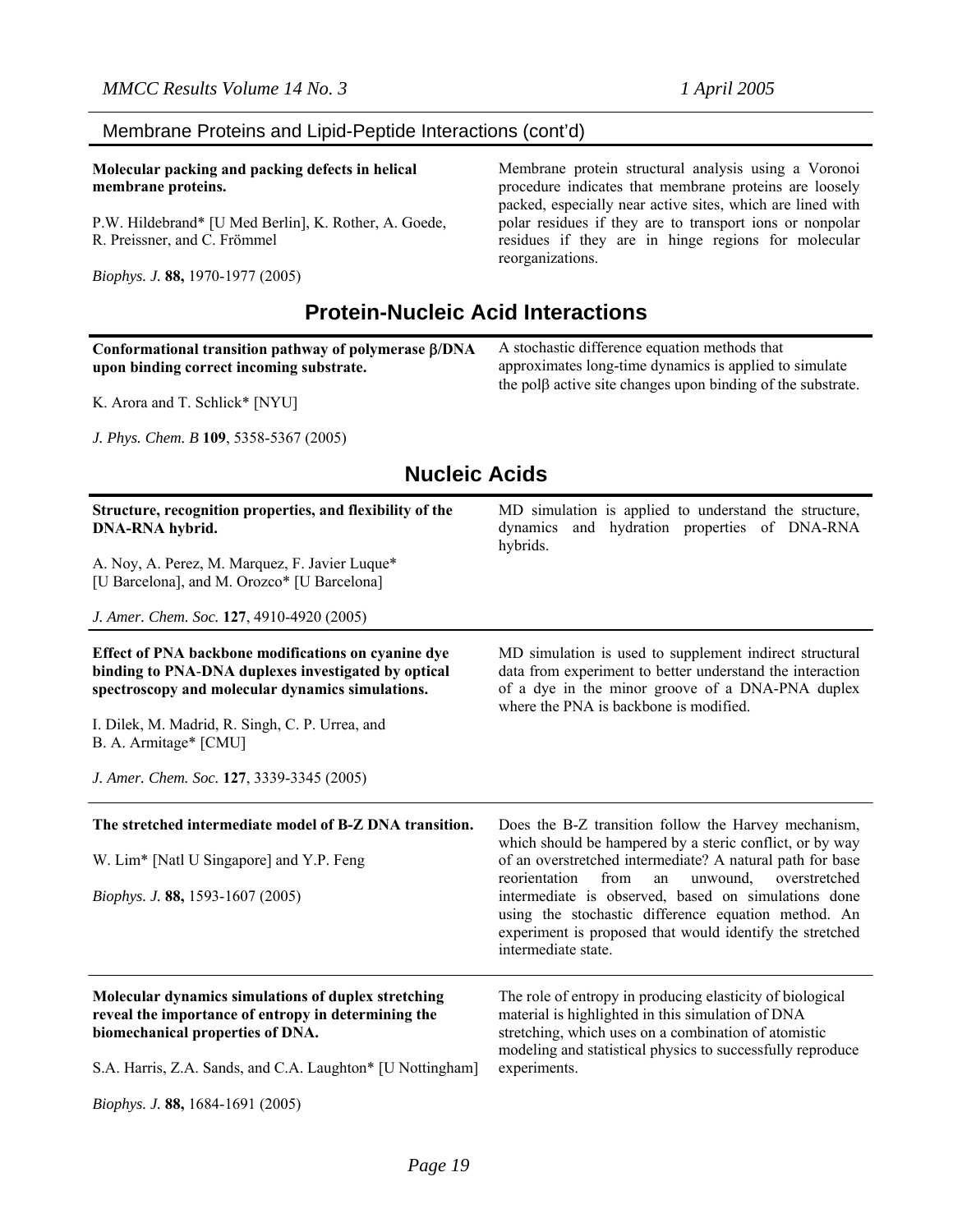# **Lipids and Surfactants**

| An ab initio study on the torsional surface of alkanes and<br>its effect on molecular simulations of alkanes and a DPPC<br>bilayer.                                                                                             | A large series of normal alkane conformations are studied<br>with high level QM to refine the CHARMM27 molecular<br>mechanics force field.                                                                                                                                                                                                                                                                                                                                                                                                        |
|---------------------------------------------------------------------------------------------------------------------------------------------------------------------------------------------------------------------------------|---------------------------------------------------------------------------------------------------------------------------------------------------------------------------------------------------------------------------------------------------------------------------------------------------------------------------------------------------------------------------------------------------------------------------------------------------------------------------------------------------------------------------------------------------|
| J. B. Klauda, B. R. Brooks, A. D. MacKerell, Jr., R. M.<br>Venable, and R. W. Pastor* [FDA]                                                                                                                                     |                                                                                                                                                                                                                                                                                                                                                                                                                                                                                                                                                   |
| J. Phys. Chem. B 109, 5300-5311 (2005)                                                                                                                                                                                          |                                                                                                                                                                                                                                                                                                                                                                                                                                                                                                                                                   |
| Thermodynamics of the liquid states of Langmuir<br>monolayers.<br>L. Villalobos* [U Puerto Rico Mayagüez], Y.M. López-<br>Álvarez, B. Pastrana-Ríos, and G.E. López<br>J. Chem. Phys. 122, 10470101-10470106 (2005)             | A course-grained lipid simulation of the pressure-area<br>curve in a Langmuir-Blodgett trough illustrates the<br>coexistence of fluid-expanded and compressed phases.<br>Distance and enthalpy distributions were computed to<br>illustrate the coexistence region.                                                                                                                                                                                                                                                                               |
| Concentration effects of volatile anesthetics on the<br>properties of model membranes: A coarse-grain<br>approach.<br>M. Pickholz* [U Pennsylvania, U Campinas], L. Saiz, and<br>M.L. Klein<br>Biophys. J. 88, 1524-1534 (2005) | Using one neutral site each for the 8-halothane and the 3-<br>atom water molecules and 13 sites for the 118-atom<br>DMPC molecules, the headgroups each consisting of an<br>$+e/78$ -charged choline site and a $-e/78$ -charged<br>phosphate site, large scale (512-lipid-molecule) bilayer<br>simulations<br>with<br>different<br>halothane<br>6<br>high<br>concentrations showed that halothane would partition just<br>inside or outside of the headgroups, increasing lipid<br>spacing and decreasing lipid disorder near the<br>headgroups. |
| 2H-NMR study and molecular dynamics simulation of the<br>location, alignment, and mobility of pyrene in POPC<br>bilayers.<br>B. Hoff, Erik Strandberg, A.S. Ulrich, D.P. Tieleman, and<br>C. Posten* [U Karlsruhe]              | Solid state NMR and MD simulations agree that, over a<br>few ns, pyrene is oriented with its long axis within $\sim 30^{\circ}$<br>of parallel to the bilayer normal. MD positions the pyrene<br>just below the lipid headgroups.                                                                                                                                                                                                                                                                                                                 |

*Biophys. J.* **88,** 1818-1827 (2005)

# **Carbohydrates**

### **Computational study of the dynamics of mannose disaccharides free in solution and bound to the potent anti-HIV virucidal protein cyanovirin.**

C. J. Margulis\* [U Iowa]

*J. Phys. Chem. B* **109**, 3639-3647 (2005)

MD simulations with the OPLS-AA force field and an Ewald treatment look at the structure and dynamics of a sugar alone and interacting with cyanoviron. Two binding modes of the sugar are probed with the high affinity site preferring the solvent favored conformation.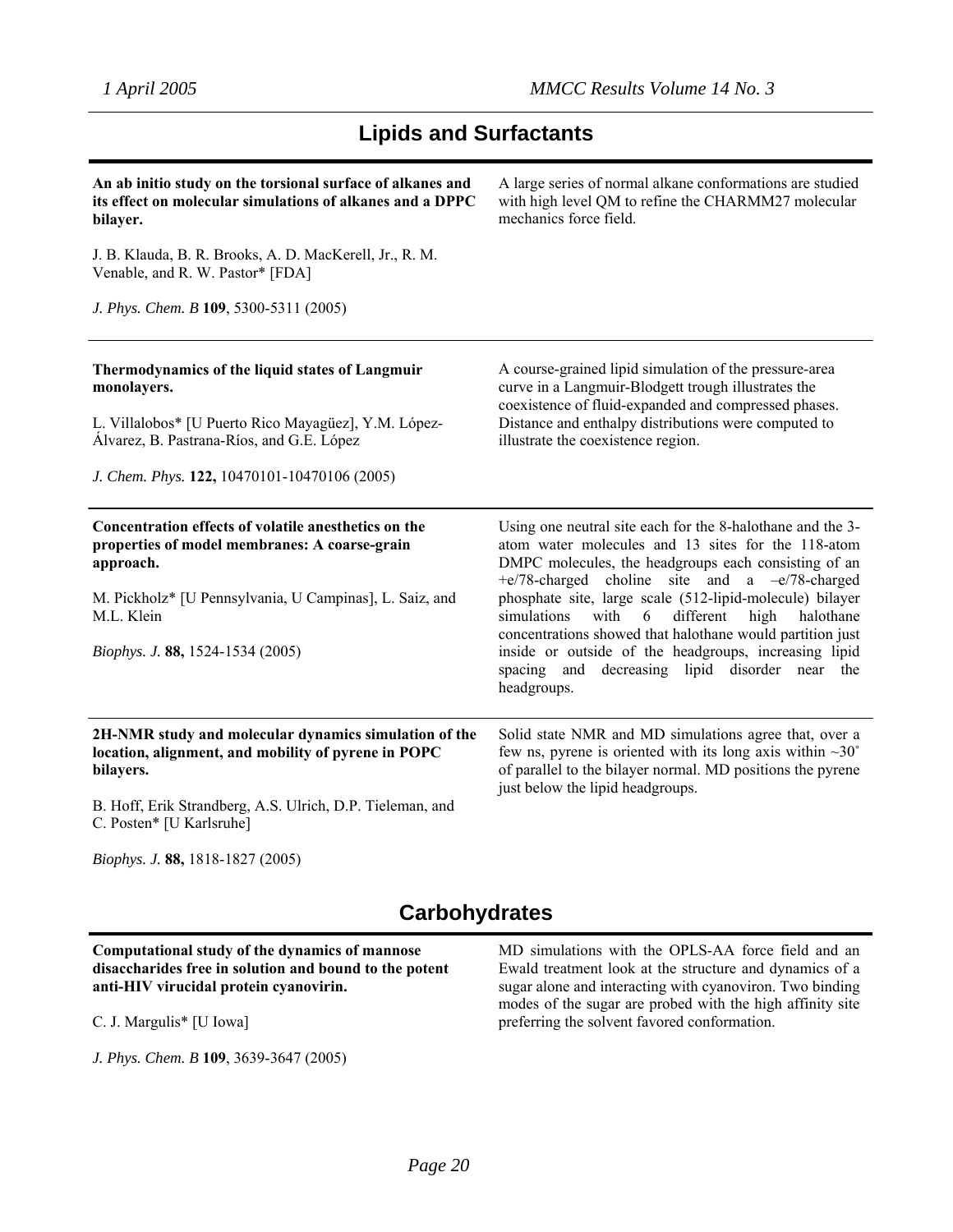### *1.3. Polymers*

**Prediction of lower critical solution temperature of** *N***isopropylacrylamide-acrylic acid copolymer by an artificial neural network model.** H. Kay\* [Hacettepe U], S.A. Tuncel, A. Elkamel, and E. Alper *J. Mol. Mod.* **11,** 55-60 (2005) The LCST of *N*-isopropylacrylamide-acrylic acid copolymer as a function of chain-transfer agent/initiator mole ratio, acrylic acid content of copolymer, concentration, pH and ionic strength of aqueous copolymer solution was investigated. An artificial neural network model that is able to predict the lower critical solution temperature was developed. The predictions from this model compare well against both training and test data sets with an average error less than 2.53%. **Molecular dynamics simulations of polymer transport in nanocomposites.**  T. Desai\* [Rensselaer Polytech Inst], P. Keblinski, and S.K. Kumar *J. Chem. Phys.* **122**, 13491001-13491008 (2005) Within one radius of gyration of a nanosphere, polymer diffusivity is increased over bulk if the nanosphere surface is repulsive, and reduced if it is attractive. This is similar to polymer behavior near a flat surface. Diffusivity is also markedly reduced if only one monomer is pinned to the surface, emphasizing the importance of care with boundary conditions.

*1.4. Surfaces, Catalysts, and Material Subjects*

### **Molecular dynamics simulations of grafted polyelectrolytes on two apposing walls.**

O.J. Hehmeyer\* [Princeton U] and M.J. Stevens

*J. Chem. Phys.* **122**, 13490901-13490911 (2005)

### When two surfaces are coated with either poly(styrene sulfonate) or double-stranded DNA (flexible and stiff respectively, both cases simulated with explicit counterions), their apposition results in mutual recoil of the molecular brushes to avoid interpenetration.

# **2. METHODOLOGY**

# **Quantitative Structure-Activity Relations**

| A novel method of estimation of lipophilicity using A new method is proposed to estimate lipophilicity of a   |                                                                                                                                                      |
|---------------------------------------------------------------------------------------------------------------|------------------------------------------------------------------------------------------------------------------------------------------------------|
| distance-based topological indices: dominating role of heterogeneous set of 223 compounds based on the use of |                                                                                                                                                      |
| equalized electronegativity.                                                                                  | equalized electronegativity along with topological                                                                                                   |
|                                                                                                               | indices. An excellent results were obtained in                                                                                                       |
| V.K. Agrawal* [APS U], M. Gupta, J. Singh<br>and P.V. Khadikar                                                | multiparametric regression upon introduction of indicator<br>parameters and are discussed critically on the basis<br>various statistical parameters. |
| Bioorg. Med. Chem. 13, 2109-2120 (2005)                                                                       |                                                                                                                                                      |
|                                                                                                               |                                                                                                                                                      |

**Conformational restrictions in ligand binding to the human intestinal di-/tripeptide transporter: implications for design of hPEPT1 targeted prodrugs.** 

J. Våbenø, C.U. Nielsen, B. Steffansen, T. Lejon, I. Sylte, F.S. Jørgensen and K. Luthman\* [U Tromsø]

*Bioorg. Med. Chem*. **13,** 1977-1988 (2005)

A new computational method is developed to aid the design of dipeptidomimetic pro-moieties targeting the human intestinal di-/tripeptide transporter hPEPT1. An inverse linear relationship was obtained between ∆*E*<sub>bbone</sub> and  $log\ 1/K_i$ . The compounds are classified as high affinity ligands all have  $\Delta E_{\rm bone}$ < 1 kcal/mol, whereas medium and low-affinity compounds have ∆*E*<sub>bbone</sub> values in the range 1-3 kcal/mol.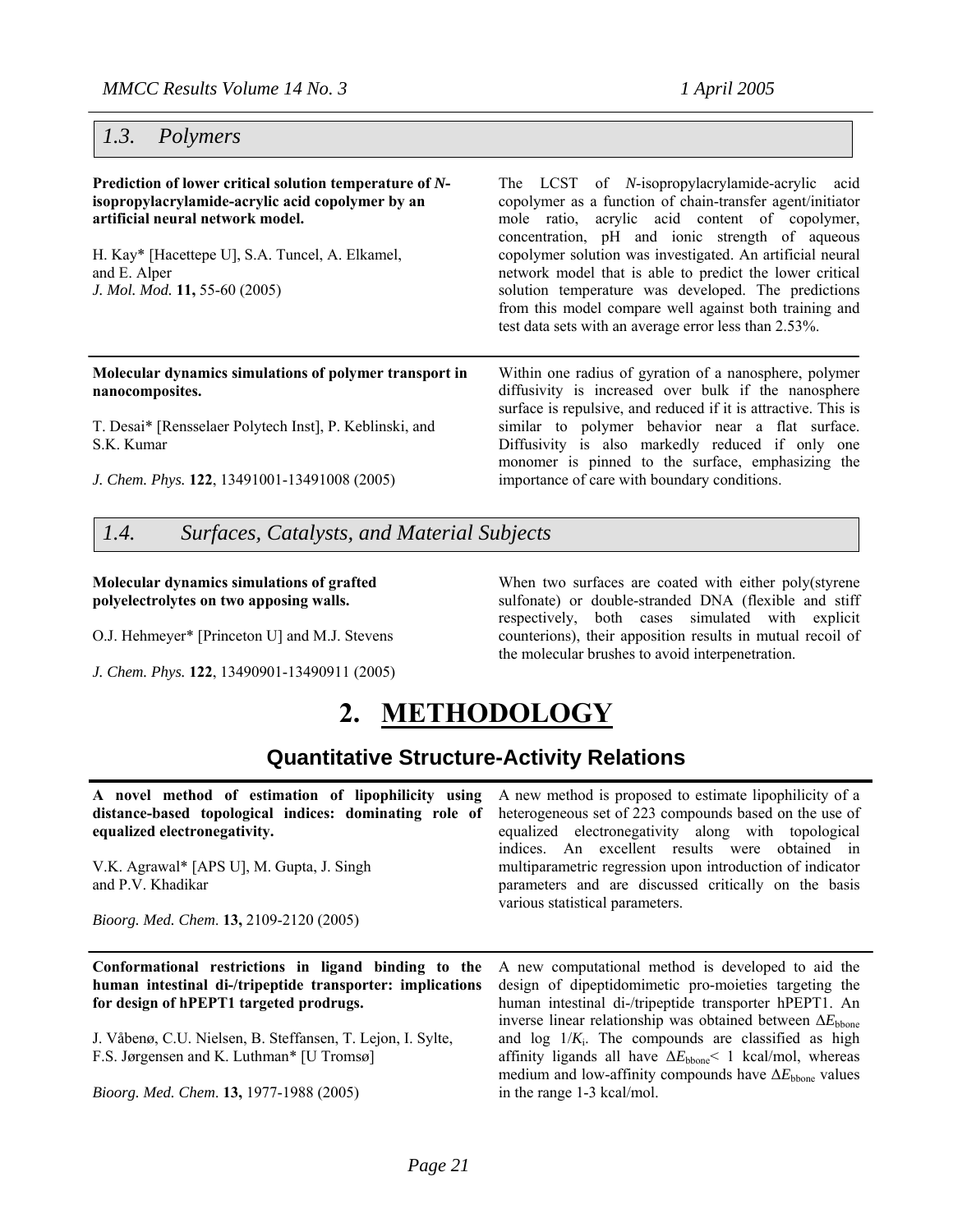**!** 

# **Conformational Search and Analysis**

**On the perception of molecules from 3D atomic coordinates.** 

P. Labute [Chem Computing Group]

*J. Chem. Inf. Model.* **45**, 215-221 (2005)

A maximum weighted matching graph algorithm is applied towards identifying hybridization states, bond orders, and formal charges in order to generate 3D chemical structures from 2D structures.

# **Potentials and Parameters**

| Inferring ideal amino acid interaction forms from<br>statistical protein contact potentials.<br>P. Pokarowski* [Warsaw U], A. Kloczkowski, R.L. Jernigan,<br>N.S. Kothari, M. Pokarowska, and A. Kolinski<br>Proteins 59, 49-57 (2005) | A thorough analysis of 29 published residue contact<br>potentials shows they fall in two classes, which are<br>related to either of the two published by Miyazawa &<br>Jernigan [Proteins 1999;34:49-68]. and can be<br>interpreted as residue water-protein transfer energies and<br>residue interaction energies in the protein, respectively. It<br>is noted that the actual CPs have additional elements of<br>specific value that are critical for their application. |
|----------------------------------------------------------------------------------------------------------------------------------------------------------------------------------------------------------------------------------------|----------------------------------------------------------------------------------------------------------------------------------------------------------------------------------------------------------------------------------------------------------------------------------------------------------------------------------------------------------------------------------------------------------------------------------------------------------------------------|
| The key role of atom types, reference states, and<br>interaction cutoff radii in the knowledge-based method:<br>New variational approach.<br>A.M. Ruvinsky* [Algodign] and A.V. Kozintsev<br>Proteins 58, 845-851 (2005)               | The strong dependence of appearance and reliability of<br>derived "knowledge-based potentials" on choice of atom<br>types and sub-types is investigated in detail, and the<br>dependence and reliability of (re-)docking 130 complexes<br>from the PDB with these potentials is shown, ranging<br>from <20% within 2 AA for 6 atom types, to ~60% at the<br>optimal 18 or 19 atom types.                                                                                   |
| Zn protein simulations including charge transfer and local<br>polarization effects.<br>D.V. Sakharov, and C. Lim* [Acad Sinica]<br>J. Amer. Chem. Soc. 127, 4921-4929 (2005)                                                           | In an attempt to improve the treatment of metal ions in<br>protein simulation, a force field is developed that<br>includes local polarization and charge transfer for zinc<br>and compared to standard additive treatments.<br>This<br>potential adds to the standard Coulombic and vdw<br>potential a local polarizability on Zn and charge transfer<br>from directly attached Cys sulfur or His nitrogens.                                                               |
| Comparative study of generalized Born models: Born<br>radii and peptide folding.<br>J. Zhu, E. Alexov, and B. Honig* [Columbia U]<br>J. Phys. Chem. B 109, 3008-3022 (2005)                                                            | None of the GB models are perfect and each has different<br>strengths ranging from closer agreement to PB (at a<br>significant computational cost) to better sampling (with<br>simpler GB models and a united atom force field).<br>Although each method catches some essential elements<br>of folding, deficiencies remain, and the transferability to<br>other force fields (other than GROMOS96 force field) is<br>questionable.                                        |
| A multiscale coarse-graining method for biomolecular<br>systems.<br>S. Izvekov and G. A. Voth* [U Utah]<br>J. Phys. Chem. B 109, 2469-2473 (2005)                                                                                      | Using a force-matching procedure where atomic forces<br>are propagated upward in scale with a time-averaged<br>windowing, provides a means to develop realistic coarse-<br>grained potentials. Application is demonstrated with a<br>DPMC lipid bilayer.                                                                                                                                                                                                                   |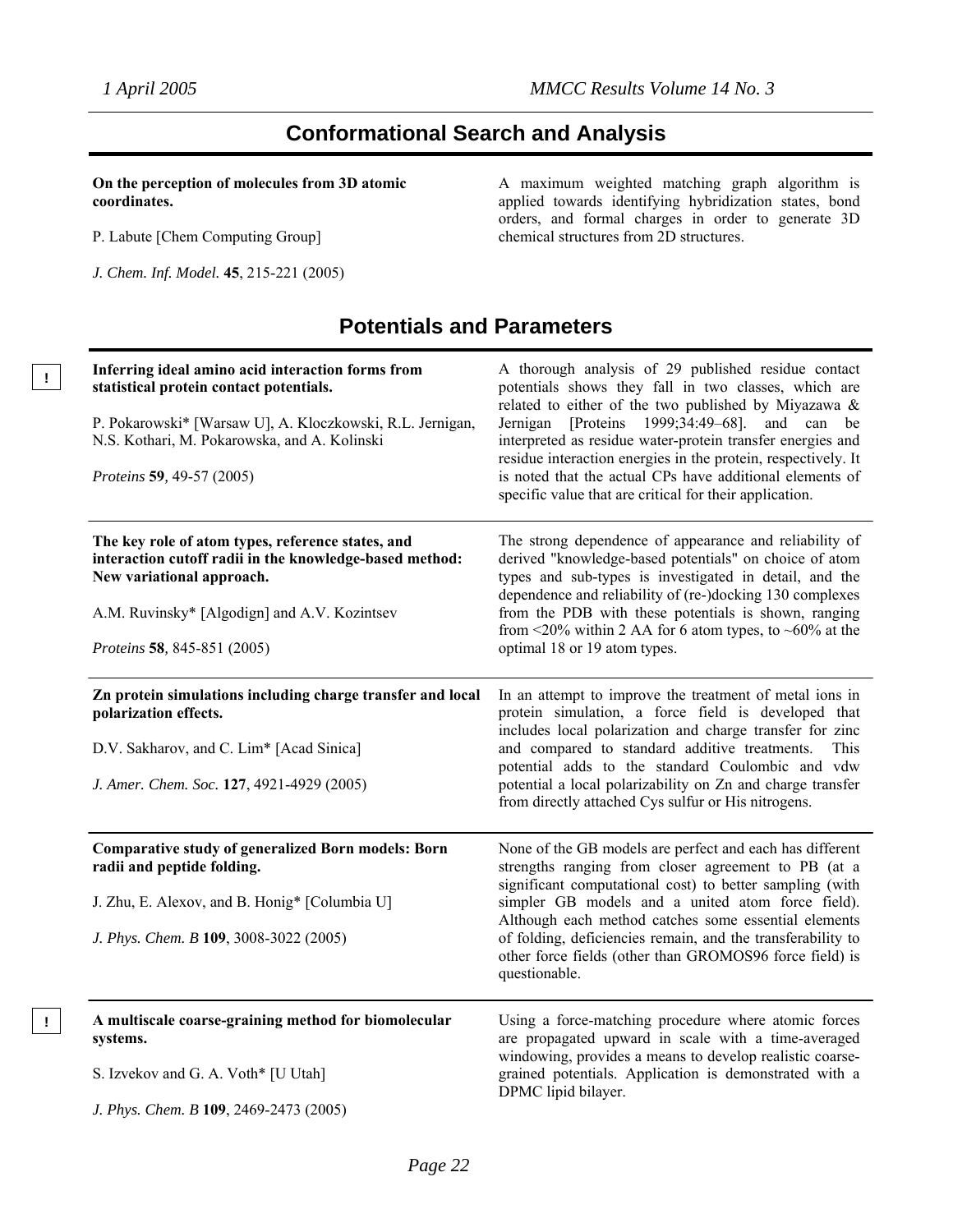**!**

| Potentials and Parameters (cont'd)                                                                                                                   |                                                                                                                                                                                                                                        |
|------------------------------------------------------------------------------------------------------------------------------------------------------|----------------------------------------------------------------------------------------------------------------------------------------------------------------------------------------------------------------------------------------|
| Empirical force-field assessment: The interplay between<br>backbone torsions and noncovalent term scaling.                                           | The interplay between nonbonded interactions and<br>torsion energies was found to affect ensemble average<br>heliophilicity for poly-Ala<br>peptides<br>and varies                                                                     |
| E.J. Sorin and V.S. Pande* [Stanford U]                                                                                                              | significantly<br>between force fields,<br>according to<br>distributed computing MD simulations.                                                                                                                                        |
| J. Comput. Chem. 26, 682-690 (2005)                                                                                                                  |                                                                                                                                                                                                                                        |
| Fluctuating charge normal modes: An algorithm for<br>implementing molecular dynamics simulations with<br>polarizable potentials.                     | Compared to using fictitious masses for the fluctuating<br>charges, it is more efficient to use a few (two) normal<br>modes for the fluctuating charges in each molecule. This<br>approach is tested with T4P-FQ water and compared to |
| L.R. Olano and S.W. Rick* [U New Orleans]                                                                                                            | previous FQ approaches. In particular, it allows time                                                                                                                                                                                  |
| J. Comput. Chem. 26, 699-707 (2005)                                                                                                                  | steps of up to 1.5 fs and even 2.0 fs, whereas the usual<br>method requires time steps of 1.0 fs.                                                                                                                                      |
| Development of a force field for $Li_2SiF_6$ .                                                                                                       | Using QM and empirical facts and the crystal structure,<br>parameters for MD simulations were obtained for                                                                                                                             |
| A. Liivat, A. Aabloo, and J.O. Thomas* [Uppsala U]                                                                                                   | dilithium silicon hexafluoride. The parameters were used<br>to assess the space group of the crystal, leading to the                                                                                                                   |
| J. Comput. Chem. 26, 716-724 (2005)                                                                                                                  | conclusion that it is P321 rather than $F_3$ m1.                                                                                                                                                                                       |
| An improved nucleic acid parameter set for the GROMOS<br>force field.                                                                                | The 45A4 force field has been improved and now gives<br>variations from expected structures on the order of their<br>uncertainties.                                                                                                    |
| T.A. Soares, P.H. Hünenberger, M.A. Kastenholz,<br>V. Kräutler, T. Lenz, R.D. Lins, C. Oostenbrink, and<br>W.F. van Gunsteren* [Swiss Fed Inst Tech] |                                                                                                                                                                                                                                        |
| J. Comput. Chem. 26, 725-737 (2005)                                                                                                                  |                                                                                                                                                                                                                                        |
| A new force field for atomistic simulations of aqueous<br>tertiary butanol solutions.                                                                | A force field for <i>tert</i> butanol solutions with simple point<br>charge waters was developed and found to produce                                                                                                                  |
| M.E. Lee* [Max-Planck-Inst] and N.F.A. van der Vegt                                                                                                  | appropriate clustering for solutions of 2-98%.                                                                                                                                                                                         |
| J. Chem. Phys. 122, 11450901-11450913 (2005)                                                                                                         |                                                                                                                                                                                                                                        |
| Solvation free energies of amino acid side chain analogs<br>for common molecular mechanics water models.                                             | Using the dramatic improvements available with modern<br>free energy techniques, the author's compared six                                                                                                                             |
| M.R. Shirts* [Stanford U] and V.S. Pande                                                                                                             | standard water models with precisions of .02-.06<br>kcal/mol and found TIP3-MOD to be most accurate at                                                                                                                                 |
| J. Chem. Phys. 122, 13450801-13450813 (2005)                                                                                                         | predicting OPLS-AA side chain hydration energy. They<br>also further tuned the TIP3 water model to produce zero<br>average error with negligible effects on pure water<br>behavior.                                                    |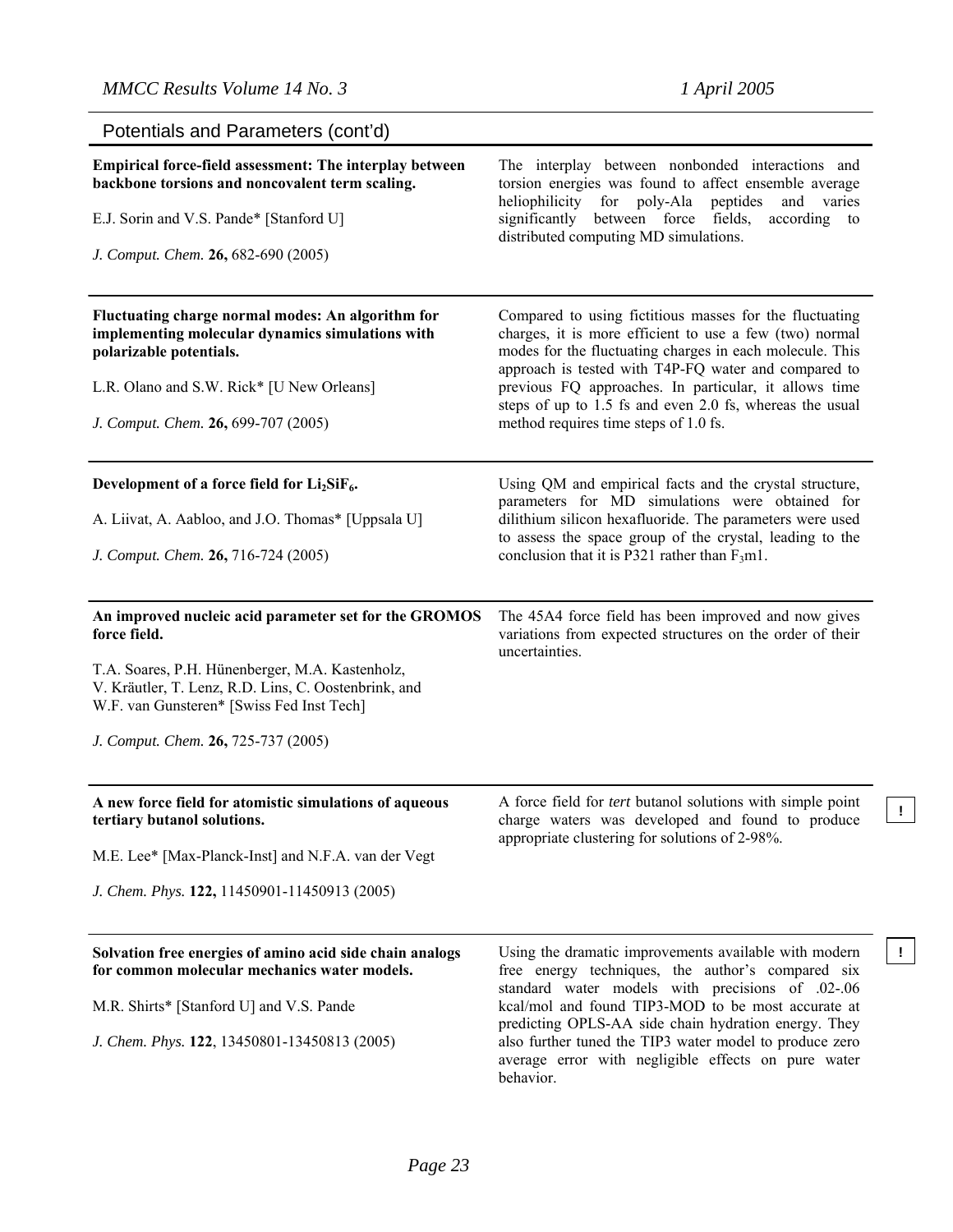# **Boundary Conditions**

**Constant-pressure and constant-surface tension simulations in dissipative particle dynamics.** 

A.F. Jakobsen\* [U Southern Denmark]

*J. Phys. Chem. B* **109**, 5223-5236 (2005)

*J. Chem. Phys.* **122,** 12490101- 12490108 (2005)

A Langevin pressure piston is shown to provide faster equilibration and shorter correlation times than standard pressure pistons for constant pressure and constant surface tension simulations.

# **Solvation Energy**

| A coupled reference interaction site model/molecular<br>dynamics study of the potential of mean force curve of the<br>$SN2$ Cl- + CH3Cl reaction in water.<br>H. Freedman and T. N. Truong* [U Utah]<br>J. Phys. Chem. B 109, 4726-4730 (2005) | MD simulations are analyzed with a RISM approach to<br>estimate PMFs of a nucleophilic substitution reaction.<br>This provides a cost effective methodology for looking at<br>solution reactions. |
|------------------------------------------------------------------------------------------------------------------------------------------------------------------------------------------------------------------------------------------------|---------------------------------------------------------------------------------------------------------------------------------------------------------------------------------------------------|
| <b>Evaluation of Poisson solvation models using a hybrid</b><br>explicit/implicit solvent method.<br>M. S. Lee* [USARID], and M. A. Olson                                                                                                      | A hybrid explicit/implicit solvent model is applied to<br>evaluate implicit solvent models. The effect of different<br>surfaces and probe radii are probed.                                       |
|                                                                                                                                                                                                                                                |                                                                                                                                                                                                   |

# **Molecular Dynamics**

| On the efficiency of exchange in parallel tempering Monte                                                                                | Replica exchange and parallel tempering calculations are                                                                                                                                                           |
|------------------------------------------------------------------------------------------------------------------------------------------|--------------------------------------------------------------------------------------------------------------------------------------------------------------------------------------------------------------------|
| Carlo simulations.                                                                                                                       | becoming very popular these days; this work investigates                                                                                                                                                           |
| C. Predescu* [UC Berkeley], M. Predescu, and C. V. Ciobanu                                                                               | the efficiency of the exchange and proposes metrics that                                                                                                                                                           |
| J. Phys. Chem. B 109, 4189-4196 (2005)                                                                                                   | find the optimal switching probability (at 38.74%).                                                                                                                                                                |
| A simple method for faster nonbonded force evaluations.<br>M.-Y. Shen and K.F. Freed* [U Chicago]<br>J. Comput. Chem. 26, 691-698 (2005) | A nearly 5-fold speedup for nonbond energies was<br>achieved in TINKER by code improvements such as<br>eliminating SQRTs and / from interatomic distance<br>calculations and eliminating IF statements from loops. |
| From molecular dynamics to hydrodynamics: A novel                                                                                        | By combining two previously defined thermostats, one                                                                                                                                                               |
| Galilean invariant thermostat.                                                                                                           | which produces high viscosity and one which produces                                                                                                                                                               |
| S.D. Stoyanov* [Unilever] and R.D. Groot                                                                                                 | low, the Nosé-Hoover-Lowe-Andersen thermostat uses                                                                                                                                                                 |
| J. Chem. Phys. 122, 11411201-11411208 (2005)                                                                                             | central forces and allows tuning of the viscosity.                                                                                                                                                                 |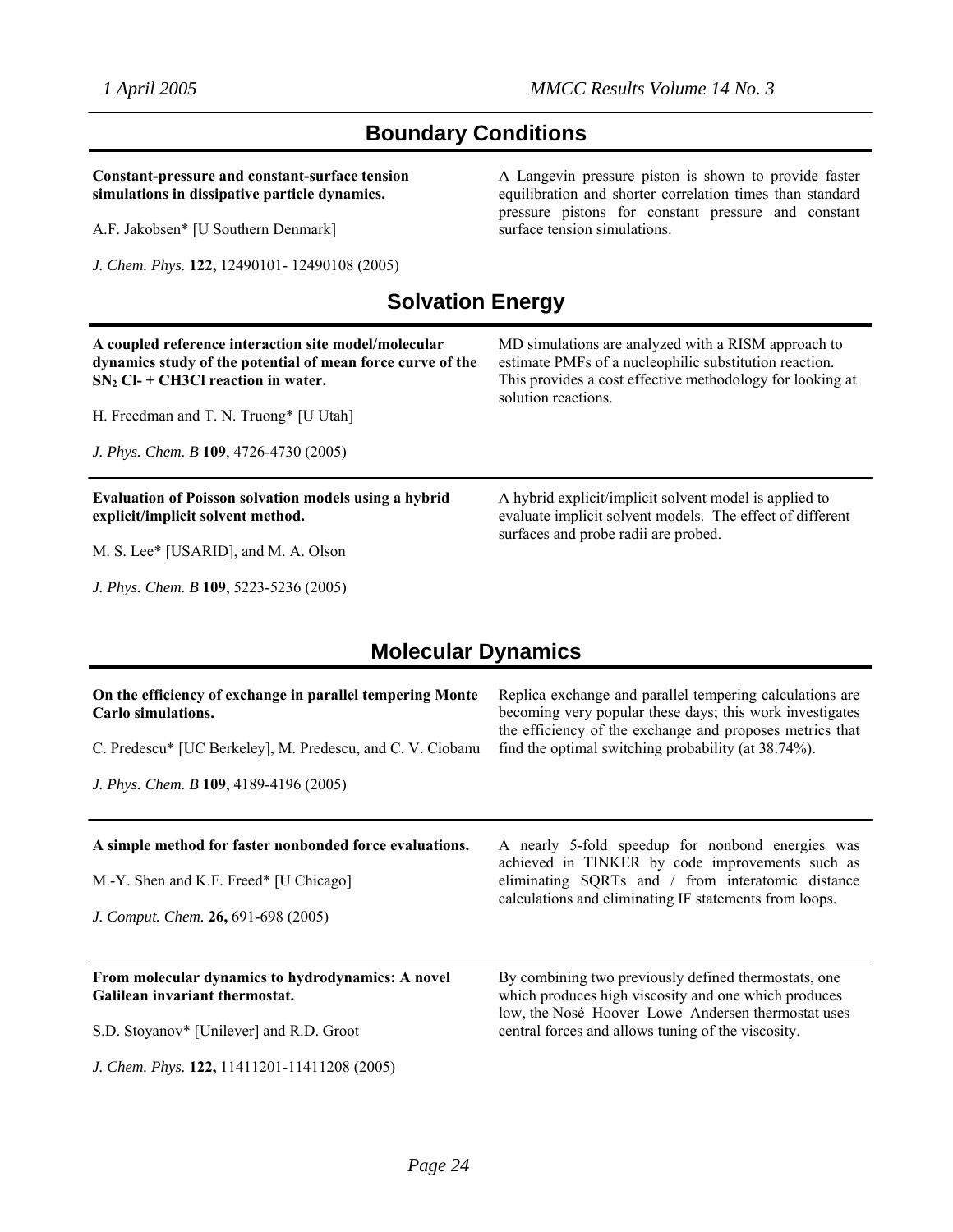### Molecular Dynamics (cont'd)

**Methodological problems in pressure profile calculations** New methods for evaluation of lateral pressure profiles in **for lipid bilayers.** 

J. Sonne\* [Tech U Denmark], F.Y. Hansen, and G.H. Peters

*J. Chem. Phys.* **122,** 12490301- 12490309 (2005)

lipid bilayers, of great interest for understanding membrane protein partitioning and function, deal with the problem that they are not uniquely defined (because they depend on an arbitrary contour interval) and including Ewald electrostatics. Contour integrals leading to Irving-Kirkwood and Harasima versions of the local tensors give similar results with DPPC, and usage of Ewald electrostatics based on the Harasima tensor gives profiles similar to those obtained with long cutoffs.

### **Free Energy Methods**

| Absolute and relative entropies from computer simulation<br>with applications to ligand binding.                                 | Evaluation of the Schlitter and quasiharmonic methods<br>for estimating entropies from a covariance matrix of<br>atomic fluctuations from MD is presented. A new method<br>for estimating rotational entropies based on variances in<br>Euler angles is proposed. |
|----------------------------------------------------------------------------------------------------------------------------------|-------------------------------------------------------------------------------------------------------------------------------------------------------------------------------------------------------------------------------------------------------------------|
| J. Carlsson and J. Aqvist* [Uppsala U]                                                                                           |                                                                                                                                                                                                                                                                   |
| J. Phys. Chem. B 109, 6448-6456 (2005)                                                                                           |                                                                                                                                                                                                                                                                   |
| Optimizing the driving function for nonequilibrium free-<br>energy calculations in the linear regime: A variational<br>approach. | The optimal time course for $\lambda$ in slow growth TI<br>simulations can be ascertained by some numerical<br>sampling based on an analytical approach that minimizes<br>entropy production. The fluctuation dissipation theorem                                 |
| M. de Koning* [U São Paulo]                                                                                                      | in the linear response regime is used to assess entropy<br>production, which is then minimized by solving the                                                                                                                                                     |
| J. Chem. Phys. 122, 10410601-10410606 (2005)                                                                                     | Euler-Lagrange equation.                                                                                                                                                                                                                                          |
| Simulation of conformational transitions by the restricted<br>perturbation-targeted molecular dynamics method.                   | In restricted perturbation MD, a single MD simulation<br>with a method like targeted MD, but with limits on the<br>conformational perturbation allowed, gives a more                                                                                              |
| A. van der Vaart* [Harvard U and U Louis Pasteur] and<br>M. Karplus                                                              | efficient, lower energy free energy profile. The method is<br>illustrated using alanine dipeptide with analytical<br>continuum electrostatics.                                                                                                                    |
| J. Chem. Phys. 122, 11490301-11490306 (2005)                                                                                     |                                                                                                                                                                                                                                                                   |

### **QM/MM**

# **mechanisms III: A perturbation plus QM/MM approach for calculating relative free energies of protonation.**

- P.L. Cummins and J.E. Gready\* [Australian National U]
- *J. Comput. Chem.* **26,** 661-668 (2005)

**Computational methods for the study of enzymic reaction** The free energy of protonation of dihydroflolate-N and | **!** The free energy of protonation of dihydroflolate-N and Asp27 in dihydrofolate reductase was computed using TI with perturbation of the semiempirical QM region. The results were similar to the linear response approximation results for some choices of the QM region, but differed in the components (i.e. QM and QM/MM).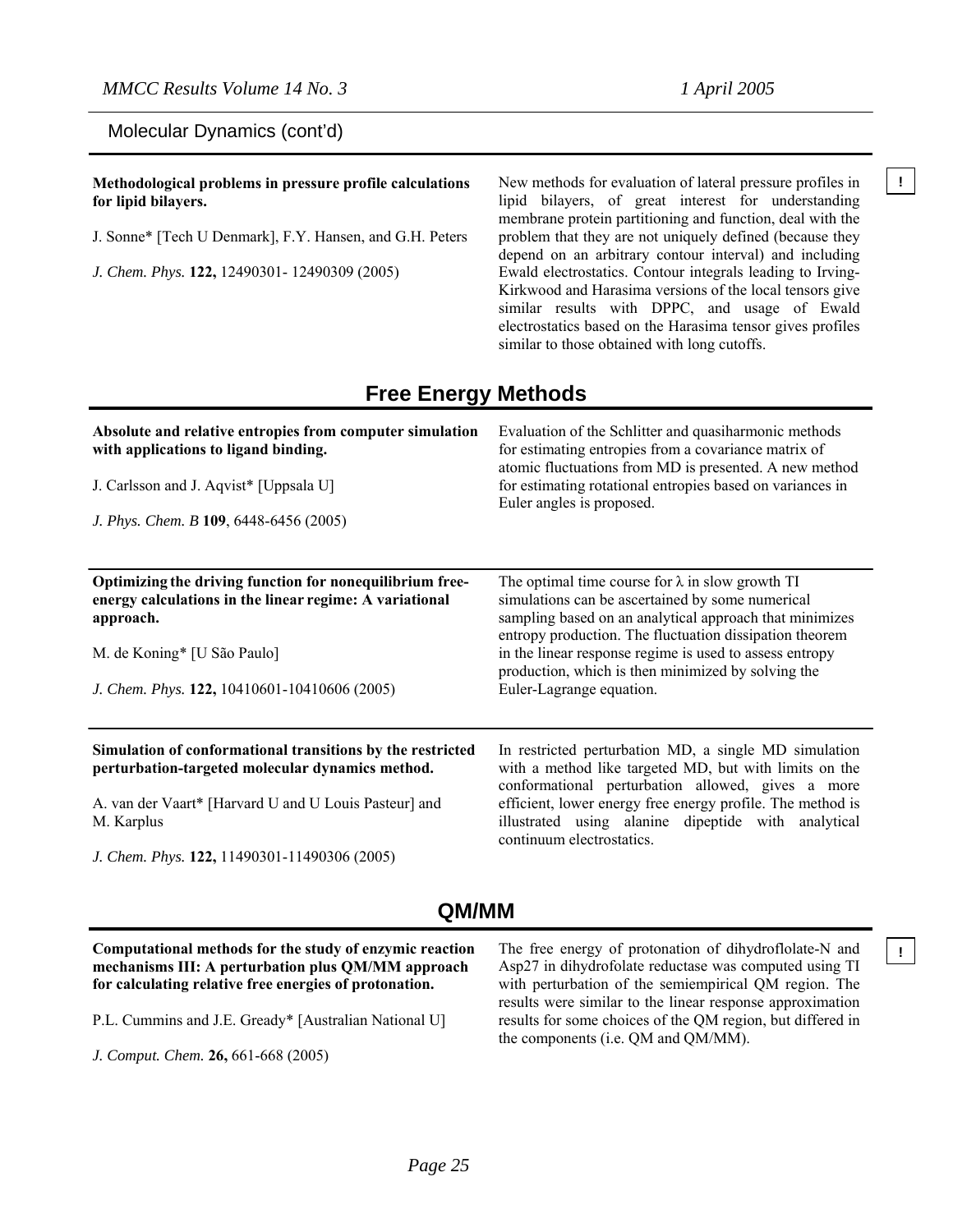QM/MM (cont'd)

**Computing kinetic isotope effects for chorimate mutase with high accuracy. A new DFT/MM strategy.** 

S. Marti, V. Moliner\* [U Jaume], I. Tunon\* [U Valencia], and I. H. Williams

*J. Phys. Chem. B* **109**, 3707-3710 (2005)

A new DFT/MM procedure is described, using higherlevel calculations to correct lower level QM data on the fly, allowing calculation of kinetic isotope effects.

# **Surface and Volume Determination**

| Prediction of protein relative solvent accessibility with a<br>two-stage SVM approach.<br>M.N. Nguyen and J.C. Rajapakse* [Nanyang Tech U]<br><i>Proteins</i> 59, 30-37 (2005) | A two-stage SVM method using PSSMs from PSI-<br>BLAST for prediction of buried/exposed-ness is trained<br>on 30 structures and achieves an accuracy of 90% on the<br>Manesh and RS126 datasets (total 341 structures),<br>outperforming other published results (85-89%). The<br>method has been made available from a webserver. |
|--------------------------------------------------------------------------------------------------------------------------------------------------------------------------------|-----------------------------------------------------------------------------------------------------------------------------------------------------------------------------------------------------------------------------------------------------------------------------------------------------------------------------------|
|                                                                                                                                                                                |                                                                                                                                                                                                                                                                                                                                   |
| An amino acid has two sides: A new 2D measure provides<br>a different view of solvent exposure.                                                                                | Introduction of a directionality along $C\alpha - C\beta$ axis<br>(roughly) the in residue exposure by means of 'Half-                                                                                                                                                                                                            |
| T. Hamelryck* [U Copenhagen]                                                                                                                                                   | Sphere exposure', leads to predictions that correlate better<br>with mutant stabilities and are more conserved within<br>protein families than other measures, and can be derived                                                                                                                                                 |

# **3. J O U R N A L R E V I E W S**

# **Journal of Computational Chemistry 26(6), April 30, 2005**

523-531 **Fitting complex potential energy surfaces to simple model potentials: Application of the simplexannealing method.** R.A. Bustos Marún, E.A. Coronado, and J.C. Ferrero\* [U Nacional Córdoba]

> A combination of simplex and simulated annealing algorithms is applied to obtain globally minimum parameters for a simple function from a complex (e.g. QM) potential function.

532-551 **The behavior of transition metal nitrido bonds towards protonation rationalized by means of localized bonding schemes and their weights.** V. Bachler\* [Max-Planck-Inst]

> Electronic structure in triple bonds between transitions metals and N is analyzed to evaluate their protonation potentials.

552-560 **Double proton transfer and one-electron oxidation behavior in double H-bonded glycinamideglycine complex in the gas phase.** P. Li and Y. Bu\* [Qufu Normal U]

QM analysis indicates that protons are transferred in concert rather than sequentially.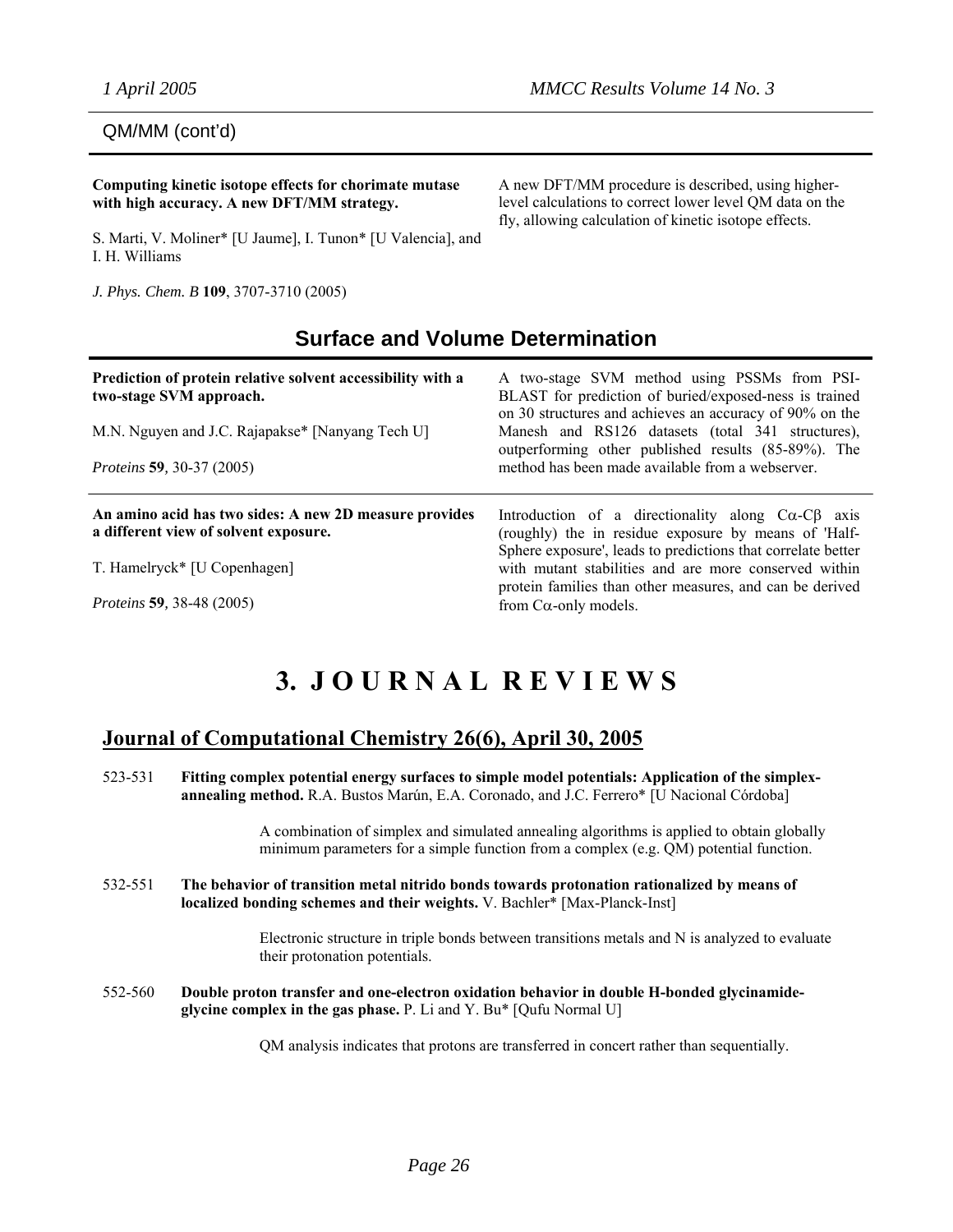- 561-568 **Computational methods for the study of enzymic reaction mechanisms III: A perturbation plus QM/MM approach for calculating relative free energies of protonation.** P.L. Cummins and J.E. Gready\* [Australian National U]. See **Methodology, QM/MM.**
- 569-583 **Electronic structure study of the initiation routes of the dimethyl sulfide oxidation by OH.** N. González-García, À. González-Lafont\* [U Autònoma de Barcelona], and J.M. Lluch

Dimethylsulfoxide can be oxidized via proton abstraction, addition-elimination, or a concerted mechanism, each of which leads to different products, according to QM studies of the potential energy surface.

584-598 **Magic number silicon dioxide-based clusters: Laser ablation-mass spectrometric and density functional theory studies.** Q. Kong, .L. Zhao, W. Wang, C. Wang, C. Xu, W. Zhang, L. Liu, K. Fan, Y. Li, and J. Zhuang\* [Fudan U]

> Silica clusters with 4 or 8  $SiO<sub>2</sub>$  groups dominate the mass spectrum in laser ablation of porous siliceous materials due to geometrical advantages of their respective clusters, according to DFT simulations.

599-605 **Accuracy and efficiency of atomic basis set methods versus plane wave calculations with ultrasoft pseudopotentials for DNA base molecules.** P. Pulay\* [U Arkansas], S. Saebo, M. Malagoli, and J. Baker

> Gaussian basis sets are much more efficient than the plane-wave ultrasoft pseudopotential DFT method for calculating energies of DNA base structural changes, and more accurate for dihedral angles and vibrational frequencies.

606-611 **Theoretical insights into the mechanism of acetylcholinesterase-catalyzed acylation of acetylcholine.**  T. K. Manojkumar, C. Cui, and K.S. Kim\* [Pohang U Sci Tech]

> In the process of hydrolysis, acylation of the acetyl group in ACh by an AChE Ser requires the formation of transition states with short strong hydrogen bonds to the Ser and a His, as well as intermediate states where the hydrogen bond to the Ser is not as strong.

612-618 **The OH + CH3SH reaction: Support for an addition-elimination mechanism from ab initio calculations.** P.L. Muiño\* [Saint Francis U]

> Free radical extraction of the sulfydryl hydrogen occurs by OH addition followed by H2O elimination according to QM.

619-632 **Attaining exponential convergence for the flux error with second- and fourth-order accurate finitedifference equations. I. Presentation of the basic concept and application to a pure diffusion system.**  M. Rudolph\* [Friedrich-Schiller-U]

> The flux in Fick's second law can be estimated with much better precision than the local concentrations because it is an integral. Numerical integration super-converges.

633-641 **Attaining exponential convergence for the flux error with second- and fourth-order accurate finitedifference equations. II. Application to systems comprising first-order chemical reactions.** M. Rudolph\* [Friedrich-Schiller-U]

> Kinetic-diffusion equations are also superconvergent, with even faster convergence for kinetic-limited diffusion-reaction situations.

642-650 **Theoretical study for the reaction of CH3OCl with Cl atom.** H.-Q. He, J.-Y. Liu, Z.-S. Li\* [Jilin U], and C.-C. Sun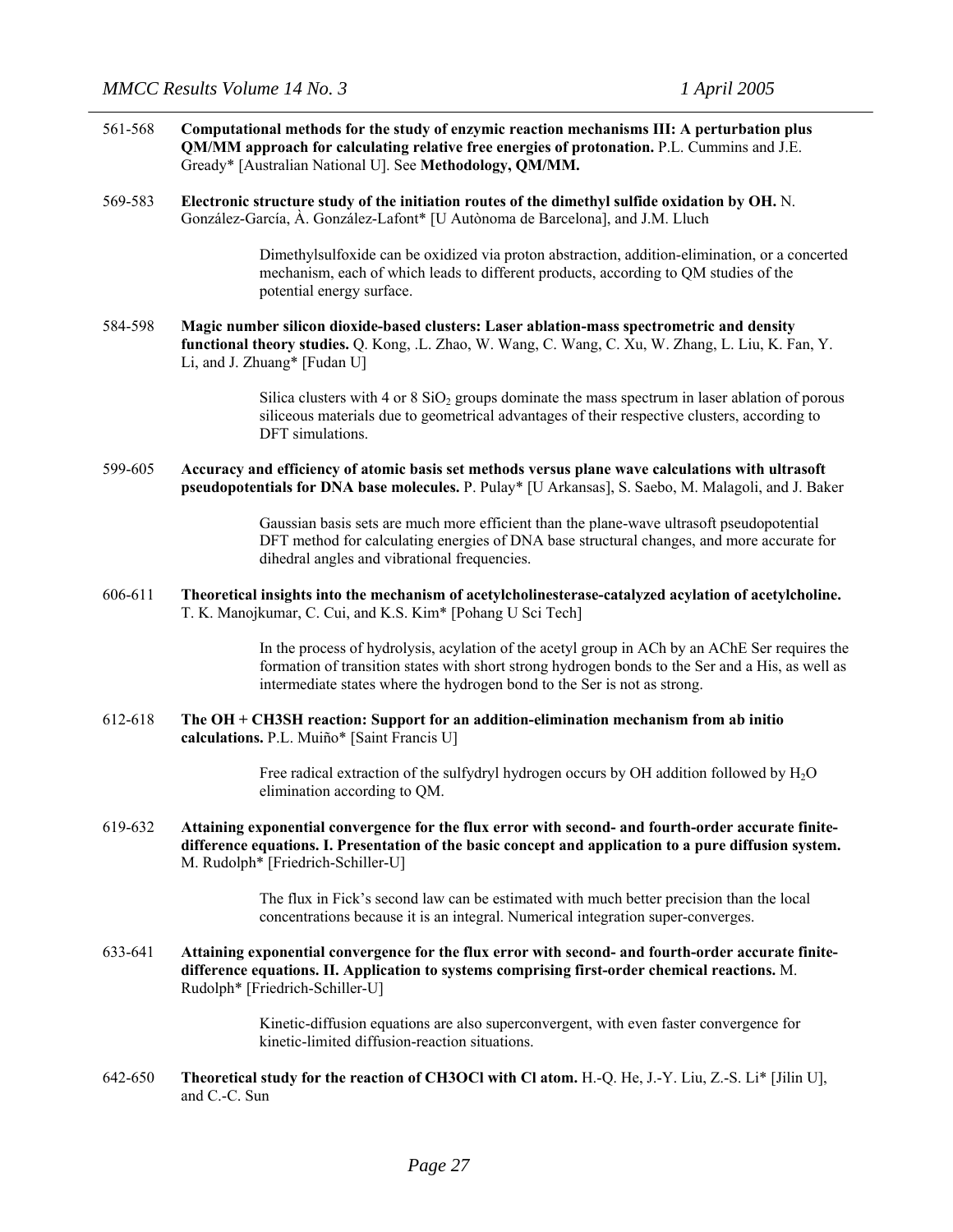In the polar stratosphere at low temperatures, extraction of Cl from  $CH<sub>3</sub>OCl$  by a Cl atom is probably as common as extraction of H.

### **Journal of Computational Chemistry 26(7), May, 2005**

651-660 **Estimation of the absolute internal-rotation entropy of molecules with two torsional degrees of freedom from stochastic simulations.** E. Darian, V. Hnizdo\* [NIOSH], A. Fedorowicz, H. Singh, and E. Demchuk

> Configurational entropy and a kinetic contribution can be combined to obtain a good estimate of internal entropy, as confirmed for model systems stilbene and propane with MC simulations.

661-667 **Agreement between experiment and hybrid DFT calculations for OH bond dissociation enthalpies in manganese complexes.** M. Lundberg\* [Stockholm U] and P.E.M. Siegbahn

> Hybrid functionals like B3LYP are necessary to get proper OH splitting energies (within 3 kcal/mol) for Mn complexes such as the photosystem II. BLYP consistently underestimates OH bond strength by 20 kcal/mol.

- 668-681 **Relative contributions of desolvation, inter- and intramolecular interactions to binding affinity in protein kinase systems.** P.A. Sims, C.F. Wong\* [U Missouri], D. Vuga, J.A. McCammon, and B.M. Sefton. See **Applications, Enzyme Catalysis.**
- 682-690 **Empirical force-field assessment: The interplay between backbone torsions and noncovalent term scaling.** E.J. Sorin and V.S. Pande\* [Stanford U]. See **Methodology, Potentials and Parameters.**
- 691-698 **A simple method for faster nonbonded force evaluations.** M.-Y. Shen and K.F. Freed\* [U Chicago]. See **Methodology, Molecular Dynamics.**
- 699-707 **Fluctuating charge normal modes: An algorithm for implementing molecular dynamics simulations with polarizable potentials.** L.R. Olano and S.W. Rick\* [U New Orleans]. See **Methodology, Potentials and Parameters.**
- 708-715 **A sparse algorithm for the evaluation of the local energy in quantum Monte Carlo.** A. Aspuru-Guzik\* [U Calif Berkeley], R. Salomón-Ferrer, B. Austin, and W.A. Lester Jr.

Significant speedups were obtained with a new sparse matrix algorithm. The cost of evaluating the Slater determinate scales linear with system size, according to calculations with up to 390 electrons.

- 716-724 **Development of a force field for Li2SiF6.** A. Liivat, A. Aabloo, and J.O. Thomas\* [Uppsala U]. See **Methodology, Potentials and Parameters.**
- 725-737 **An improved nucleic acid parameter set for the GROMOS force field.** T.A. Soares, P.H. Hünenberger, M.A. Kastenholz, V. Kräutler, T. Lenz, R.D. Lins, C. Oostenbrink, and W.F. van Gunsteren\* [Swiss Fed Inst Tech]. See **Methodology, Potentials and Parameters.**
- 738-742 **Exploring the potential energy surface of retinal, a comparison of the performance of different methods.** F. Blomgren and S. Larsson\* [Chalmers U Tech]

DFT and CASSCF produce different bond-length alternation and different twist angles associated with different charge on the Schiff base N and corresponding  $\pi$  bond order.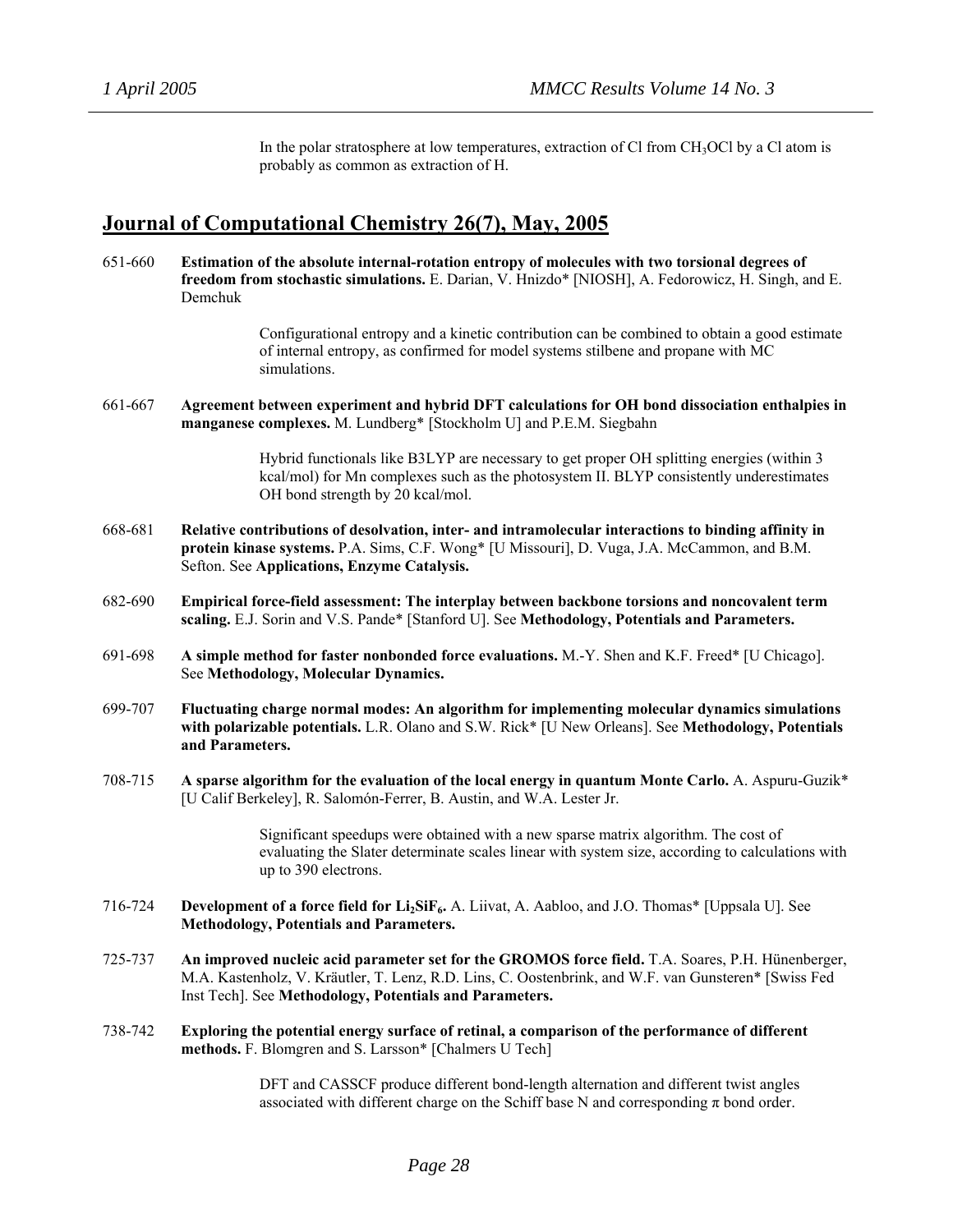743-754 **New parallel software (P\_Anhar) for anharmonic vibrational calculations: Application to (CH3Li)2.** N. Gohaud, D. Begue\* [U Pau et des Pays de l'Adour], C. Darrigan, and C. Pouchan

> P\_Anhar calculates the vibrational spectrum using a variational algorithm. A quartic anharmonic force field, B3LYP/cc-pVTZ, is computed for methyllithium.

## **Journal of Molecular Modeling 11(1), February, 2005**

- 1-7 **Comparative analysis of surface electrostatic potentials of carbon, boron/nitrogen and carbon/boron/ nitrogen model nanotubes**. P. Politzer\* [U New Orleans], P. Lane, J.S. Murray and M.C. Concha, See **Applications/ Carbon Nanoparticles**.
- 8-16 **Reasoning of spike glycoproteins being more vulnerable to mutations among 158 coronavirus proteins from different species.** G. Wu\* [Dream Sci Tech Consulting] and S. Yan.

 The probabilistic models were developed to analyze 158 proteins from coronaviruses in order to determine what protein is more vulnerable to mutations.

- 17-25 **Tetracycline and its analogues as inhibitors of amyloid fibrils: searching for a geometrical pharmacophore by theoretical investigation of their conformational behavior in aqueous solution.**  U. Cosentino,M. Rosaria-Varí, A.A.G. Saracino, D. Pitea, G. Moro\* [U Sudi di Milano-Bicocca] and M. Salmona. See **Methodology / Conformational Search and Analysis.**
- 26-40 **An extended aqueous solvation model based on atom-weighted solvent accessible surface areas: SAWSA v2.0 model**. T. Hou, W. Zhang, Q. Huang and X. Xu\* [Peking U]

SAWSAv2.0 method is used to catlculate the aqueous salvation free energy based on atom-weighted solvent accessible surface areas. Two different sets of atom typing rules and fitting processes for small organic molecules and proteins applied.

41-47 **Direct** *ab* **initio dynamics studies of the hydrogen abstraction reactions of hydrogen atom with n-propyl radical and isopropyl radical**. Q. Shu-Li\* [Beijing Inst Tech], Y. Zhang and S. Zhang

> *Ab* initio dynamics approach is used to study the kinetics of the hydrogen abstraction reactions of hydrogen atom with *n*-propyl radical and isopropyl radical.

- 48-54 **CoMFA, HQSAR and molecular docking studies of butitaxel analogues with β-tubulin.**  S.L. Cunningham\* [U Pittsburgh], B.W. Day and A.R. Cunningham. See **Applications / Quantitative Structural Activity Relationship.**
- 55-60 **Prediction of lower critical solution temperature of** *N***-isopropylacrylamide-acrylic acid copolymer by an artificial neural network model.** H. Kay\* [Hacettepe U], S. Ali-Tuncel, A. Elkamel and E. Alper. See **Applications/ Polymers**.
- 61-68 **AIPAR: ab initio parametrization of intermolecular potentials for computer simulations.**  M.Z. Hernandes and R.L. Longo\* [U Federal de Pernambuco]

 Intermolecular interaction potentials between polar molecules and water are studied using *ab* initio parametrization implemented in the SJBR program.

69-79 **Molecular dynamics simulations of the human CAR ligand-binding domain: deciphering the molecular basis for constitutive activity.** B. Windshügel\* [Martin-Luther U], J. Jyrkkärinne, A. Poso, P. Honkakoski, and W. Sippl. See **Applications Comparative/Homology Modeling.**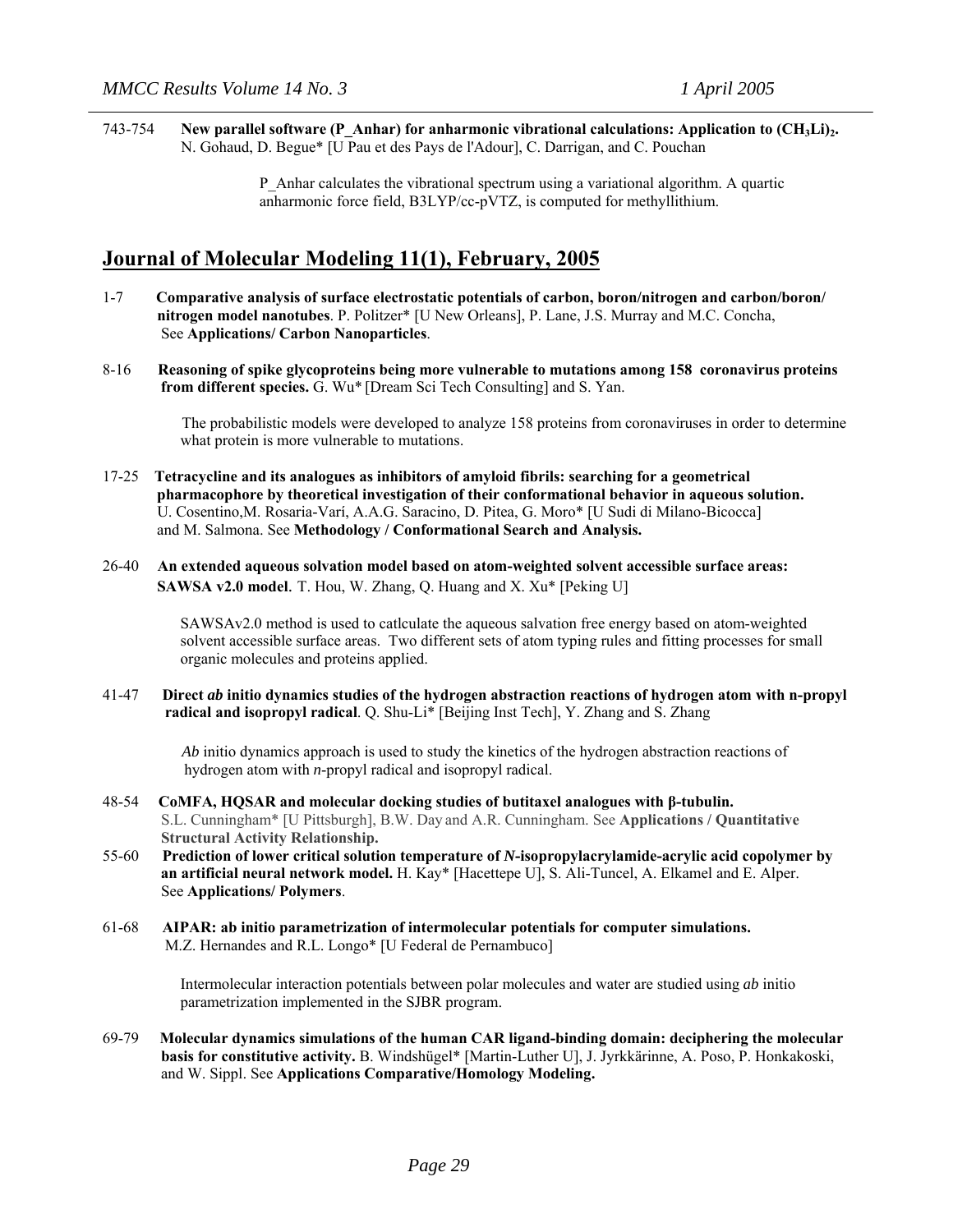- 80-86 **Analysis of the interactions of ribonuclease inhibitor with kanamycin**. Z. Wang, L. Zhang, J. Lu\* [Health Sci Cent of Peking U] and L. Zhang. See **Applications/Protein-Protein interactions.**
- 108-113 **Modeling of the phase equilibria of polystyrene in methylcyclohexane with semi-empirical quantum mechanical methods I**. H.W. -Wachnik\* [Warsaw U] and S.Ó. Jónsdóttir.

 Interaction energies are determined for three molecular pairs, the solvent and the model molecule, two solvent molecules and two model molecules, and used to calculate UNIQUAC interaction parameters, *a ij* and  $a_{ii}$ .

# **Journal of the American Chemical Society 127(9-13), 2005**

- 2808-2809 **Deblurred observation of the molecular structure of an oil-water interface**, H. S. Ashbaugh, L. R. Pratt, M. E. Paulaitis\* [Johns Hopkins U], J. Clohecy, and T. A. Beck, [MD and MC simulation study the structure at a carbon / water interface]
- 2888-2899 **Isotope effects, dynamics, and the mechanism of solvolysis of aryldiazonium cations in water**, B. R. Ussing, and D. A. Singleton\* [Texas A&M U], [Quasi-classical dynamics and DFT simulation]
- 3191-3197 **Origin of tight binding of a near-perfect transition-state analogue by cytidine deaminase: Implications for enzyme catalysis**, H. Guo, N. Rao, Q. Xu, and H. Guo\* [U Tn], [QM/MM simulation using a fast semi-empirical DFT approach is tested against high level QM]
- 3531-3544 **Spectroscopy and density functional studies of the red copper site in nitrosocyanin: Role of the protein in determining active site geometric and electronic structure**, L. Basumallick, R. Sarangi, S. D. George, B. Elmore, A. B. Hooper\* [U Mn], B. Hedman, K. O. Hodgson, and E. I. Solomon\* [Stanford U], [DFT supplement CD, Raman and X-ray adsorption spectroscopies]
- 3589-3595 **Limited flexibility of lactose detected from residual dipolar couplings using molecular dynamics simulations and steric alignment methods**, M. Martin-Pastor\* [CSIC], A. Canales, F. Corzana, J. L. Asensio, and J. Jimenez-Barbero\* [CSIC], [MD simulations give insight into NMR data on lactose]
- 3624-3634 **Computational rationalization of the dependence of the enantioselectivity on the nature of the catalyse in the vanadium-catalyzed oxidation of sulfides by hydrogen peroxide**, D. Balcells, F. Maseras\* [U Auto Barcelona], and G. Ujaque, [IMOMM calculations at the DFT:MM3 are performed]
- 3688-3689 **Dienophile twisting and substituent effects influence reaction rates of intramolecular Diels-Alder cycloadditions: A DFT study**, K. S. Khuong\* [UCLA], C. M. Beaudry, D. Trauner, and K. N. Houk\* [UCLA], [DFT study of the Diels-Alder reaction]
- 3807-3816 **Homolysis of weak Ti-O bonds: Experimental and theoretical studies of titanium oxygen bonds derived from stable nitroxyl radicals**, K.-W. Huang, J. H. Han, A. P. Cole, C. B. Musgrave, and R. M. Waymouth\* [Stanford U], [DFT and experiment combine to study titanium-oxygen interaction]
- 3952-3963 **Solvent effects on the vibrational activity and photodynamics of the green fluorescent protein chromophore: A quantum-chemical study**, P. Altoe, F. Bernardi, M. Garavelli\* [U Bologna], G. Orlandi, and F. Negri\* [U Bologna], [High level QM (CASSCF) probes photoreaction paths]
- 3964-3972 **A theoretical study on the origin of** π**-facial stereoselectivity in the alkylation of enolates derived from 4-substituted** γ**-butyrolactones**, K. Ando\* [U Ryukyus], [Alkylation studied with QM at various high levels of theory]
- 4021-4032 **Ruthenium(II)-catalyzed hydrogenation of carbon dioxide to formic acid. Theoretical study of real**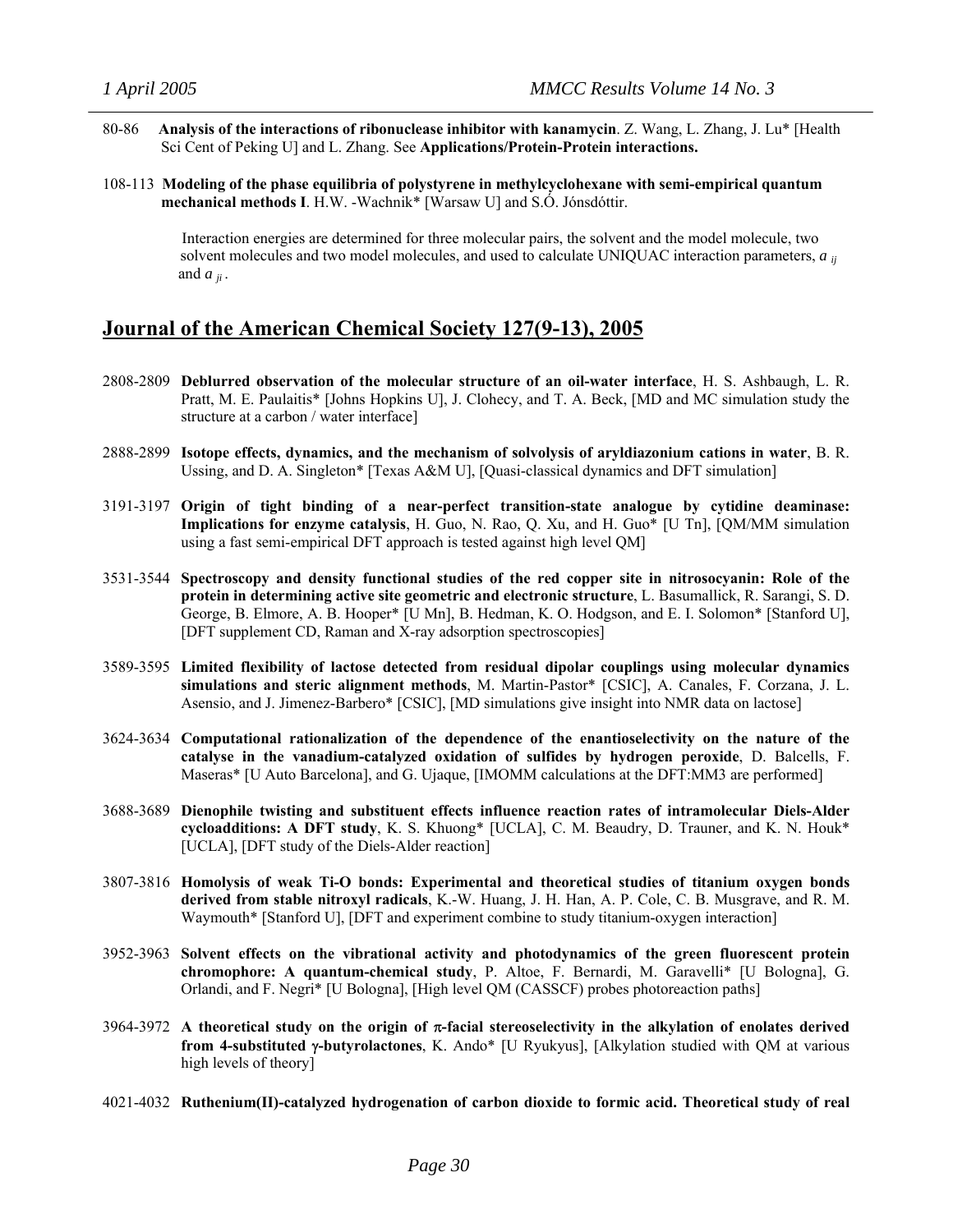**catalyst, ligand effects, and solvation effects**, Y. Ohnishi, T. Matsunaga, Y. Nakao, H. Sato, and S. Sakaki\* [Kyoto U], [DFT and MP4(SDQ) methods applied to real ruthenium catalysts]

- 4042-4048 **Toward understanding mobile proton behavior from first principles calculation: The short hydrogen bond in crystalline urea-phosphoric acid**, C. A. Morrison\* [U Edinburgh], M. M. Siddick, P. J. Camp, and C. C. Wilson, [Plane wave DFT MD simulation with VASP]
- 4091-4103 **Factors governing the substitution of La**<sup>3+</sup> for  $Ca^{2+}$  and Mg<sup>2+</sup> in metalloproteins: A DFT/CDM study, T. Dudev, L.-Y. Chang, and C. Lim\* [Acad Sinica], [DFT with continuum dielectric methods probe the substitution of lanthanides for divalent ions in holoproteins]
- 4162-4163 **Electronic structures and properties of twisted polyacenes**, J. E. Norton, and K. N. Houk [UCLA]
- 4232-4241 **Hybrid QM/MM and DFT investigations of the catalytic mechanism and inhibition of the dinuclear zine metallo-**β**-lactamase CcrA from** *Bacteroides fragilis*, H. Park, E. N. Brothers, and K. M. Merz, Jr.\* [Penn State U], [QM/MM at the PM3 level after docking of nitrocefin with AutoDock]
- 4242-4253 **A comparative study of the catalytic mechanisms of the zinc and cadmium containing carbonic anhydrase**, T. Marino, N. Russo\* [U Calabria], and M. Toscano, [High level DFT calculations on simple model systems]
- 4354-4371 **Syntheses and structures of hypervalent pentacoordinate carbon and boron compounds bearing an anthracene skeleton – Elucidation of lypervalent interaction based on X-ray analysis and DFT calculation**, M. Yamashita, Y. Yamamoto\* [Hiroshima U], K. Akiba\* [Waseda U], D. Hashizume, F. Iwasaki, N. Takagi, and S. Nagese, [X-ray and DFT characterized novel pentacoordinate and tetracoordinate carbon and boron compounds with an anthracene skeleton]
- 4403-4415 **The electronic structure of the isoelectric, square-planar complexes [Fe II(L)2] 2- and [CoIII(LBu)2] - (L2** amd  $(L^{Bu})^2$  = benzene-1,2-dithioates): An experimental and density functional theoretical study, K. Ray, A. Begum, T. Weyhermuller, S. Piligkos, J. Van Slageren, F. Neese\* [U Stuttgart], and K. Wieghardt\* [U Stuttgard], [DFT and spectropscopy probe two formally isoelectronic transition-metal dithiolato complexes]
- 4445-4453 **Water-promoted hydrolysis ofa highly twisted amide: Rate acceleration caused by the twist of the amide bond**, J. I. Majika, J. M. Mercero, and X. Lopez\* [Euskal Herriko U], [DFT calculations with a SCI-PCM solvation model probe amide hydrolysis]
- 4490-4496 **Viscosity of the aqueous liquid/vapor interfacial region: 2D electrochemical measurements with a piperidine nitroxy radical probe**, D. G. Wu, A. D. Malec, M. Head-Gordon, and M. Majda\* [UC Berkeley], [Electronic structure calculations aid experiment by probing water interactions with the solute]
- 4640-4648 **Unexpected relative aqueous solubilities of a phosphotyrosine analogue and two phosphonate derivatives**, S. Boresch\* [U Wien], M. Leitgeb, A. Beselman, and A. D. MacKerell, Jr.\* [U Md], [Force field development and FEP are performed to investigate the relative solubilities of phosphotyrosines]
- 4722-4729 **Elucidating the vibrational spectra of hydrogen-bonded aggregates in solution: Electronic structure calculations with implicit solvent and first-principles molecular dynamics simulations with explicit solvent for 1-hexanol in** *n***-hexane**, J. M. Stubbs, and J. I. Siepmann\* [U Mn], [Car-Parrinello MD, classical MD and MC simulation probe the vibrational spectra of monomers through pentamers of 1 hexanol]
- 4959-4964 **Molecular dynamics simulation study on a monolayer of half [2]rotaxane self-assembled on Au(111)**, Y. H. Jang, S. S. Jang, and W. A. Goddard\* [Cal Tech], [A Dreiding FF with Mulliken DFT derived charges probes the interaction of rotaxane with an *fcc* gold surface in short MD simulation]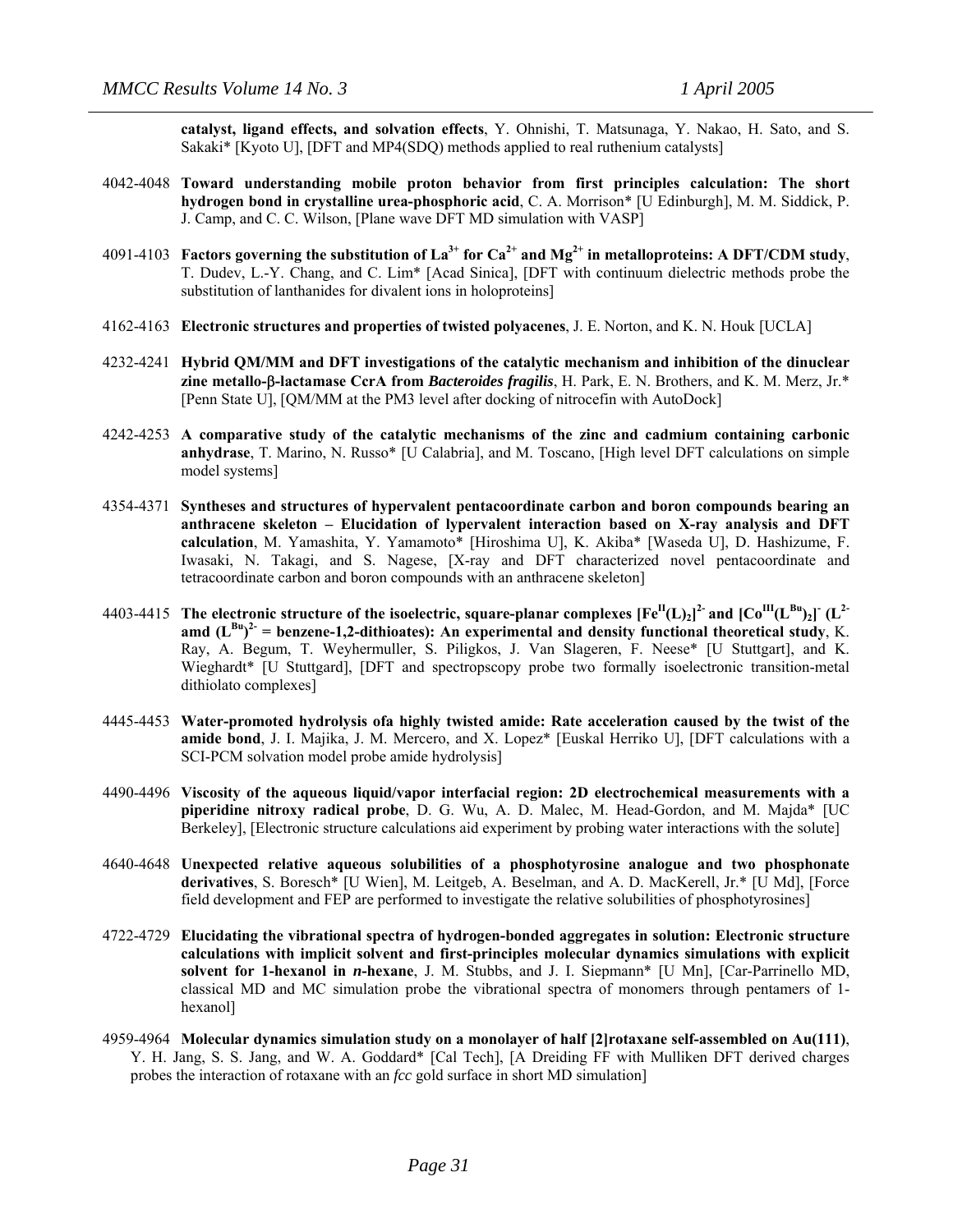### **Journal of Chemical Theory and Computation 1(2), March 2005**

### **Dynamics**

181-193 **Computational 59Co NMR spectroscopy: Beyond static molecules.** S. Grigoleit and M. Bühl\* [Max-Planck]

> 59Co NMR chemical shifts are computed using both static calculations with equilibrium geometries as well as dynamic methods for calculating zero-point and classical thermal effects.

194-200 **Understanding the cosolvation effect of dendrimers.** G. Teobaldi, M. Melle-Franco, and F. Zerbetto [U Bologna]

> New MD simulation results for dendrimers of polypropylene amine in  $CH<sub>2</sub>Cl<sub>2</sub>$  quantitatively reproduce the cosolvation effect.

201-207 **Direct dynamics studies on the hydrogen abstraction reactions of an F atom with CH3X (X = F, Cl, and Br).** L. Wang, J-Y Liu, Z-S Li\* [Jilin U], and C-C Sun

> Activation energies for hydrogen abstraction reactions of  $F + CH3F (R1)$ ,  $F + CH3Cl (R2)$ , and  $F +$ CH3Br (R3) are on the order of R1 > R2 > R3 and the rate constants exhibit just the opposite order of  $k3 > k2 > k1$ .

### **Statistical Mechanics**

208-214 **Hierarchical numerical solution of Smoluchowski equations with rough potentials.** P. Banushkina and M. Meuwly\* [U Basel]

> "We present an efficient and numerically robust algorithm to follow diffusive processes on rough potential energy surfaces."

### **Quantum Chemistry**

215-229 **A theoretical study on the factors influencing cyanine photoisomerization: The case of thiacyanine in gas phase and in methanol.** R. Improta and F. Santoro\* [CNR Pisa]

> "The effects influencing cyanine photoisomerization on the S1 surface in the condensed phase have been investigated by an integrated quantum mechanical approach, focused mainly on 3,3'-diEt-2,2' thiacyanine."

230-238 **Ab initio and DFT conformational studies of propanal, 2-butanone, and analogous imines and enamines.** H. Zhong, E.L. Stewart, M. Kontoyianni, and J.P. Bowen\* [U North Carolina]

> Calculation of the PES suggests that there are two minima for each of the molecules listed above with the exception of 2-butanone, which shows three distinct minima.

239-247 **Theoretical surface spectroscopy of NO on the Pt(111) surface with the DAM (Dipped Adcluster Model) and the SAC-CI (Symmetry-Adapted-Cluster Configuration-Interaction) method.** H. Nakatsuji\* [Kyoto U], N. Matsumune, and K. Kuramoto

> Structures, absorption sites, absorption energies and K-shell binding energies of NO adsorbates on a Pt(111) surface are modeled.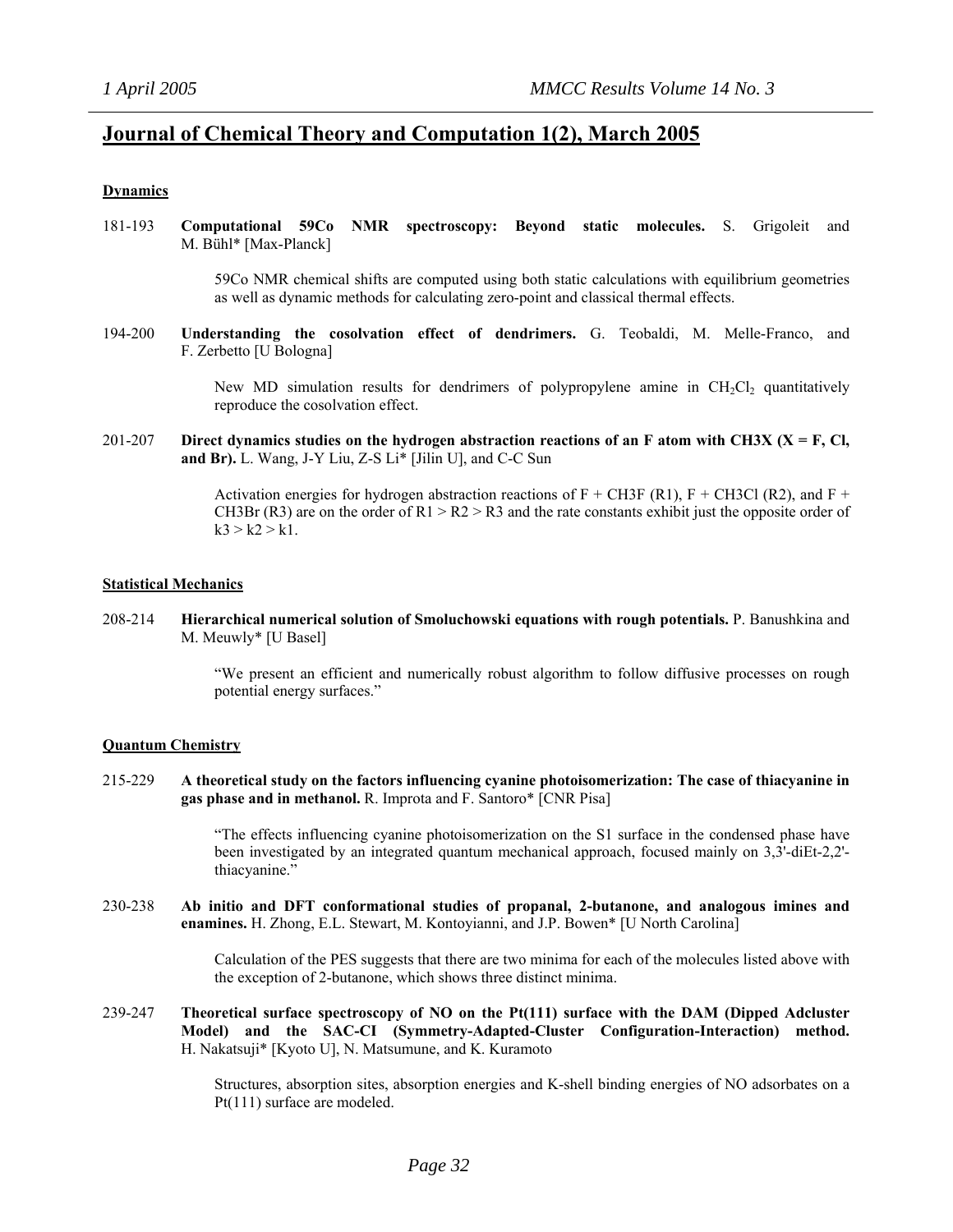248-254 **Pseudospectral local second-order Moller-Plesset methods for computation of hydrogen bonding energies of molecular pairs.** G.A. Kaminski\* [Central Michigan U], J.R. Maple, R.B. Murphy, D.A. Braden, and R.A. Friesner

An extrapolation protocol is used to compute binding energies of molecular dimers.

255-260 **Connecting Pauling and Mulliken electronegativities.** D.R. Herrick [U Oregon]

A new conversion formula is derived analytically from the classic valence bond model.

261-266 **An examination of basis set superposition error at the correlated level: Illuminating the role of the exchange repulsion.** C.S. Nash [U New England]

A new counterpoise procedure is presented.

267-278 **Functional group basis sets.** B.G. Janesko and D. Yaron\* [Carnegie Mellon]

Funtional group-specific basis sets are used to decrease computational expense.

279-285 **The perfluoroadamantyl radicals C10F15 and their anions.** X-J Feng, Q-S Li\* [Beijing Instit Tech], Y. Xie, and H.F. Schaefer III\* [U Georgia]

> Optimized geometries, electron affinities, and harmonic vibrational frequencies of perfluoroadamantyl radicals are calculated using DFT methods.

#### **Reaction mechanisms**

286-298 **Activation of H-H, C-H, C-C and C-Cl bonds by Pd and PdCl-. Understanding anion assistance in C-X bond activation.** A. Diefenbach, G.T. de Jong, and F.M. Bickelhaupt\* [Vrije U]

> "Mechanistic pathways for oxidative addition of Pd and PdCl- to H2 (H-H), CH4 (C-H), C2H6 (C-C and C-H) and CH3Cl (C-Cl) were studied uniformly at the ZORA-BP86/TZ(2)P level of relativistic nonlocal density functional theory (DFT)."

#### **Nanochemistry**

299-306 **Melting-like transition in a ternary alkali nanoalloy: Li13Na30Cs12.** A. Aguado and J.M. López [U Valladolid]

> A theoretical analysis of the equilibrium geometry and thermal behavior of the ternary Li13Na30Cs12 alkali nanoalloy is presented.

#### **Polymers and biopolymers**

307-314 **Linear and nonlinear optics properties of polyphosphazene/polynitrile alternating copolymers.** D. Jacquemin [U Notre-Dame]

An oligomeric approach is used to study the optical properties of the title copolymers.

#### **Biomolecular systems**

315-324 **Molecular dynamics simulations of HIV-1 protease suggest different mechanisms contributing to drug resistance.** F. Wartha, A.H.C. Horn, H. Meiselbach, and H. Sticht\* [Freiedrich-Alexander U Erlangen-Nurnberg]

MD simulations of an active site mutation provide an explanation for drug resistance.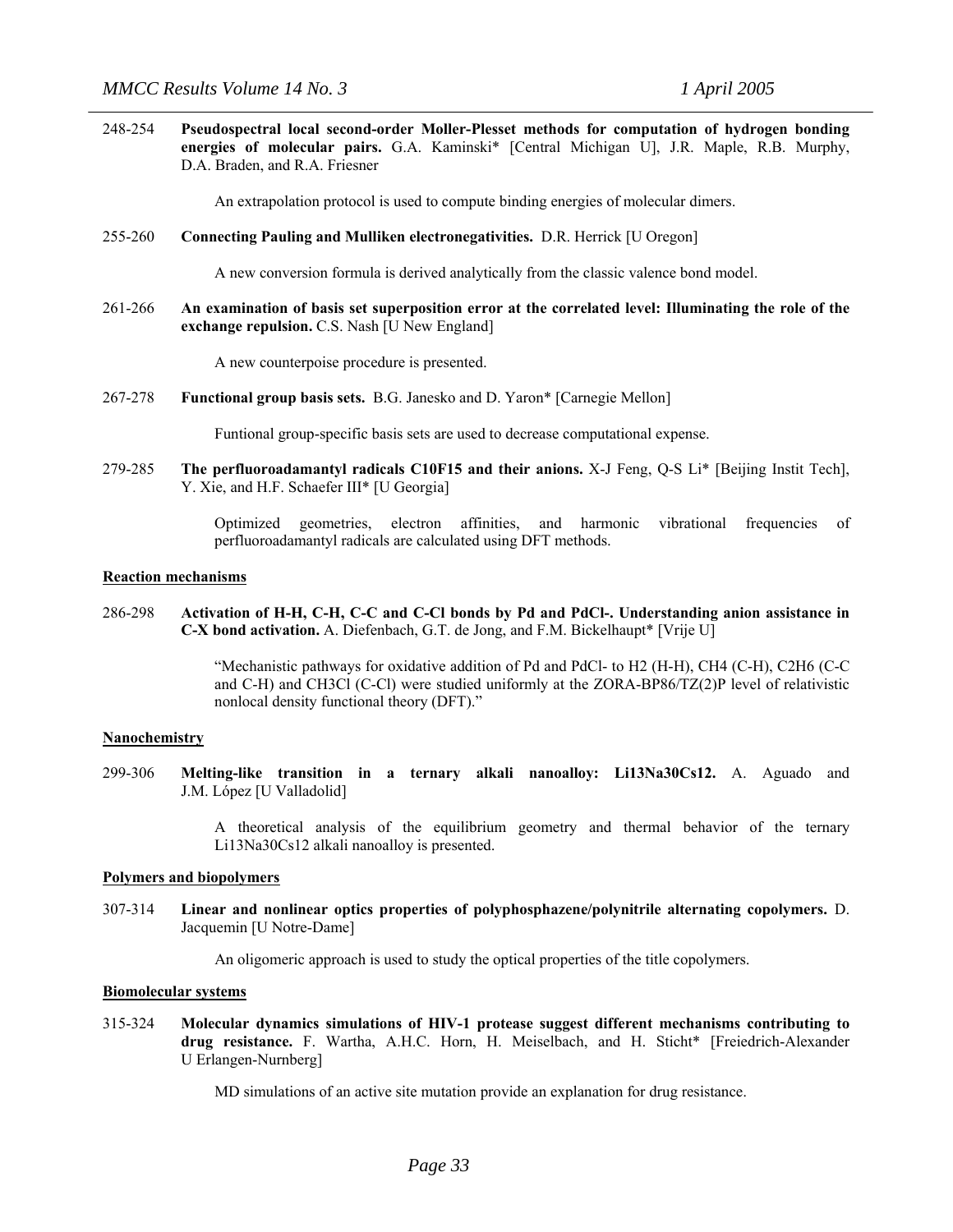### 325-336 **Electrostatic polymer condensation and the A/B polymorphism in DNA: Sequence effects.**  A.K. Mazur [CNRS]

"Dynamics of the polymorphic AB transitions in DNA is compared for two polypurine sequences,  $poly(dA)$ .poly(dT) and  $poly(dG)$ .poly(dC)."

337-344 **Theoretical study of the antioxidant activity of vitamin E: Reactions of** α**-tocopherol with the hydroperoxy radical.** M. Navarrete, C. Rangel, J. Espinosa-García, and J.C. Corchado\* [U Extremadura]

> Hydrogen abstraction from the phenolic hydrogen and hydroperoxy addition to the aromatic ring of  $\alpha$ -tocopherol are studied using transition state theory.

### **Journal of Physical Chemistry B 109 (5-13), 2005**

- 1822-1833 **A study of pore blockage in silicalite zeolite using free energy perturbation calculations**, A. Gupta, and R. Q. Snurr\* [Northwestern U], [Zeolites with large coadsorbed molecules such as *n*-hexane, cyclohexane or benzene, compared to smaller penetrants (methane) are simulated to understand the free energy paths and rates for methane hopping past the larger co-adsorbates]
- 1936-1946 *n***-heptane under pressure: Structure and dynamics from molecular simulations**, M. Krishnan, and S. Balasubramanian\* [JNCASR], [PBC MD simulations are performed at pressures ranging from 1-70 kbar]
- 1959-1969 **Simple energy landscape model for the kinetics of functional transitions in proteins**, O. Miyashita, P. G. Wolynes, and J. N. Onuchic\* [UCSD], [A iterative usage of normal mode calculations shows the conformational changes (and non-linearity) between two switched energy surfaces as a ligand is (un)bound]
- 2007-2013 **Binding of charged ligands to macromolecules. Anomalous salt dependence**, F. L. B. da Siva\* [Lund U], S. Linse, and B. Jonsson, [Charged macromolecules are shown to alter binding to receptors in an unexpected way as verified by MC simulations with a dielectric continuum model]
- 2014-2020 **Pressure-induced ordering in adamantine: A Monte Carlo simulation study**, N. A. Murugan, and S. Yashonath<sup>\*</sup> [IIS], [NPT-ensemble MD is performed in variable shaped simulation cells]
- 2949-2955 **Hydrogen-bond dynamics in the air-water interface**, P. Liu, E. Harder, and B. J. Berne\* [Columbia U], [MD looks at dynamics of hydrogen bond formation and breakage at the air-water interface including polarization with the fluctuating charge model]
- 2985-2994 **Tests of an approximate scaling principle for dynamics of classical fluids**, T. Young, and H. C. Andersen\* [Stanford U], [MD tests the scaling principle that two equilibrium liquids will have very similar dynamical properties if they have the same density and similar pair correlation functions]
- 2995-3007 **Molecular dynamics assignment of NMR correlation times to specific motions in a "basket-handle porphyrin" heme**, R. Popescu, J. Mispelter, J. Gallay, and L. Mouawad\* [U Paris-Sud], [MD order parameters compare well to NMR data]
- 3065-3070 **Quantum chemical evaluation of protein control over heme ligation: CO/O2 discrimination in myoglobin**, F. De Angelis, A. A. Jarzecki, R. Car, and T. G. Spiro\* [Princeton U], [Car-Parrinello DFT calculations looks at the 13 closest residues to the heme]
- 3446-3453 **Molecular dynamics study of hydrated Faujasite-type zeolites**, K. Shirono, A. Endo, and H. Daiguji\* [U Toyko], [MD simulation of hydrated NaX where X is  $Si/Al = 1.0$  or NaY,  $Si/Al = 2.0$ ).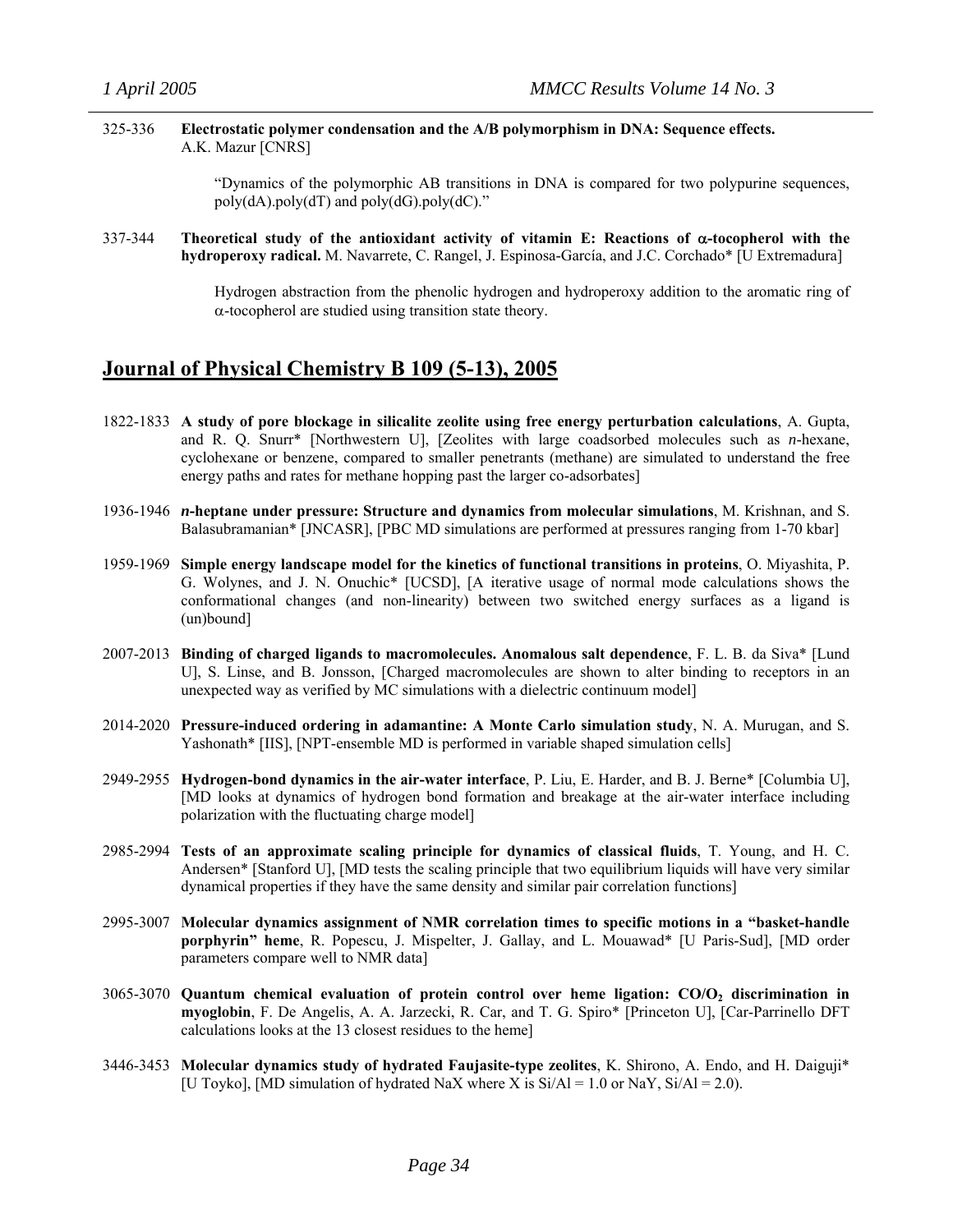- 3531-3538 **Atomistic simulation of a nematogen using a force field derived from quantum chemical calculations**, I. Cacelli, G. Prampolini\* [U Pisa], and A. Tani, [Bulk phase MD simulations on 4-*n*-pentyl-4'-cyanobiphenyl]
- 3539-3545 **Adsorption of NH3 and H2O in acidic chabazite. Comparison of ONIOM approach with periodic calculations**, X. Solans-Monfort, M. Sodupe\* [U Auto Barcelona], V. Branchadell, J. Sauer, R. Orlando, and P. Ogliengo, [B3LYP/semi-empirical ONIOM calculations of clusters vs. periodic Si/Al 11/1 chabazite]
- 3546-3552 **Drying and hydrophobic collapse of paraffin plates**, X. Huang, R. Zhou, and B. J. Berne\* [Columbia U], [MD looks at the drying transition between two hydrophobic plates]
- 3553-3564 **Solvation dynamics in acetonitrile: A study incorporating solute electronic response and nuclear relaxation**, F. Ingrosso, B. M. Ladanyi\* [U Pisa], B. Mennucci, M. D. Elola, and J. Tomasi, [PCM on the solute and MD in solvent of coumarin 153 in acetonitrile]
- 3565-3574 **MST continuum study of the hydration free energies of monovalent ionic species**, C. Curutchet, A. Bidon-Chanal, I. Soteras, M. Orozco\* [U Barcelona], and F. Javier Luque\* [U Barcelona], [A continuum model defining the cavity between solute and solvent for predicting hydration free energies is tested and shown to have an error of less than 5%]
- 3586-3593 **Intraresidue distribution of energy in proteins**, B. Trebbi, M. Fanti, I. Rossi, and F. Zerbetto\* [U Bologna], [Testing the question of whether intraresidue energy distributions follow a Boltzmann distribution]
- 3603-3615 **Calculating absorption shifts for retinal proteins: Computational challenges**, M. Wanko, M. Hoffmann, P. Strodel, A. Koslowski, W. Thiel, F. Neese, T. Frauenheim, and M. Elstner\* [U Paderborn], [A procedure combining structure optimization or MD using DFT with a semi-empirical or ab initio multireference CI treatment of excitation energies is applied]
- 3616-3626 **DFT/electrostatic calculations of p***Ka* **values in cytochrome** *c* **oxidase**, D. Popovic, J. Quenneville, and A. A. Stuchebrukhov<sup>\*</sup> [UC Davis],  $[pK_a$  values for two redox states of the protein are estimated]
- 3627-3638 **Magnetic effects of disulfide bridges: A density function and semiempirical study**, F. Sirockin, and A. Dejaegere\* [CNRS], [DFT chemical shielding calculations show significant contributions from disulfide bridges at distances regularly sampled in protein structures]
- 3681-3689 **Effect of solvent upon CH-O hydrogen bonds with implications for protein folding**, S. Scheiner\* [Utah State U], and T. Kar [DFT and HF calculations look at CH-O hydrogen bonds between water and  $CF<sub>n</sub>H<sub>4-n</sub>$  with  $n = 0-3$ ]
- 3780-3786 **Molecular dynamics simulations on the effects of diameter and chirality on hydrogen adsorption in single walled carbon nanotubes,** H. Cheng\* [Air Prod Chem Inc], A. C. Cooper, G. P. Pez, M. K. Kostoc, P. Piotrowski and S. J. Stuart\* [Clemson U], [MD of hydrogen storage in nanotubes]
- 3915-3920 **Analytic potential energy functions for simulating aluminum nanoparticles**, A. W. Jasper, N. E. Schultz, and D. G. Truhlar\* [U Mn], Potential energy functions are parameterized to a limited set of cluster and bulk data prove better at representing nanoscale particles]
- 4123-4128 **Hydroxyl radical in aqueous solution: Computer simulation**, I. M. Svishchev\* [Trent U], and A. Y. Plugatyr, [MD with SPC/E and a simple point charge model for the hydroxyl radical at multiple temperatures]
- 4162-4167 **Mapping the backbone dihedral free-energy surfaces in small peptides in solution using adiabatic free-energy dynamics**, L. Rosso, J. B. Abrams, and M. E. Tuckerman\* [NYU], [The adiabatic free-energy dynamics is applied to di- and tri-peptides in the gas phase in the context of the CHARMM22 force field]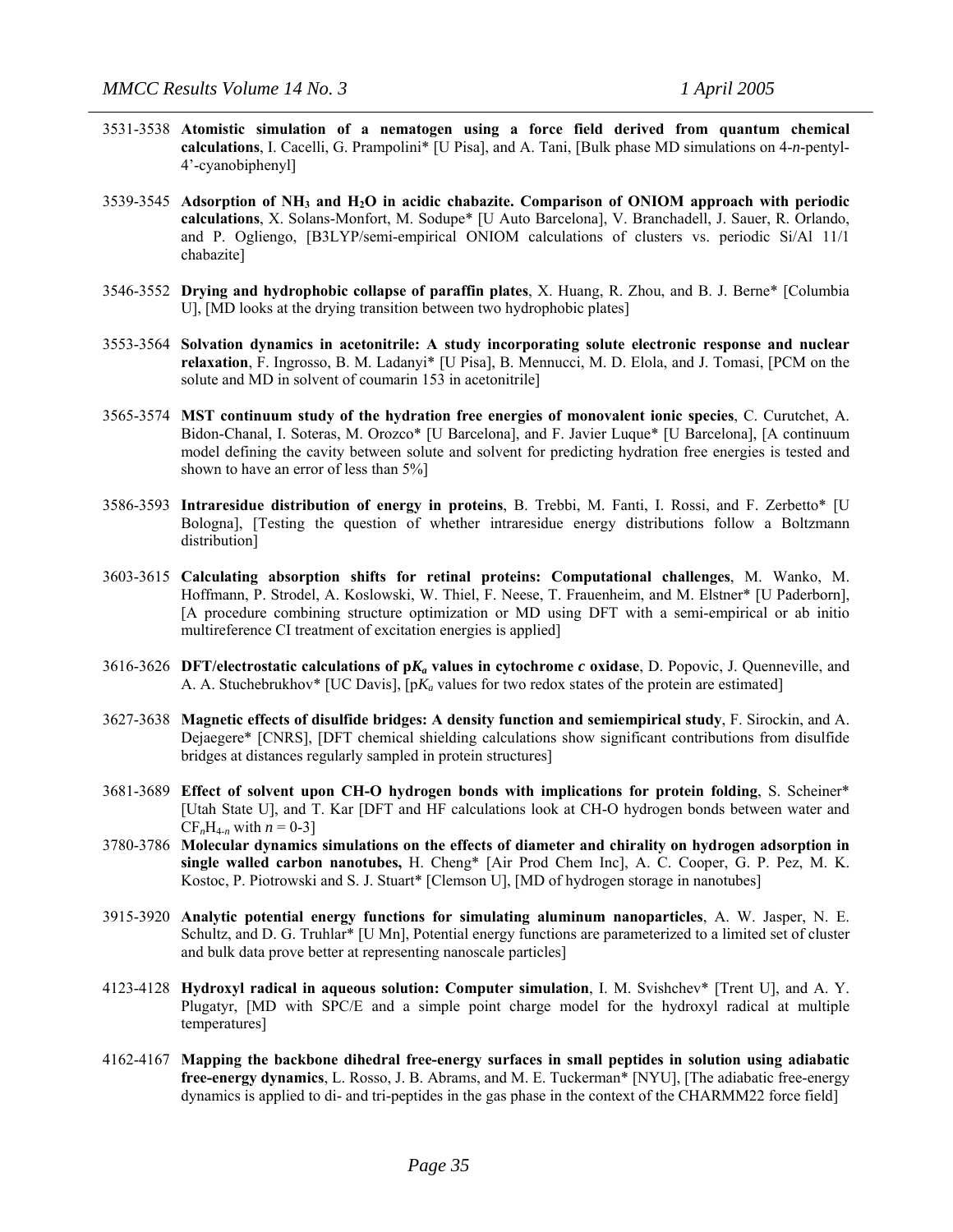- 4172-4180 **A modified Poisson-Boltzmann model including charge regulation for the adsorption of ionizable polyelectrolytes to charged interfaces, applied to lysozyme adsorption on silica**, P. Maarten Biesheuvel\* [Wageningen U], M. van der Veen, and W. Norde, [A modified PB method is described that treats both the polymer and the interface (with a mean field electrostatic potential normal to the surface)]
- 4215-4226 **A minimal model of three-state folding dynamics of helical proteins**, A. Stizza, E. Capriotti, and M. Compiani\* [U Camerino], [A diffusion-collision-like model is developed]
- 4269-4278 **Molecular dynamics simulation of swollen membrane of perfluorinated ionomer**, S. Urata\* [Asahi Glass Co], A. Takada, W. Shinoda, S. Tsuzuli, and M. Mikami, [MD simulations of poly(tetrafluoroethylene) backbones and perfluosulfonic side chains under varying water contents]
- 4520-4532 **Self-assembly of small polycyclic aromatic hydrocarbons on graphite: A combined scanning tunneling microscopy and theoretical approach**, G. M. Florio, T. L. Werblowsky, T. Muller, B. J. Berne\* [Columbia U], and G. W. Flynn\* [Columbia U], [DFT aids in the interpretation of STM images]
- 4700-4706 **Capillary condensation in a geometrically and a chemically heterogeneous pore: A molecular simulation study**, J. Puibasset\* [CNRS], [An extended Gibbs ensemble MD technique probes geometric and chemical disorder of fluids in a confined media]
- 4717-4725 **Atomistic modeling of crystal-to-amorphous transition and associated kinetics in the Ni-Nb system by molecular dynamics simulations**, X. D. Dai, J. H. Li, and B. X. Liu\* [Tsinghua U], [Ab initio calculations faciliate the development of a β-bond potential for Ni-Nb]
- 4731-4737 Hierarchical modeling  $N_2$  adsorption on the surface of and with a  $C_{60}$  crystal: From quantum **mechanics to molecular simulation**, J. Jiang\* [U Delaware], J. B. Klauda, and S. I. Sandler, [QM hybrid interaction energy methods and GCMC methods look at fairly tightly packed  $C_{60}$  crystals]
- 4738-4747 **Cation mobility and the sorption of chloroform in zeolite NaY: Molecular dynamics study**, N. A. Ramsahye, and R. G. Bell\* [RIGB], [MD simulations at multiple temperatures follow cation migration upon chloroform sortion in a zeolite]
- 5012-5020 **DFT vibrational calculations of rhodamine 6G adsorbed on silver: Analysis of tip-enhanced Raman spectroscopy**, H. Watanabe, N. Hayazawa, Y. Inouye\* [Osaka U], and S. Kawata, [DFT allows assignment of near-field Raman bands]
- 5199-5206 **[2+2] cycloaddition reactions of ethylene derivatives with the Si(100)-2x1 surface: A theoretical study**, Y. Wang, J. Ma\* [Nanjing U], S. Inagaki, and Y. Pei, [DFT and MP2 theory]
- 5259-5266 **Theoretical study of general base-catalyzed hydrolysis of aryl esters and implications for enzymatic reactions**, J. Xie, D. Xu, L. Zhang, and H. Guo\* [U New Mexico], [DFT with a polarized continuum model are applied]
- 5331-5340 **Theoretical study of internal field effects on peptide amide I modes**, H. Lee, S.-S. Kim, J.-H. Choi, and M. Cho\* [Korea U], [Ab initio calculations are performed on di- and tri-peptide models]
- 5348-5357 **Ab initio modeling of amide I coupling in antiparallel** β**-sheets and the effect of 13C isotopic labeling on infared spectra**, P. Bour\* [Acad Sci Czech Rep], and T. A. Keiderling\* [U Illinois], [DFT, force fields and ab initio calculations investigate amide I structure in β-sheets]
- 5368-5374 **Vapor-liquid and vapor-solid phase equilibria for united-atom benzene models near their triple points: The importance of quadrupolar interactions**, X. S. Zhao, B. Chen, S. Karaborni, and J. I. Siepmann\* [U Minn], [Gibbs ensemble MC simulations are applied with united-atom force fields]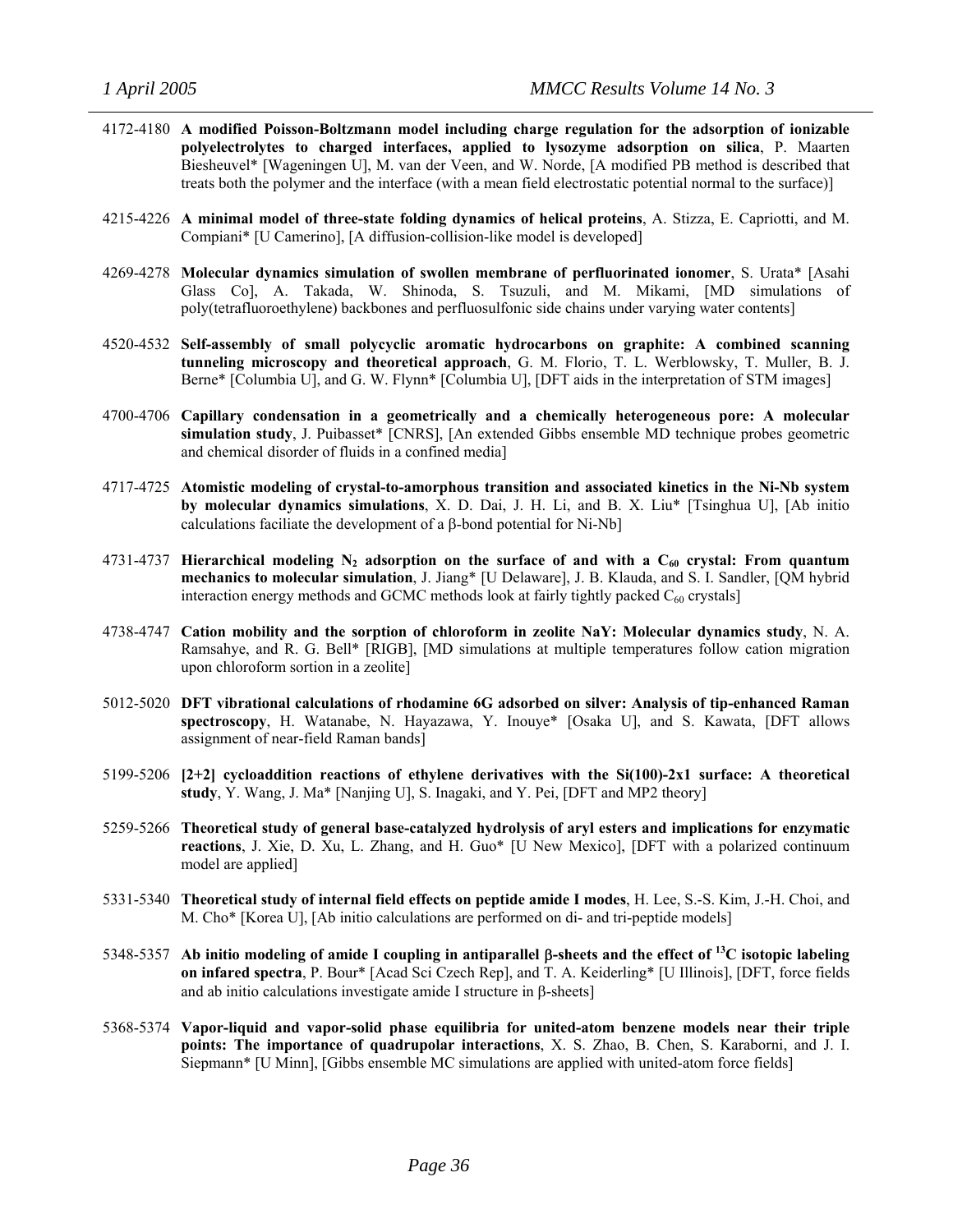- 5421-5424 **Topological defects and bulk melting of hexagonal ice**, D. Donadio\* [ETH], P. Raiteri, and M. Parrinello, [Classical MD and "metadynamics" show melting in hexagonal ice]
- 5541-5547 **Mesostructures of cobalt nanocrystals. 1. Experiment and theory**, V. Germain, J. Richardi, D. Ingert, and M. P. Pileni\* [U Pierre et Marie Curie], [Experiment and theory study cobalt nanocrystals]
- 5574-5579 Theoretical study on the photophysical properties of hexapyrrolidine C<sub>60</sub> adducts with Th, D3, and **S6 symmetries**, X.-D. Li, W.-D. Cheng\* [Chinese Acad Sci], D.-S. Wu, Y.-Z. Lan, H. Zhang, Y.-J. Gong, F.-F. Li, and J. Shen, [DFT and higher level calculations probe  $C_{60}$  geometries]
- 5684-5690 **Structure and energetics of water-silanol binding on the surface of silicalite-1: Quantum chemical calculations**, O. Saengsawang, T. Remsungnen, S. Fritzsche, R. Haberlandt, and S. Hannongbua\* [Chulalongkorn U], [Various levels of QM look at water/silanol interaction on silicalite-1]
- 5759-5765 **Liquid-vapor interface of methanol-water mixtures: A molecular dynamics study**, T.-M. Chang\* [U Wisc], and L. X. Dang, [A polarizable force field is applied to methanol-water mixtures in MD]
- 5855-5872 **Monte Carlo simulations of the solution structure of simple alcohols in water-acetonitrile mixtures**, P. I. Nagy\* [U Toledo], and P. W. Erhardt, [MD explores the ethyl, isopropyl, isobutyl and tertiary butyl alchols in water, acetonitrile and mixtures of the two solvents]
- 5895-5902 **Ab initio molecuylar dynamics simulation of a room temperature ionic liquid**, M. G. Del Popolo, R. M. Lynden-Bell, and J. Kohanoff\* [Cambridge U], [DFT ab initio MD simulations are performed on dimethl imidazolium chloride]
- 5919-5926 **Theoretical study of the effect of water in the process of proton transfer of glycinamide**, Y. Sun, H. Li\* [Zhejiang U], W. Liang, and S. Han, [DFT investigates the tautomerism from glycinamine to glycinamic acid]
- 5945-5949 **Influence of the water molecule on cation-**π **interaction: An initio second order Moller-Plesset perturbation (MP2) calculation**, Y. Xu, J. Shen\* [Chinese Acad Sci], W. Zhu\* [Chinese Acad Sci], X. Luo, K. Chen, and H. Jiang\* [Chinese Acad Sci], [Water interaction with a methylammonium-benzene complex is probed in ab initio calculations]
- 5962-5976 **Vapor-to-droplet transition in a Lennard-Jones fluid: Simulation study of nucleation barriers using the ghost field method**, A. V. Keimark\* [TRI/Princeton], and A. Vishnyakov, [MC simulations of a vapor confined to a spherical container with repulsive walls probes nucleation phenomena]
- 6052-6060 **First-principles calculation of the 17O NMR parameters of a calcium aluminosilicate glass**, M. Benoit\* [CEMES], M. Profeta, F. Mauri, C. J. Pickard, and M. E. Tuckerman, [Ab initio Car-Parrinello calculations are applied to calculate NMR observables]
- 6153-6158 **Theoretical analysis of fluorine addition to single-walled carbon nanotubes: Functionalization routes and addition patterns**, G. V. Lier\* [UCL], C. P. Ewels, F. Zuliani, A. De Vita, and J.-C. Charlier, [MC simulations within a Huckel model are applied along with ab initio methods]
- 6183-6192 **First-principles modeling of unpassivated and surfactant-passivated bulk facets of Wurtzite CdSe: A model system for studying the anisotropic growth of CdSe nanocrystals**, L. Manna\* [INFM], L. W. Wang\* [INFM], R. Cingolani, and A. P. Alivisatos, [Plane wave DFT with PEtot are applied with pseudopotentials for CdSe growth]
- 6304-6310 **Theoretical study of the adsorption and dissociation of oxygen on Pt(111) in the presence of a homogeneous electric fields**, M. P. Hyman, and J. W. Medlin\* [U Colorado], [DFT calculations oxygen on platinum surfaces in the presence of positive or negative electric fields]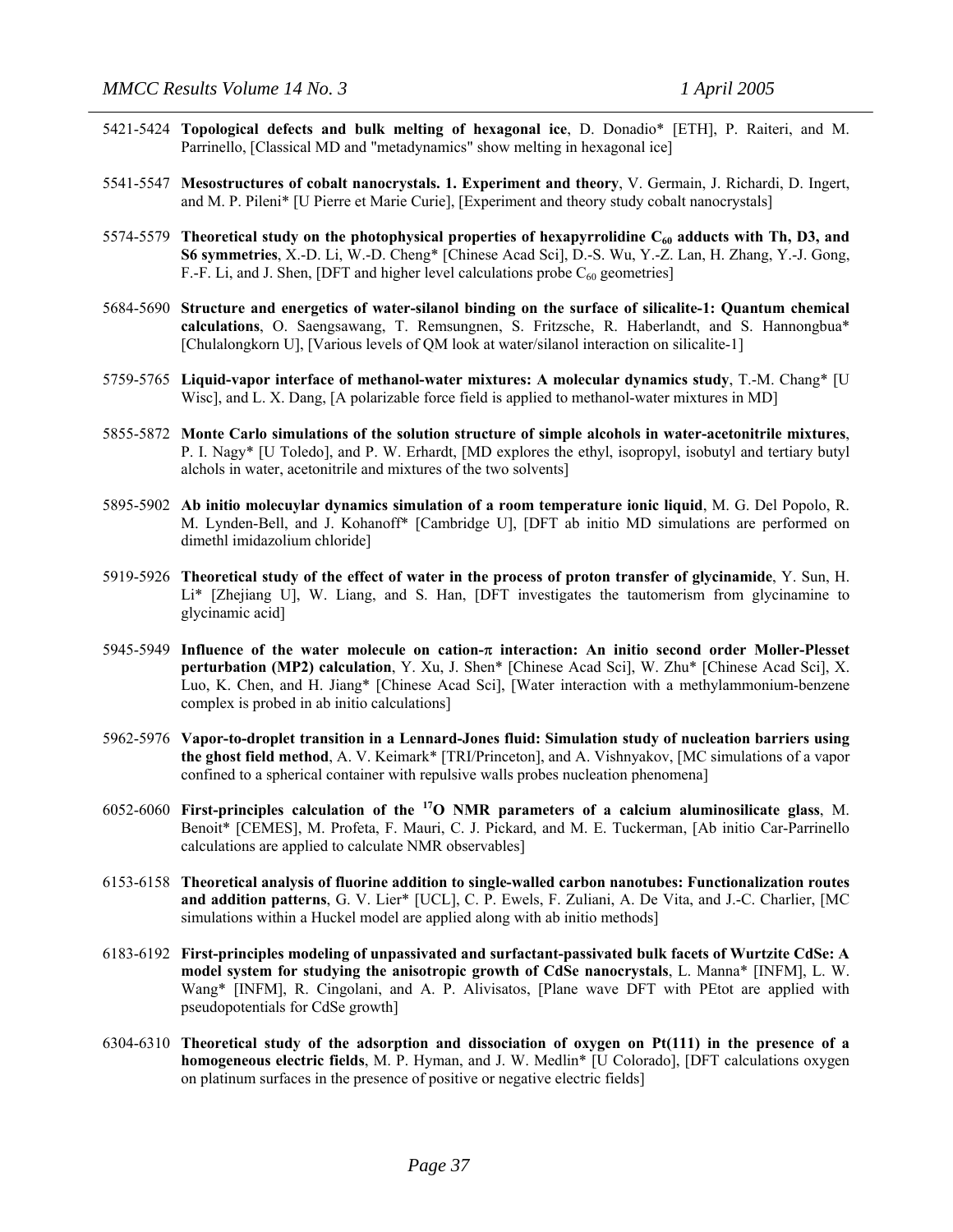- 6355-6365 **Relative permitivity of polar liquids. Comparison of theory, experiment, and simulation**, M. Valisko\* [U Veszprem], and D. Boda, [A dipolar hard sphere fluid model including polarizability based on perturbation theory using ther Kirkword g-factor is applied]
- 6386-6396 **Diffusion of alkane mixtures in zeolites: Validating the Maxwell-Stefan formulation using MD simulations**, R. Krishna\* [U Amsterdam], and J. M. van Baten, [Binary, ternary and quaternary mixtures including methane, ethane, propane and n-butane in FAU zeolite with MD and CBMC]
- 6397-6404 **Sedimentation equilibrium of colloidal suspensions in a planar pore based on density functional theory and the hard-core attractive Yukawa model**, S. Zhou\* [Zhuzhou Inst Tech], and H. Sun, [DFT of a hard-core attractive Yukawa fluid in a gravitational field]
- 6405-6415 **Molecular dynamics simulation of aqueous NaF and NaI solutions near a hydrophobic surface**, S. Pal\* [Intl U Bremen], and F. Muller-Plathe\* [Intl U Bremen], [MD of alkali halide salts and water as a function of distance from a hexagonal hole in an alkane crystal]
- 6416-6421 **Mechanisms of initial propane activation on molybdenum oxides: A density functional theory study**, G. Fu, X. Xu\* [Xiamen U], X. Lu, and H. Wan\* [Xiamen U], [Six different mechanisms of C-H bond activation on metal oxides are studied with DFT]
- 6442-6447 **Non-covalent interactions between unsolvated peptides: Helical complexes based on acid-base interactions**, R. Sudha, M. Kohtani, and M. F. Jarrold\* [Indiana U], [Mass spectroscopy and MD simulation combine to study peptide structure]

# **4. A D D R E S S E S O F P R I N C I P A L A U T H O R S**

The production sites for the corresponding or principal authors are given in brackets in the citations. When not designated by the publisher, the first author is assumed to be the principal. Current addresses are listed

V.K. Agrawal QSAR and Comp. Chem. Labs. A.P.S. Univ. Rewa - 486 003, India

Bruce A. Armitage army@andrew.cmu.edu Dept. of Chemistry Carnegie Mellon Univ. 4400 Fifth Ave. Pittsburgh, PA 15213, USA

Johan Aqvist Dept. of Cell and Mol. Biol. Uppsala Univ Biomedical Center Box 596, SE-751 24 Uppsala, Sweden

Alán Aspuru-Guzik alan@aspuru.com Kenneth S. Pitzer Center for Theoretical Chemistry Department of Chemistry Univ. of California at Berkeley Berkeley, CA 94720-1460, USA

András Aszódi andras.aszodi@ pharma.novartis.com Novartis IBR Vienna Brunnerstrasse 59 A-1235 Vienna, Austria

Vinzenz Bachler bachler@mpi-muelheim.mpg.de Max-Planck-Institut für Bioanorganische Chemie Stiftstrasse 34-36 Postfach 101365 D-45413 Mülheim an der Ruhr, Germany

Biman Bagchi bbagchi@sscu.iisc.ernet.in Solid State and Struct. Chem. Indian Inst. Science Bangalore-560012, India

David Baker dabaker@u.washington.edu Dept. of Biochem. Univ. of Washington Box 357350, J-567 Health Sci. Seattle, WA 98195-7350, USA. Sanjoy Bandyopadhyay sanjoy@chem.iitkgp.ernet.in Molecular Modeling Lab. Dept. of Chemistry Indian Inst. Tech. Kharagpur-721302, India

Canan Baysal canan@sabanciuniv.edu Lab. of Comput. Biol. Faculty of Engg. and Nat.l Sci. Sabanci University Orhanli 34956 Tuzla, Istanbul, Turkey

Didier Begue didier.begue@univ-pau.fr Laboratoire de Chimie Structurale UMR 5624, FR2606 IPREM Univ. de Pau et des Pays de l'Adour IFR, Rue Jules Ferry, BP27540 64075 PAU Cedex, France

David Benson dbenson@chem.wayne.edu Dept. of Chem. Wayne State Univ. 5101 Cass Ave. Detroit, MI 48202, USA

P.V. Bharatam Dept. of Med. Chem. NIPER, Sector-67 S.A.S. Nagar Mohali - 160 062, India

Andrea Bottoni andrea.bottoni@unibo.it Dept. di Chimica "G.Ciamician," Univ. di Bologna via Selmi 2, 40126 Bologna, Italy.

Charles L. Brooks, III brooks@scripps.edu Dept. of Mol. Biol. The Scripps Res. Inst. 10550 North Torrey Pines Rd. La Jolla, CA 92037, USA

Yuxiang Bu byx@sdu.edu.cn Department of Chemistry Qufu Normal University Qufu 273165, PR China

M.A. Cabrera Pérez Dept. of Drug Design Chemical Bioactive Center Central Univ. of Las Villas Santa Clara, 54830 Villa Clara, Cuba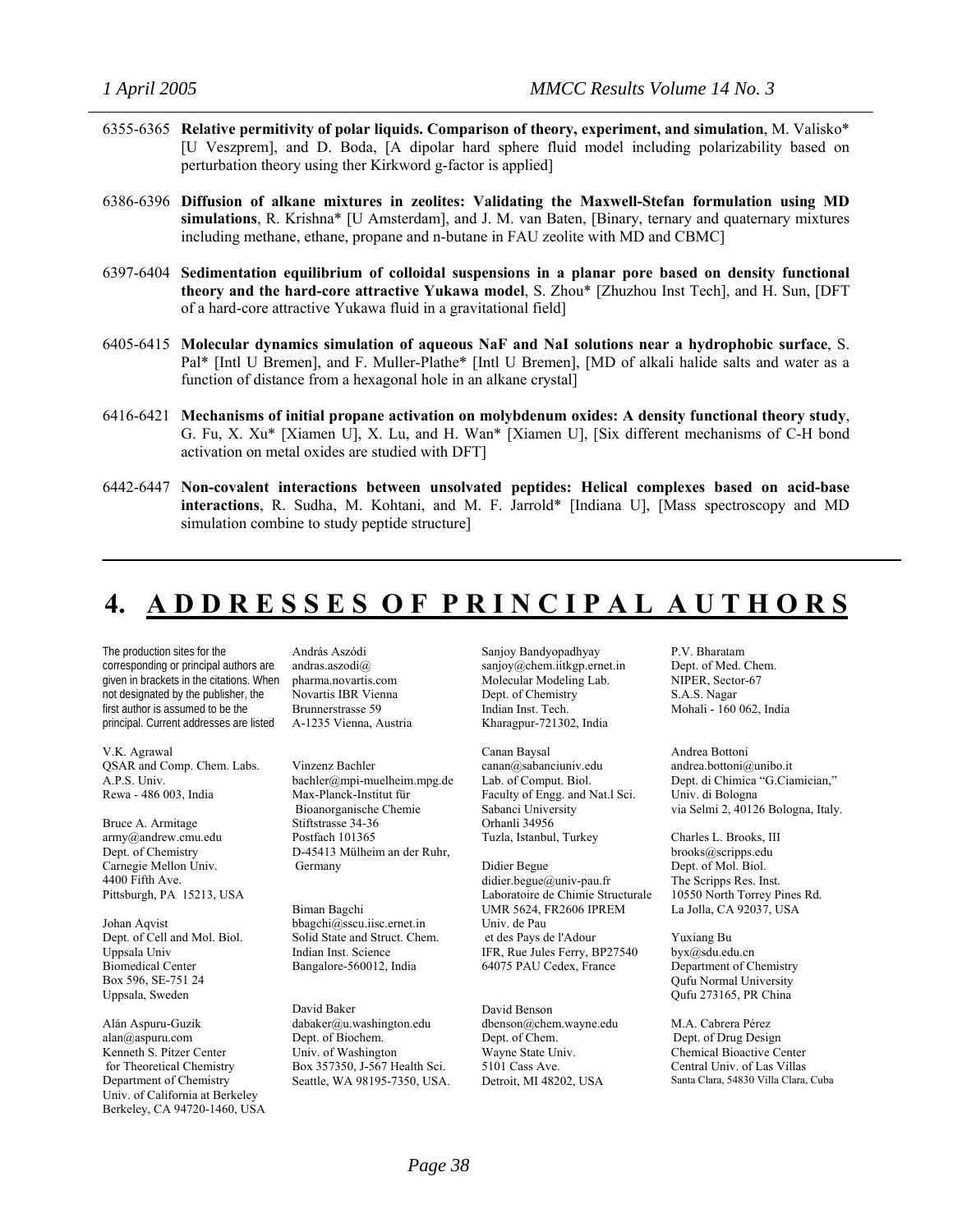### *MMCC Results Volume 14 No. 3 1 April 2005*

Ivo Cacelli ivo@dcci.unipi.it Univ. di Pisa via Risorgimento 35 56126 Pisa, Italy

Paolo Carloni carloni@sissa.it SISSA/ISAS Via Beirut 2-4 34014 Trieste, Italy

Sergei F. Chekmarev chekmarc@itp.nsc.ru Inst. Thermophysics 630090 Novosikirsk, Russia

T.H. Chan Dept. of Appl.Biol. & Chem.Tech. Inst. of Mol. Tech.for Drug Disc. and Synthesis The Hong Kong Polytechnic Univ. Hung Hom, Hong Kong, SAR, China

B.W. Clare Sch. of Biomed. & Chem.Sci. The Univ. of Western Australia 35 Stirling Highway Crawley WA 6009, Australia

Mylène Compoint Lab. de Physique Moléculaire UMR CNRS 6624-Faculté des Sci. la Bouloie Université de Franche-Comté 25030 Besançon Cedex, France

Peter B. Crowley crowley@itqb.unl.pt Inst. de Tecn. Quým. e Biol. Univ. Nova de Lisboa Av. Da República, Apartado 127 Oeiras, Portugal.

M. V. Cubellis cubellis@unina.it Dept. do Chimica Biologica Via Mezzocannone 16 80134, Napoli, Italia.

S.L. Cunningham [scunni3@lsu.edu](mailto:scunni3@lsu.edu) Dept. of Env. & Occup. Health Univ. of Pittsburgh Pittsburgh, PA 15261, USA

Andrew Dalby a.r.dalby@exeter.ac.uk School of Biol. and Chem. Sci. and Eng. and Comput. Science Univ. of Exeter Washington Singer Lab's Perry Road, Prince of Wales Road Exeter EX4 4QG, UK

Maurice de Koning Instituto de Física Universidade de São Paulo Caixa Postal 66318 05315-970 São Paulo, SP, Brazil Marc de Jonge marc@molmo.be Janssen Pharma. Antwerpsesteenweg 37 B-2350 Vosselaar, Belgium

Tapan Desai Dept. of Mat. Sci. and Engineering Rensselaer Polytechnic Institute Troy, NY 12180, USA

Giuseppe Ermondi giuseppe.ermondi@unito.it Dept. di Scienza e Tecn. del Farm. V.P. Giuria 9 I-10125 Torino, Italy.

Dario A. Estrin dario@qi.fcen.uba.ar Dept. Quim. Inorg. INQUIMAE-CONICET Univ. de Buenos Aires Ciuidad Univ. Pabellon II, Buenos Aires C142EHA, Argentina

Scott E. Feller fellers@wabash.edu Dept. of Chemistry Wabash College 301 West Wabash Ave. Crawfordsville, IN 47933, USA

Juan C. Ferrero jferrero@mail.fcq.unc.edu.ar INFIQC, Dto. de Fisicoquímica Facultad de Ciencias Químicas Universidad Nacional de Córdoba Córdoba (5000) Argentina

Anthony L Fink Dept. of Chem. and Biochem. Univ. of Calif. Santa Cruz, CA 95064, USA

Karl F. Freed k-freed@uchicago.edu The James Franck Institute and Department of Chemistry The University of Chicago 5640 S. Ellis Avenue Chicago, IL 60637, USA

Klaus Gerwert gerwert@bph.ruhr-unibochum.de Lehrstuhl für Biophysik Ruhr-Univ. Bochum D-44780 Bochum, Germany

Valerie J. Gillet v.gillet@sheffield.ac.uk Dept. of Inf. Studies Univ. of Sheffield Regent Court, 211 Portobello Str. Sheffield S1 4DP, UK.

Krzysztof Ginalski kginal@chop.swmed.edu Dept. of Biochem. Univ. of Texas, S.W. Med. Center 5323 Harry Hines Boulevard, Dallas, Texas 75390-9038, USA.

Àngels González-Lafont angels@klingon.uab.es Univ. Autònoma de Barcelona 08193 Bellaterra Barcelona, Spain

Paola Gratteri paola.gratteri@unifi.it Univ. Florence via U. Schiff 6 50019 Sesto Fiorentino Firenze, Italy

Jill E. Gready Jill.Gready@anu.edu.au Computational Proteomics Group John Curtin School of Med. Res. Australian National University P.O. Box 334 Canberra ACT 2601, Australia

Thomas Hamelryck thamelry@binf.ku.dk Bioinf. Center Univ. of Copenhagen Universitetsparken 15, Bygning 10 2100 Copenhagen, Denmark

Jenn-Kang Hwang jkhwang@cc.nctu.edu.tw Inst. of Bioinf. Natl. Chiao Tung Univ. HsinChu 30015, Taiwan

T. Haliloglu turkan@prc.bme.boun.edu.tr Polymer Research Center Bogazici University 34342 Bebek Istanbul, Turkey

Owen J. Hehmeyer Dept. of Chemical Engineering Princeton University Princeton, NJ 08544

Peter Werner Hildebrand peter.hildebrand@charite.de Inst. of Biochemistry Charité University Medicine Berlin 10117 Berlin, Germany

Vladimir Hnizdo vbh5@cdc.gov Natl. Inst. Occ. Safety & Health M/S L-4020 1095 Willowdale Road Morgantown, WV 26505-2888, USA

Hans-Dieter Holtje hoeltje@pharm.uni-duesseldorf.de Inst. fur Pharm. Chem. Heinrich-Heine Univ. Dusseldorf Universitatsstrasse 1 40225 Dusseldorf, Germany

Barry Honig Bh6@columbia.edu HHMI and Dept. of Biochem. and Mol. Biophys. Columbia University 630 West 168th St New York, NY 10032, USA

Anders Irbäck anders@thep.lu.se Complex Systems Division Dept. of Theoretical Physics Lund University Lund, Sweden

Ivaylo Ivanov iivanov@cmm.chem.upenn.edu Dept. of Chemistry Univ. Pennsylvania 231 South  $34<sup>th</sup>$  St. Philadephia, PA 19104-6323, USA

Matthew Jacobson Dept. of Pharm. Chem. University of California San Francisco, CA 94134, USA

Ask F. Jakobsen MEMPHYS-Center for Biomembrane Physics Physics Department University of Southern Denmark Campusvej 55 DK-5230 Odense M, Denmark

H. Jiang Drug Disc. and Design Cent. State Key Lab. of Drug Res. Shanghai Inst. of Materia Medica Shanghai Inst. for Biol. Sci. Chinese Acad. of Sci. 555 Zu Chong Zhi Road Shanghai 201203, China

William L. Jorgensen william.jorgensen@yale.edu Dept. of Chemistry Yale University 225 Prospect St. New Haven, CT 06520, USA

George A. Kaminski Dept. of Chemistry Central Michigan Univ. Mount Pleasant, MI 48859, USA

Martin Karplus marci@tammy.harvard.edu Dept. of Chem. and Chem. Bio. Harvard Univ. Cambridge, MA 02138, USA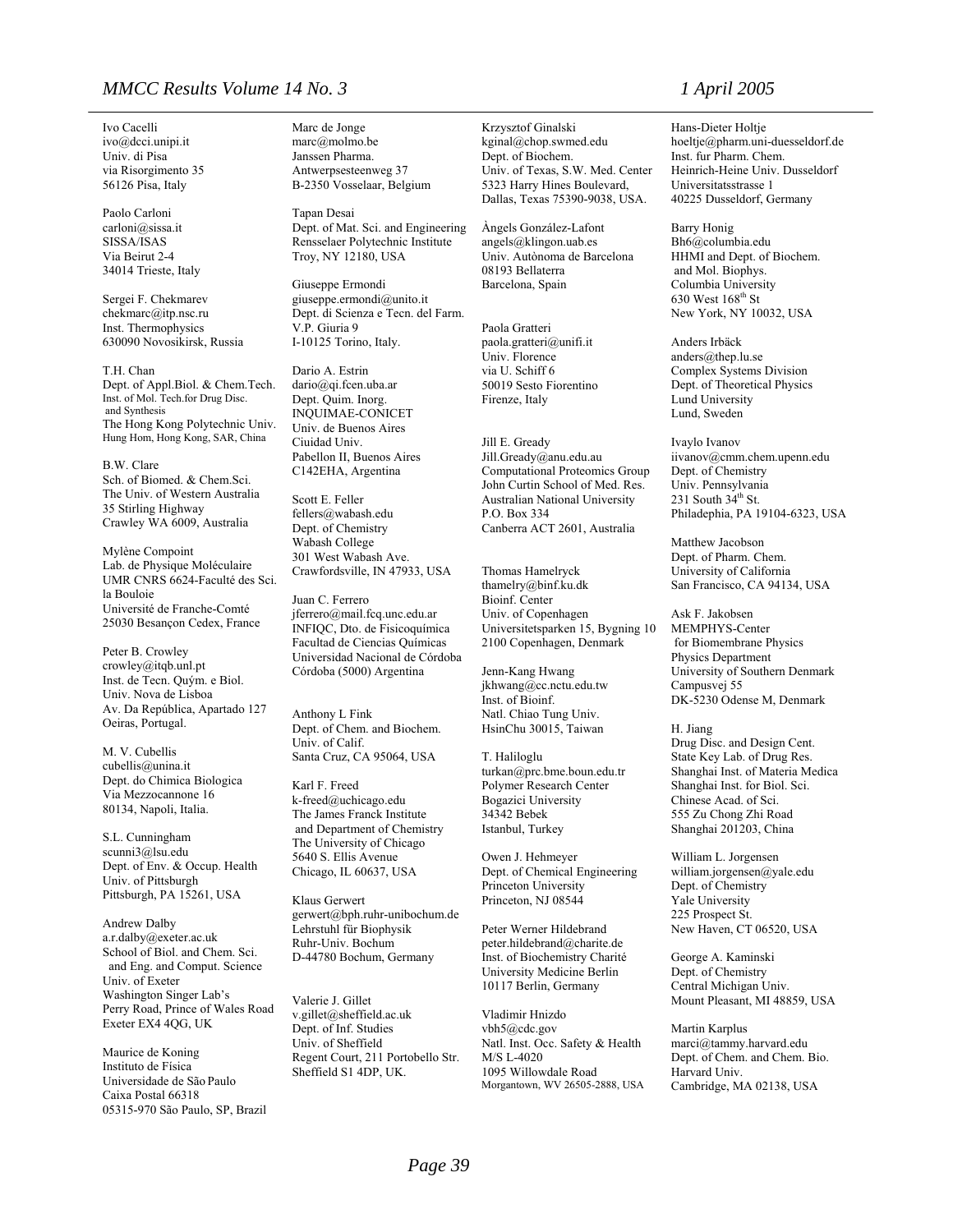Hakan Kay [hakan.kayi@chemie.uni-erlangen.de](mailto:hakan.kayi@chemie.uni-erlangen.de) Dept. of Chem.Engg. Hacettepe Univ. Beytepe, Ankara, Turkey

Yiannis Kaznessis yiannis@cems.umn.edu Dept. of Chem. Eng. and Mat. Sci. Univ. of Minnesota 421 Washington Ave. SE Minneapolis, MN 55455, USA

A. Khalafi-Nezhad Dept. of Chem. Fac. of Sci. Shiraz Univ. Shiraz 71454, Iran

Kwang S. Kim kim@postech.ac.kr Creative Research Initiative Center for Superfunctional Materials Department of Chemistry Div. of Molecular and Life Sci. Pohang Univ. of Science and Tech. San 31, Hyojadong Namgu, Pohang 790-784, Korea

Sung-Hou Kim shkim@cchem.berkeley.edu. Dept. of Chem. and Grad. Prog. Comp. Biochem. Univ. of Calif. Berkeley, CA 94720, USA

J. Klein-Seetharaman judithks@cs.cmu.edu Dept. of Pharmacol. Univ. of Pittsburgh Biomed. Sci. Tower E1058 Pittsburgh, PA 15261, USA

Edward E. Knaus Facu. of Pharm. and Pharm. Sci. Univ. of Alberta Edmonton, Alberta Canada T6G 2N8

Ming-Tat Ko mtko@iis.sinica.edu.tw Inst. of Inf. Science Acad. Sinica NanKang Taipei 115, Taiwan

Kenichiro Koga Department of Chemistry Okayama University Okayama 700-8530, Japan

N. Kongkathip NPOS Res. Unit Dept. of Chem. Fac. of Sci. Kasetsart Univ. Bangkok 10900, Thailand Sergey Kozlov serg@ibch.ru Shemyakin-Ovchinnikov Inst. of Bioorg. Chem. Russian Acad. of Sci. ul.Miklukho-Maklaya, 16/10 117997 Moscow, Russia.

Paul Labute paul@chemcomp.com Chem. Computing Group Inc. 1010 Sherbrooke St. Ste. 910 Montreal, Quebec Canada H3A 2R7

Thierry Langer Thierry.Langer@uibk.ac.at Univ. Innsbruck Innrain 52 A-6020 Innsbruck, Austria

Ronald G. Larson rlarson@umich.edu Chemical Engg. Department The University of Michigan Ann Arbor, MI 48109, USA

Sven Larsson slarsson@chembio.chalmers.se Dept. of Chemistry and Bioscience Chalmers Univ. of Technology SE-412 96 Göteburg, Sweden

Charles A. Laughton charles.laughton@nottingham.ac.uk Centre for Biomolecular Sci. University of Nottingham Nottingham NG7 2RD, UK

Maeng Eun Lee Max-Planck-Institute for Polymer Research Ackermannweg 10 D-55128 Mainz, Germany

Michael S. Lee michael.lee@amedd.army.mil Dept. of Cell Bio. and Biochem. U.S. Army Med. Res. Inst. of Infect. Dis. 1425 Porter St. Frederick, MD 21702, USA

Q. Shu Li qsli@bit.edu.cn State Key Lab. of Prevention and Control of Expl. Disasters Beijing Inst. of Tech. Beijing, 100081, P.R. China

Ze-Sheng Li ljy121@mail.jlu.edu.cn liujy121@163.com Institute of Theoretical Chemistry State Key Lab. of Theor. and Comput. Chem. Jilin University Changchun 130023, PR China

### *1 April 2005 MMCC Results Volume 14 No. 3*

Carmay Lim carmay@gate.sinica.edu.tw Inst. of Biomed. Sciences Academia Sinica Taipei 115, Taiwan

Wilber Lim choonsiang.lim@yale.edu. Department of Physics Faculty of Science National Univ. of Singapore Singapore 117542

R.L. Longo [longo@ufpe.br](mailto:longo@ufpe.br)Dept. de Química Fundamental Univ. Federal de Pernambuco 50740-540 Recife, PE, Brazil

Jingfen Lu [zdsljf@bjmu.edu.cn](mailto:zdsljf@bjmu.edu.cn) State Key Lab. of Natural and Biomimetic Drugs Health Sci. Cent. of Peking Univ. 100083 Beijing, PR China

Marcus Lundberg marc@physto.se Department of Physics Stockholm University AlbaNova University Center SE-106 91 Stockholm, Sweden

F. Javier Luque Javier@far1.far.ub.es Dept. Farmacia Unitat de Fisicoquimica Facultat de Farmacia Univ. de Barcelona Avgda Diagonal 643 Barcelona 08028, Spain

Kristina Luthman Dept. of Med. Chem. Inst. of Pharm. Univ. of Tromsø N-9037 Tromsø, Norway

C. J. Margulis Dept. of Chemistry Univ. of Iowa 319 Chemistry Bldg Iowa City, Iowa 52242, USA

Stefan Mayewski mayewski@biochem.mpg.de Max Planck Inst. für Biochem., Abt. Strukturforschung Am Klopferspitz 18A 82152 Martinsried, Germany

Lelio Mazzarella lelio.mazzarella@unina.it or mazzarella@chemistry.unina.it Dipartimento di Chimica Univ. degli Studi di Napoli "Federico II" Complesso Univ. di Monte Sant'Angelo

Via Cynthia 80126 Napoli, Italy

Gian Pietro Miscione Dept. di Chimica "G. Ciamician" Univ. di Bologna via Selmi 2 40126 Bologna, Italy

Vicent Moliner moliner@nuvol.uji.es Dept. Ciencies Exp. Univ. Jaume I Box 224, 12080 Castellon, Spain

Pedro L. Muiño pmuino@francis.edu Department of Chemistry Mathematics and Physical Sciences Saint Francis University P.O. Box 600 Loretto, PA 15940, USA

Adrian J. Mulholland adrian.mulholland@bristol.ac.uk School of Chemistry Univ. of Bristol Bristol BS8 1TS, UK

D.A. Mulholland Nat. Prod. Res. Group School of Chemistry Univ. of KwaZulu-Natal Durban 4041, South Africa

Christopher W. Murray c.murray@astex-technology.com Astex Technology 436 Cambridge Science Park Milton Road Cambridge, CB4 0QA, UK

Carlos Nieto-Draghi Departament d'Enginyeria Química ETSEQ Universitat Rovira i Virgili Avinguda dels Països Catalans 26 43007 Tarragona, Spain

Lennart Nilsson lennart.nilsson@biosci.ki.se Dept. of Biosci. at Novum, Centre for Struct. Biochem. Karolinska Inst. SE-141 57 Huddinge, Sweden

R. Nussinov ruthn@ncifcrf.gov NCI-Frederick Bldg. 469, Rm. 151 Frederick, MD 21702, USA

Mary Jo Ondrechen mjo@neu.edu Dept. of Chem. and Chem. Biol. Northeastern Univ 360 Huntington Avenue Boston, MA 02115, USA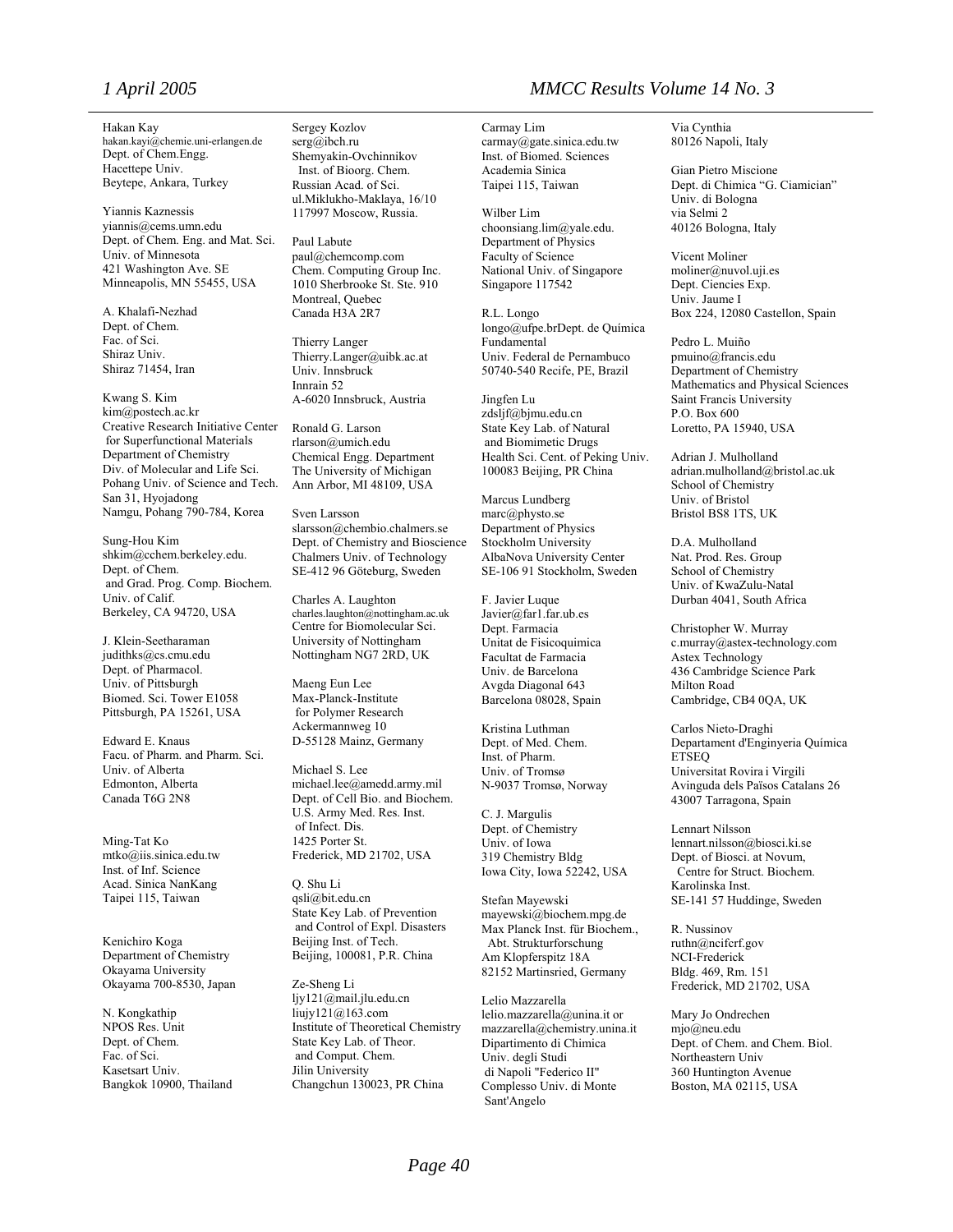### *MMCC Results Volume 14 No. 3 1 April 2005*

Modesto Orozco modesto@mmb.pcb.ub.es Dept. de Bioquimica i Biol. Mol. Facultat de Quimica Univ. de Barcelona Marti i Franques 1 Barcelona, 08028, Spain

Vijay S. Pande pande@stanford.edu Department of Chemistry Stanford University Structural Biology Dept. and SSRL85 Stanford, CA 94305-5080, USA

R. W. Pastor pastor@cber.fda.gov Lab. of Biophysics, CBER 1401 Rockville Pike Rockville, MD 20852-1448, USA

Josef Pánek panek@biomed.cas.cz MBÚ AV ČR Vídeňská 1083 142 20 Praha 4, Czech Republic and Inst. for Molec. Biosci. Univ. of Queensland Brisbane, Australia

B. Montgomery Pettitt pettitt@uh.edu Dept. of Chemistry Univ. Houston Houston, TX 77204-5641, USA

Mónica Pickholz monik@ifi.unicamp.br Center for Molecular Modeling and Chemistry Department University of Pennsylvania Philadelphia, PA, USA and Instituto de Física Univ. Estadual de Campinas Campinas, Brazil

Jacob Piehler Inst. of Biochem. Biocenter N210 Johann Wolfgang Goethe-Univ. Marie-Curie Straße 9 60439 Frankfurt am Main, Germany

Piotr Pokarowski pokar@mimuw.ed.pl Inst. of App. Math. and Mech. Warsaw Univ. Banacha 2 02-097 Warsaw, Poland

P. Politzer ppolitze@uno.edu Dept. of Chem. Univ. of New Orleans New Orleans, LA 70148, USA Julia V. Ponomarenko jpon@sdsc.edu San Diego Supercomp. Center Univ. of Calif., San Diego MC 0537, 9500 Gilman Drive La Jolla, CA 92093-0537, USA

P.L.A. Popelier pla@umist.ac.uk Sch. of Chem Univ. of Manchester Manchester M60 1QD, UK

Clemens Posten clemens.posten@mvm.uka.de IMVM Bioprocess Engineering University of Karlsruhe 76131 Karlsruhe, Germany

Balaji Prakash bprakash@iitk.ac.in Dept. of Biol. Sci. and Bio-Eng. Indian Inst. of Tech. Kanpur 208016, India

Cristian Predescu Dept. of Chemistry University of California Berkeley, CA 94720, USA

Peter Pulay pulay@uark.edu Dept. of Chem. and Biochemistry University of Arkansas Fayetteville, AR 72701, USA

Jagath C. Rajapakse asjagath@ntu.edu.sg Nanyang Tech. Univ. School of Comput. Eng. Block N4, No. 2a32 50 Nanyang Avenue Singapore 639798

Steven W. Rick srick@uno.edu Department of Chemistry University of New Orleans New Orleans, LA 70148, USA

J.A. Robinson Inst. of Org.Chem. Univ. of Zurich Winterthurerstrasse 190 8057 Zurich, Switzerland

George D. Rose grose@jhu.edu T. C. Jenkins Dept. of Biophysics The Johns Hopkins Univeristy 3400 N. Charles Street Baltimore, MD 21218-2608, USA

F. Rousseau Switch Laboratory VIB (Flemish Interuniv. Inst. Biotech.) Vrije Univ. Brussel, Pleinlaan 2 1050 Brussels, Belgium

Manfred Rudolph cfr@uni-jena.de Chemische Fakultät Am Steiger 3 Friedrich-Schiller-Universität D-07743 Jena, Germany

Thomas Rush III trush@wyeth.com Wyeth Research 87 Cambridge Park Dr. Cambridge, MA 02140, USA

R.B. Russell EMBL, Meyerhofstrasse 1 69117 Heidelberg, Germany

A. M. Ruvinsky anatoly.ruvinsky@algodign.com Force Field Lab., Algodign, LLC B. Sadovaya, 8 123379, Moscow, Russia.

H. Bernard Schlegel hbs@chem.wayne.edu Dept. of Chemistry Wayne State Univ. Detroit, MI 48202, USA

Tamar Schlick schlick@nyu.edu Dept. of Chemistry New York Univ. 251 Mercer St. New York, NY 10012, USA

Gideon Schreiber Dept. of Biol.Chem. Weizmann Inst. of Sci. Rehovot 76100, Israel

Kim A. Sharp sharpk@mail.med.upenn.edu E.R. Johnson Res. Found., Dept. of Biochem. and BioPhys. Univ. of Pennsylvania 3700 Hamilton Walk Philadelphia, PA 19104-6049, USA

Sheh-Yi Sheu Faculty of Life Sciences Institute of Biochemistry, Institute of Bioinformatics, and Structural Biology Program National Yang-Ming University Taipei 112, Taiwan

Michael R. Shirts Department of Chemistry Stanford University Stanford, CA 94305-5080, USA

Jeremy C. Smith biocomputing $@$  iwr.uni-heidelberg.de IWR–Comput. Molec. Biophys. Univ. of Heidelberg, Im Neuenheimer Feld 368 69120 Heidelberg, Germany

Vladimir Sobolev vladimir.sobolev@weizmann.ac.il Dept. Plant Sci. Weizmann Inst. of Science Rehovot 76100 Israel

Jacob Sonne Department of Chemistry Technical University of Denmark DK-2800 Lyngby, Denmark

Maria Maddalena Sperotto maria@cbs.dtu.dk Biocentrum The Tech. Univ. of Denmark Kgs. Lyngby, Denmark

Simeon D. Stoyanov Unilever Research Vlaardingen P.O. Box 114 3130 AC Vlaardingen, The Netherlands

Dimas Suárez dimas@uniovi.es Dept. de Quým. Fýs. y Anal. Univ. de Oviedo Julián Claverýa 8 33006 Oviedo, Spain

S. Supple Department of Chemistry Imperial College London London SW7 2AY, UK

John O. Thomas josh.thomas@mkem.uu.se Dept. of Materials Chemistry Box 538 Uppsala University SE-75121 Uppsala, Sweden

Thanh N. Truong truong@chem.utah.edu Dept. of Chemistry Univ. of Utah 315 South 1400 East, Room 2020 Salt Lake City, UT 84112, USA

Inaki Tunon ignacio.tunon@uv.es Dept. Quimica Fisica Univ. de Valencia 46100 Burjassot, Spain

G. Matthias Ullmann matthias.ullmann@unibayreuth.de IWR–Comput. Molec. Biophys. Univ. of Heidelberg Im Neuenheimer Feld 368 69120 Heidelberg, Germany

Martin B. Ulmschneider Dept. of Chem. Univ. of Rome 'La Sapienza' Piazzale Aldo Moro 5 I-00185 Roma, Italy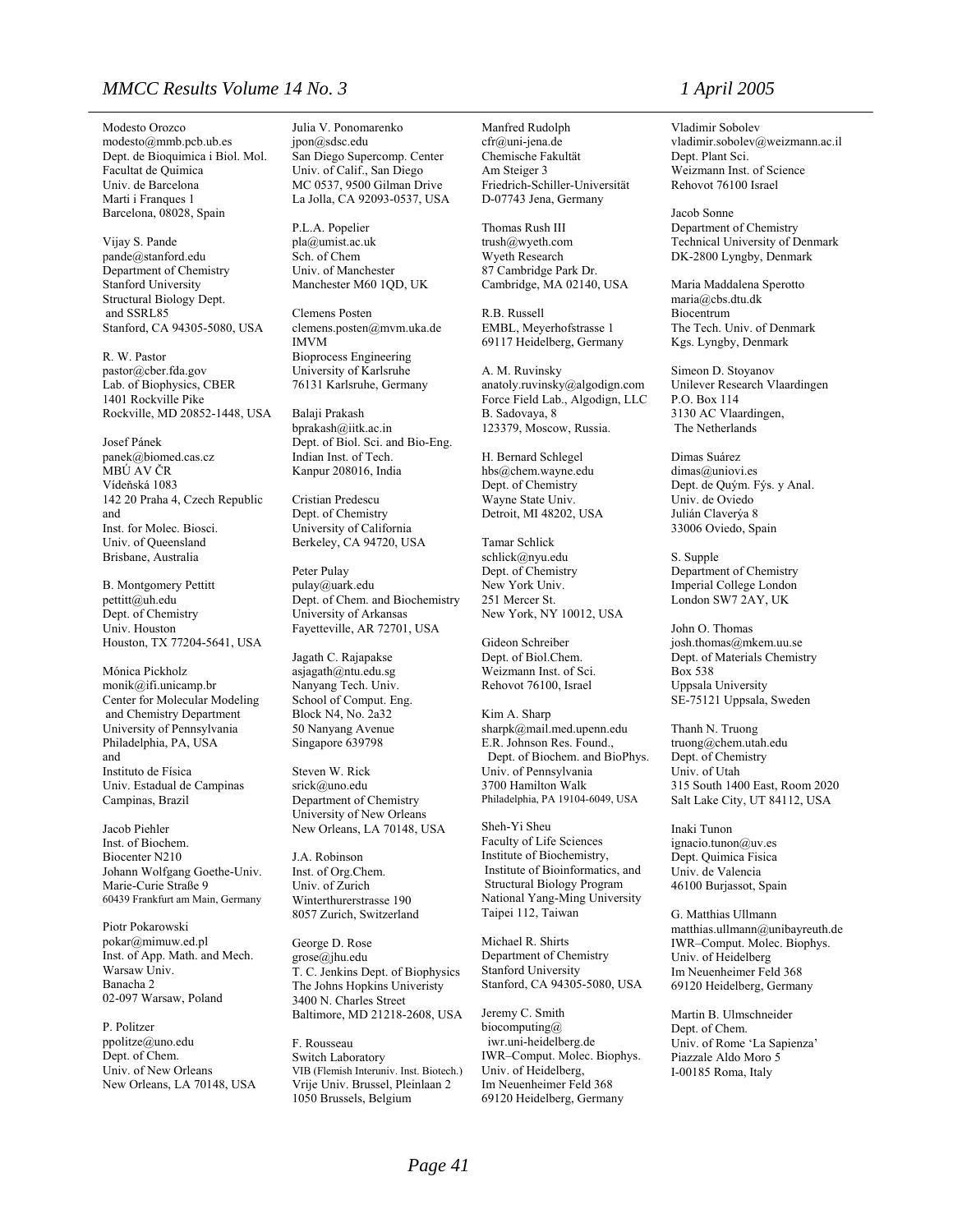Alfred Ultsch ultsch@ mathematik.uni-marburg.de Data Bionics Res. Gr., Dept. of Comput. Sci. Univ. of Marburg, Germany

Arjan van der Vaart Dept. of Chem. & Chem. Biol. Harvard University Cambridge, MA 02138, USA and Institut de Science et d'Ingénierie Supramoléculaires Université Louis Pasteur 67000 Strasbourg, France

Wilfred F. van Gunsteren wfvgn@igc.phys.chem.ethz.ch Laboratory of Physical Chemistry Swiss Federal Inst. of Technology ETH-Hönggerberg 8093 Zurich, Switzerland

C. Vega Departmento de Química Física Facultad de Ciencias Químicas Universidad Complutense 28040 Madrid, Spain

Carol A. Venanzia venanzi@adm.njit.edu Dept. of Chem. and Env. Sci. New Jersey Inst. of Technology 323 King Blvd. Newark, NJ 07102, USA

R.P. Verma Dept. of Chem. Pomona Coll. Claremont, CA 91711, USA

Leslie Villalobos Department of Chemistry Univ. of Puerto Rico at Mayagüez P.O. Box 9019 Mayagüez 00681-9019, Puerto Rico

Gregory A. Voth Dept. of Chemistry Univ. of Utah 315 South 1400 East, Room 2020 Salt Lake City, UT 84112 USA

H. Wilczura-Wachnik [wilczura@alfa.chem.uw.edu.pl](mailto:wilczura@alfa.chem.uw.edu.pl) The Fac. of Chem. Warsaw Univ. Pasteura 1 Street 02-093 Warsaw, Poland

Michael C. Wiener mwiener@virginia.edu Dept. of Molec. Physiol. and Biol. Phys., Univ. of Virginia Charlottesville, VA 22908-0736, USA

B. Windshügel windshuegel@pharmazie.uni-halle.de Dept. of Pharm.Chem. Martin-Luther Univ. Halle-Wittenberg Wolfgang-Langenbeck-Str. 4 06120 Halle, Saale, Germany

Chung F. Wong wongch@umsl.edu Dept. of Chemistry and Biochem. University of Missouri St. Louis, MO 63121, USA

Guang Wu [hongguanglishibahao@yahoo.com](mailto:hongguanglishibahao@yahoo.com) Compu. Mutation Project Dream Sci. Tech Consulting Co. Ltd. 301, Building 12, Nanyou A-zone Jiannan Road, Shenzhen Guangdong Prov. 518054, China

Xiaojie Xu [xiaojxu@chem.pku.edu.cn](mailto:xiaojxu@chem.pku.edu.cn) Coll. of Chem. and Mol. Engg. Peking Univ. Beijing, 100871, China

Bin Xue Natl. Solid State Microstruct. Lab. Inst. of Biophys. & Dept. of Phys. Nanjing University Nanjing 210093, PR China

Chang-Guo Zhan zhan@uky.edu Dept. of Pharm. Sci. College of Pharmacy Univ. Kentucky 725 Rose St. Lexington, KY 40536, USA

Jun Zhuang Zhuang1022@yahoo.com Dept. of Optical Sci. and Engg. Fudan University Shanghai 200433, PR China